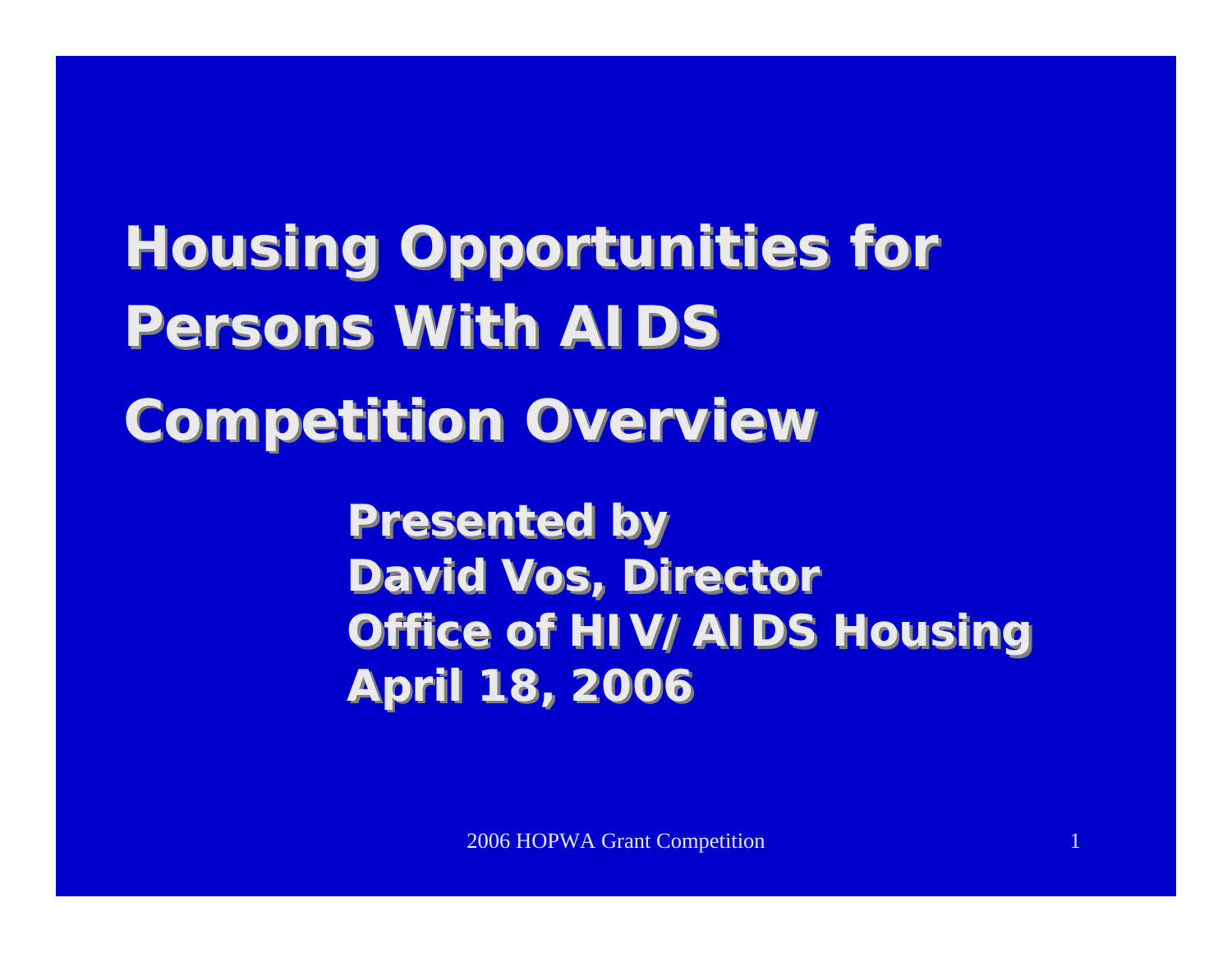### **HOPWA Program Purpose HOPWA Program Purpose**

**To provide states and localities To provide states and localities with the resources and with the resources and incentives to devise long-term incentives to devise long-term comprehensive strategies for comprehensive strategies for meeting the housing and meeting the housing and related supportive service related supportive service needs of low-income persons needs of low-income persons with HIV/AIDS. with HIV/AIDS.**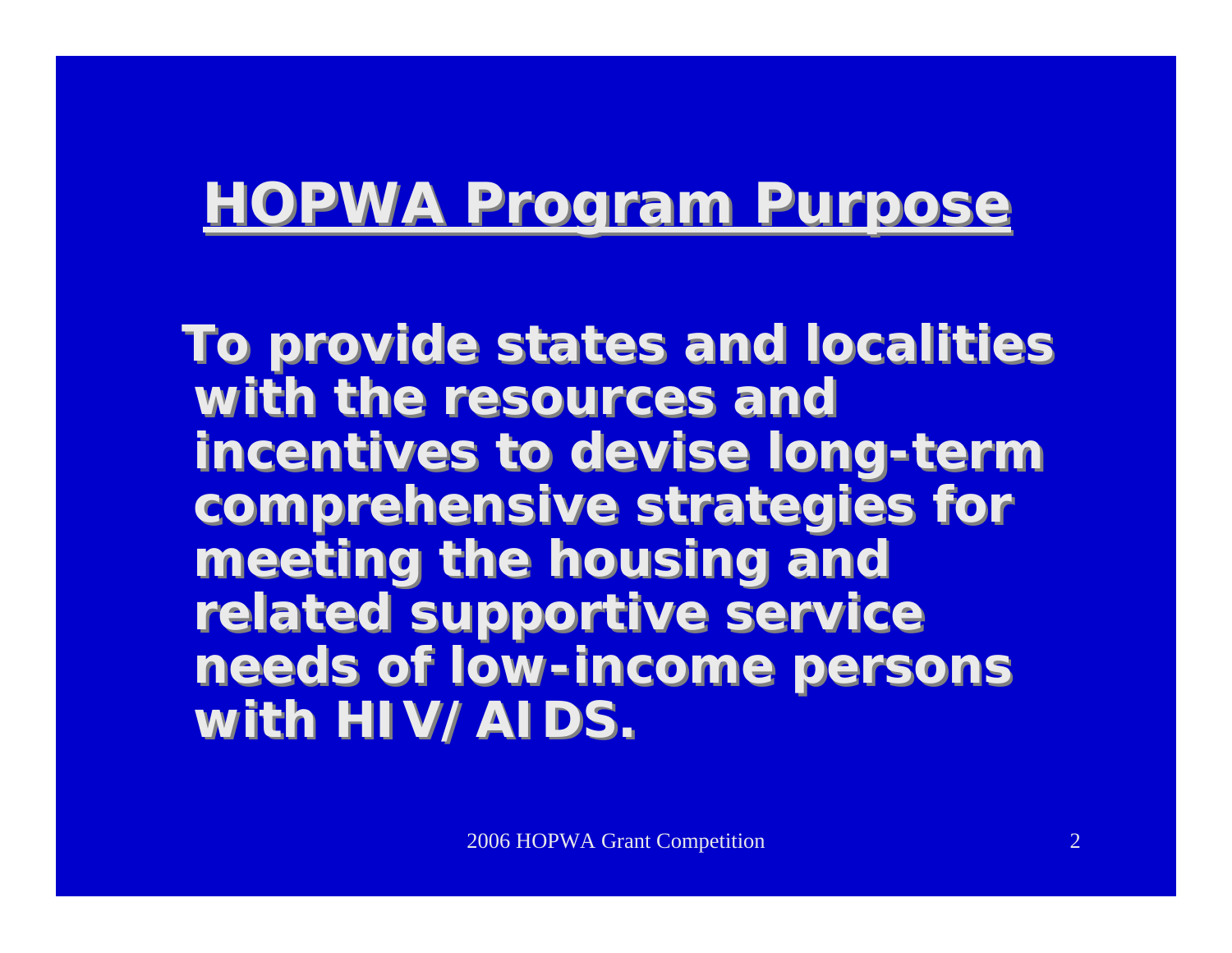## **HOPWA Client Outcomes HOPWA Client Outcomes**

**Assist HOPWA Clients in Assist HOPWA Clients in establishing or maintaining establishing or maintaining stable housing, reduce risks of stable housing, reduce risks of homelessness and improve homelessness and improve access to careaccess to care**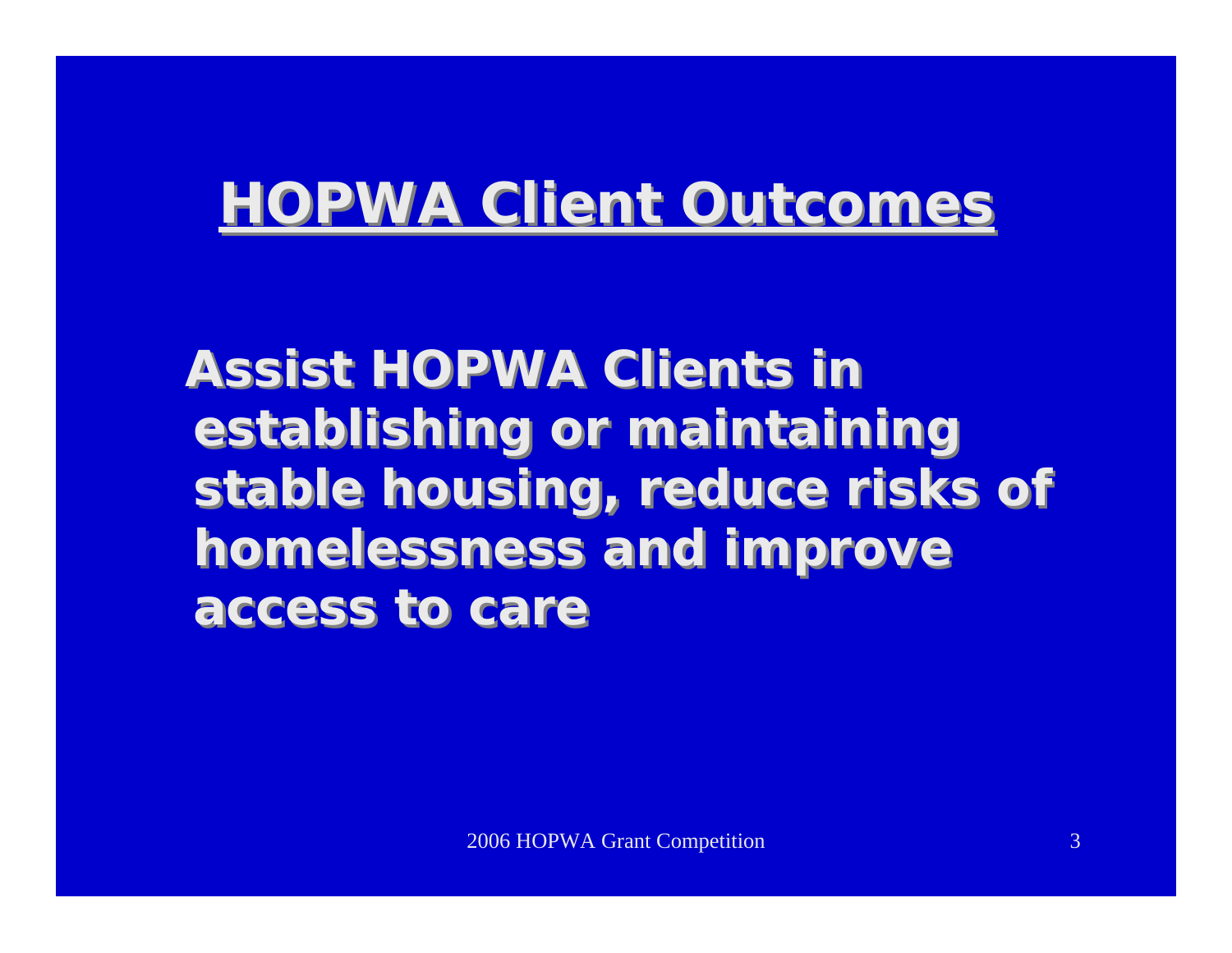**Application Package & Instructions**

- $\blacksquare$  **Down load 2 packages from [www.grants.gov](http://www.grants.gov/)**
- $\blacksquare$  **Instructions-required HOPWA application forms**
- $\blacksquare$ **Application Package- SF 424**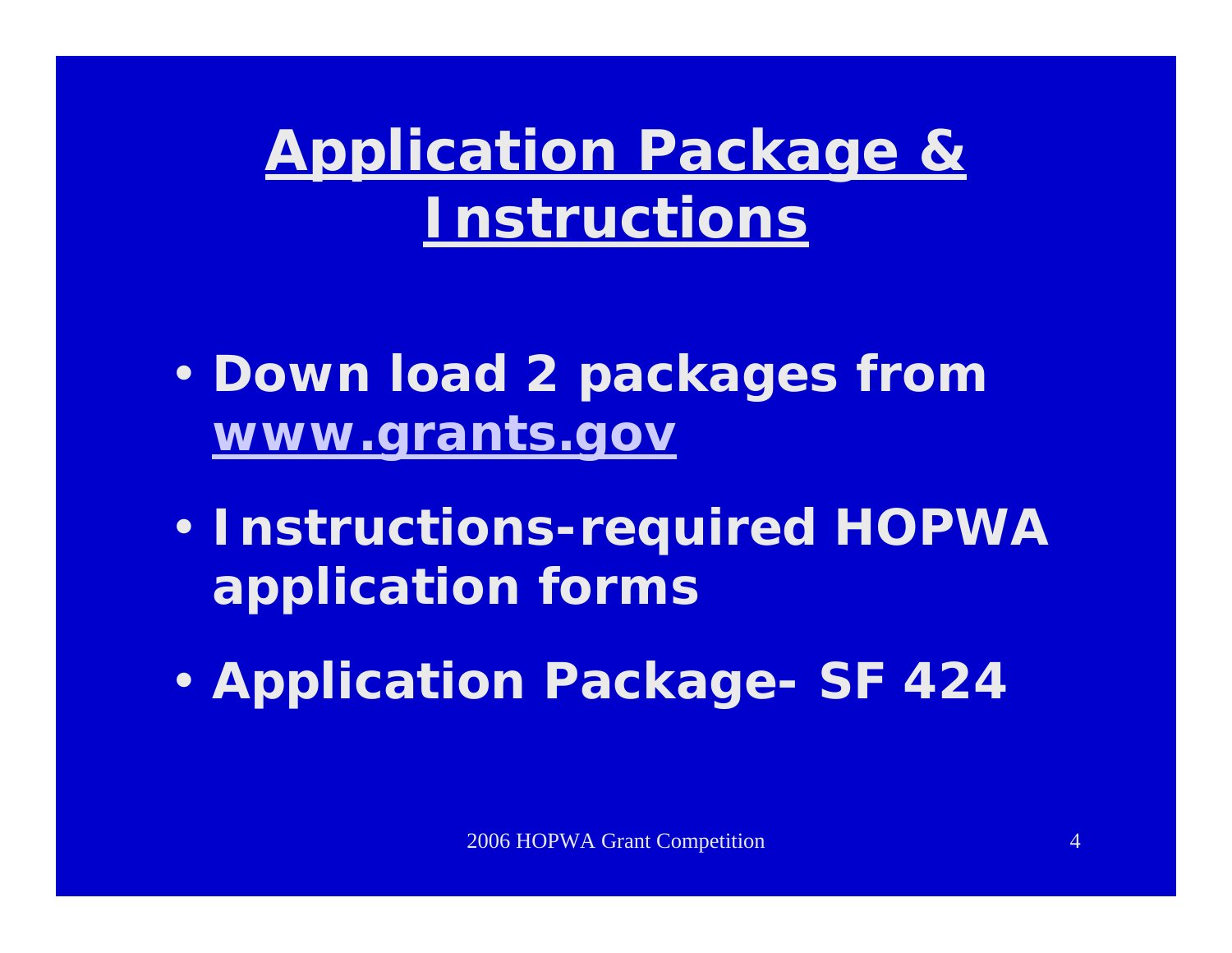# **Application Submission Date**

• validated by grants.gov by 5:00 p.m, Eastern time on

June 13, 2006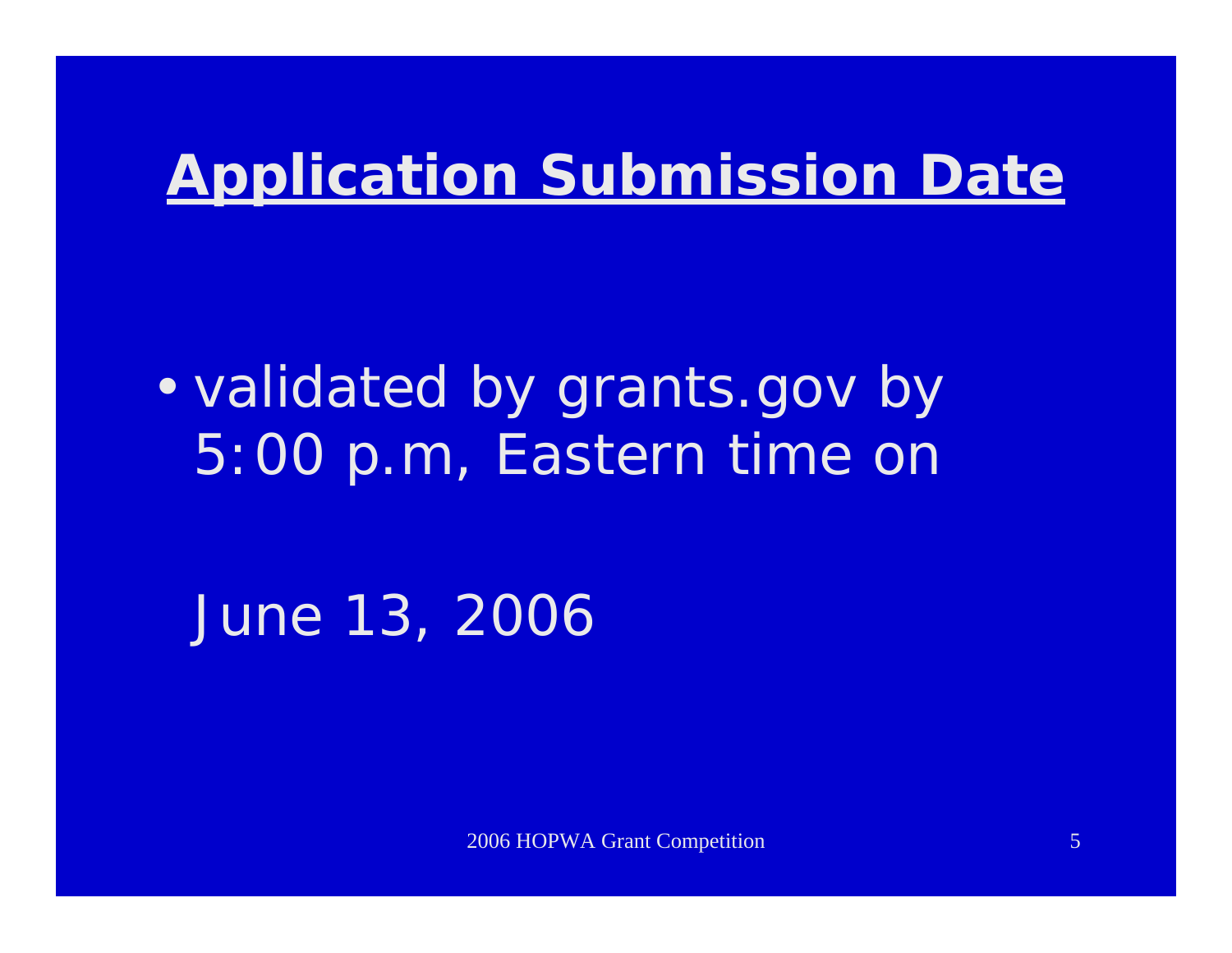# **Other Available Available Funding Funding**

- •• Formula Grants in 122 St/local: \$258,000,000 \$258,000,000 Formula Grants in 122 St/local:
- •• National Technical Assistance: \$900,000 \$900,000 National Technical Assistance:
- •• This Competition: after funding renewals Approx \$10,000,000 renewals Approx \$10,000,000This Competition: after funding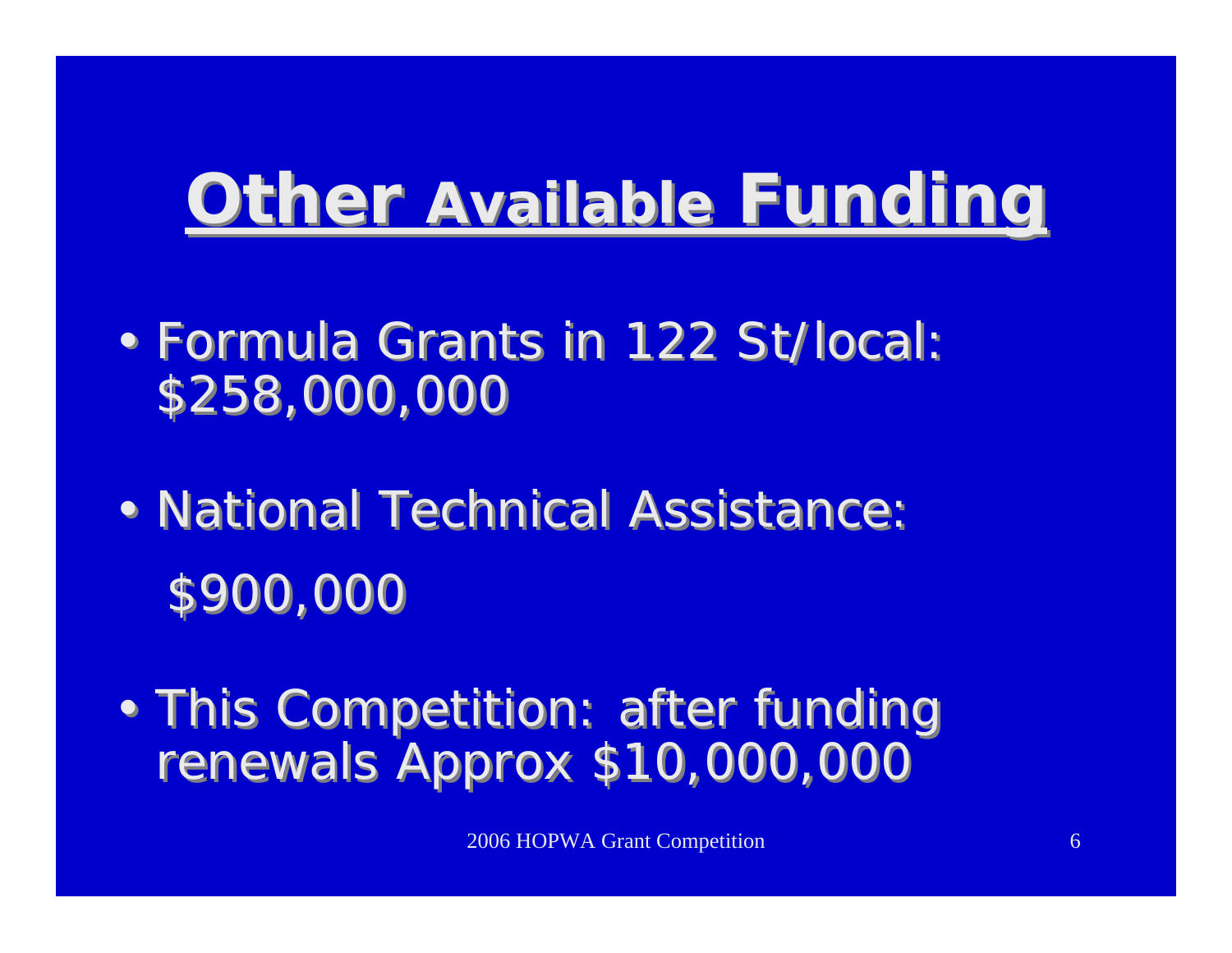# **Sec. I Funding Opportunity Sec. I Funding Opportunity**

- **Long-term projects in non-Formula Long-term projects in non-Formula areas & inareas & in**
- • **Balance of state areas (***new* **)** •*comprehensive a pproaches comprehensive a pproaches* **Balance of state areas (***new* **)**
- **Special projects of national Special projects of national significance (SPNS) grants significance (SPNS) grants**

*models and innovationsmodels and innovations*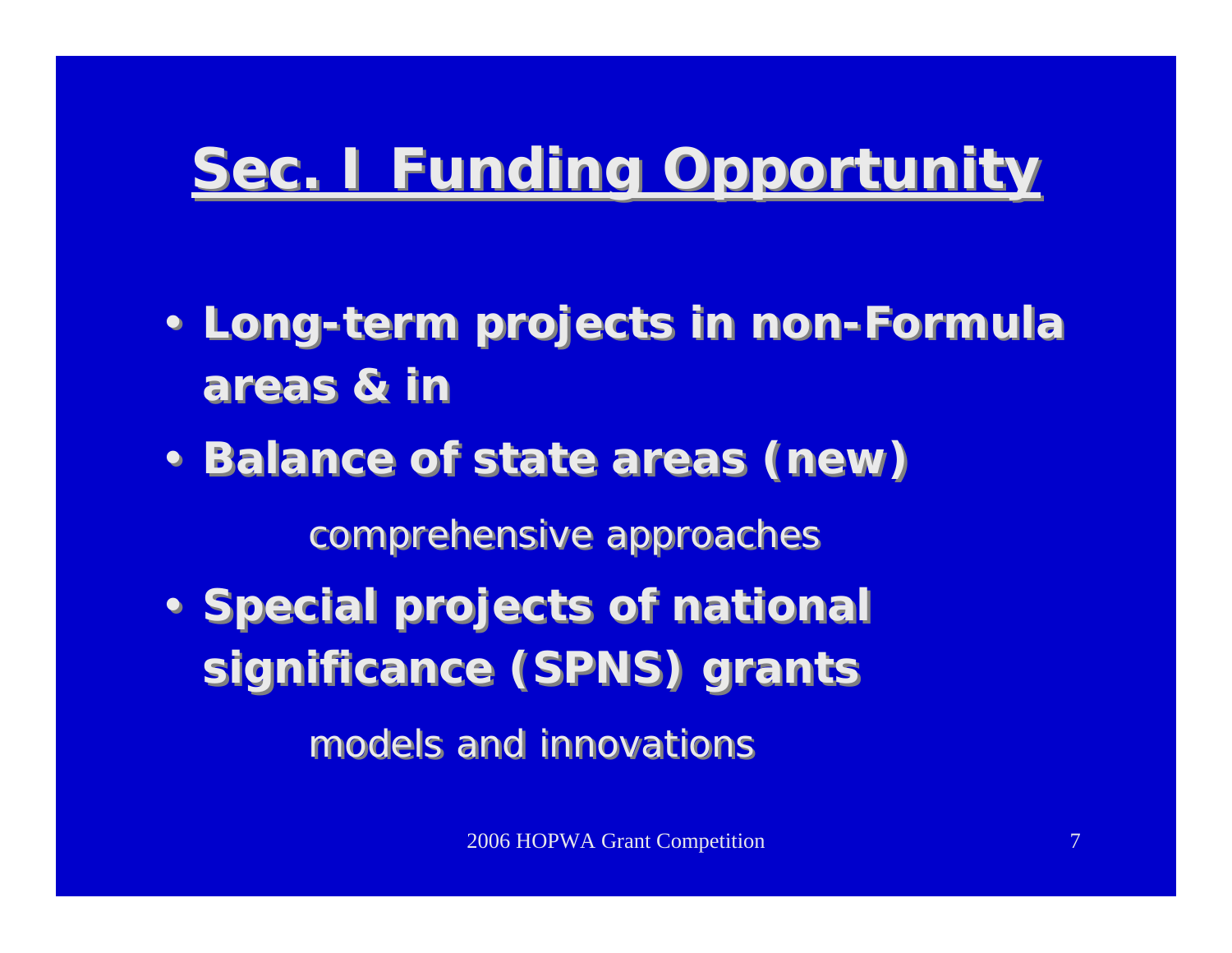# **Sec. I Definitions Sec. I Definitions**

- • **Chronically**  •**homeless homeless Chronically**
- • **Lease or**  •**occupancy occupancy agreement agreement Lease or**
- • **Non-profit**  •**organization organization Non-profit**
- $\blacksquare$  **Permanent supportive housing**
- $\blacksquare$  **Transitional housing**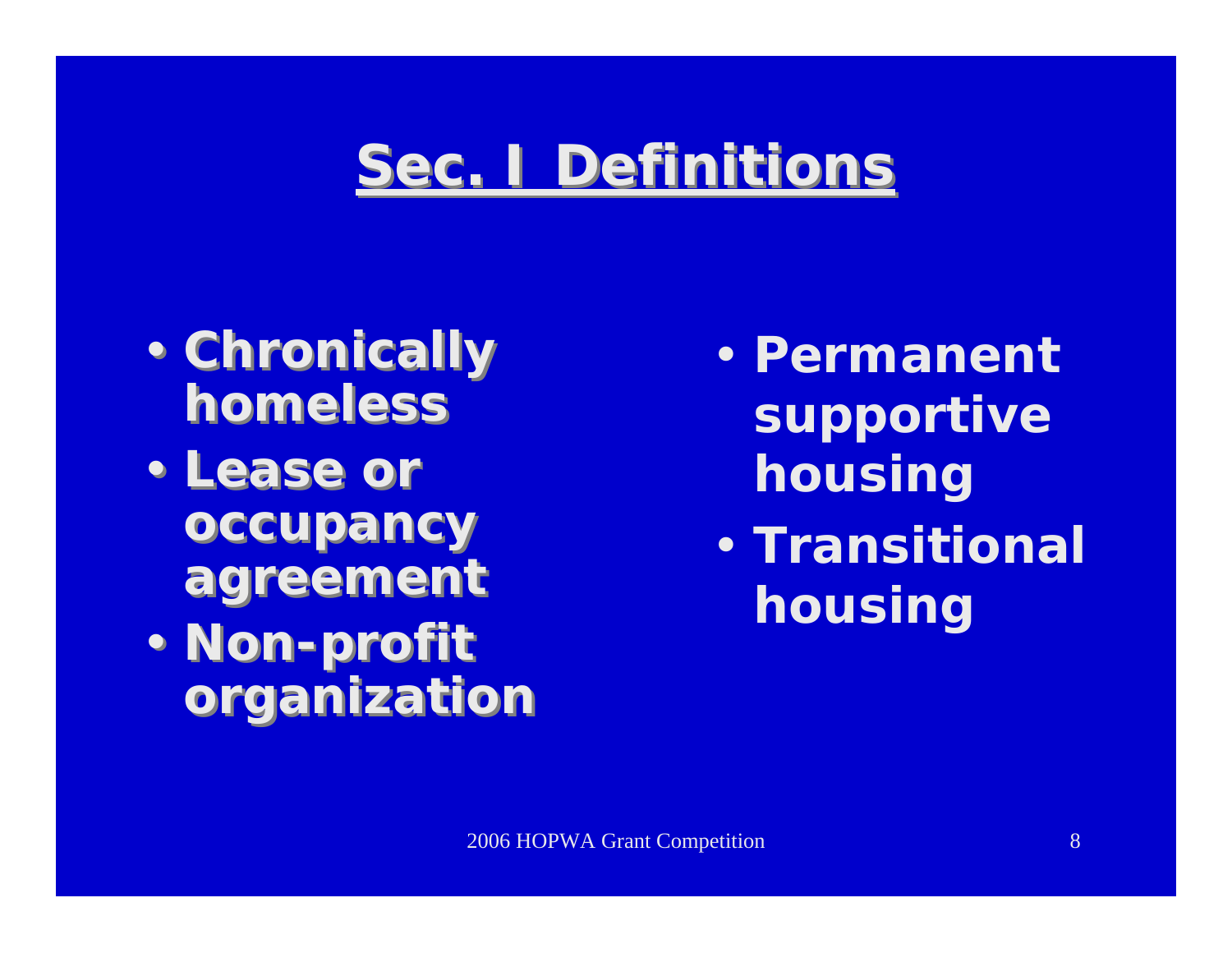# **Sec. II Award Information**

- $\blacksquare$ • Projects awarded announced by 08/30/2006
- •\$1,400,000
- •• Min. grant \$500,000
- •Average award \$1,071,459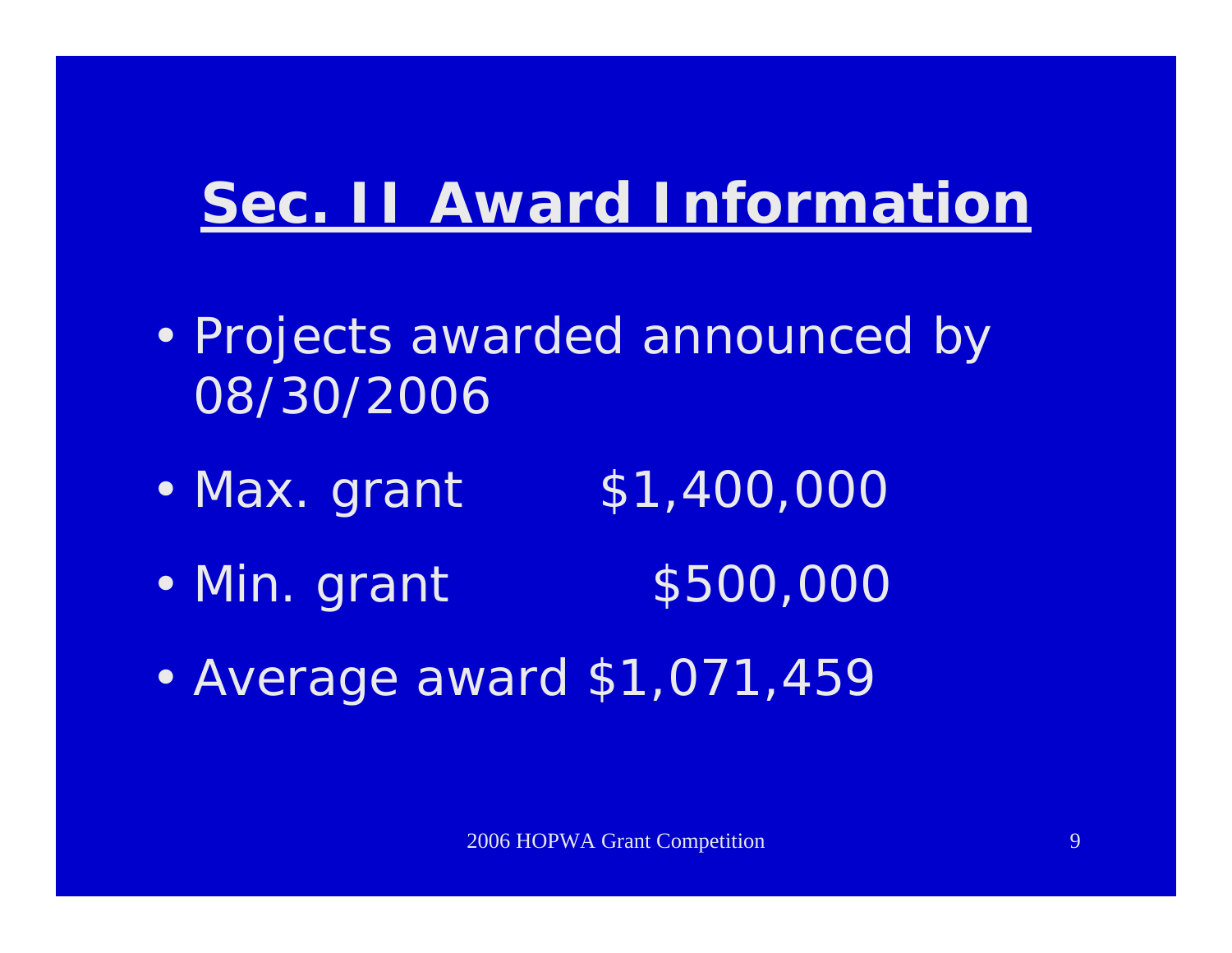# **Sec. III Eligibility**

 $\blacksquare$  **Eligibility for funding to Nonprofit Organizations**

 $\blacksquare$ **• General Eligibility for Applicants and Sponsors**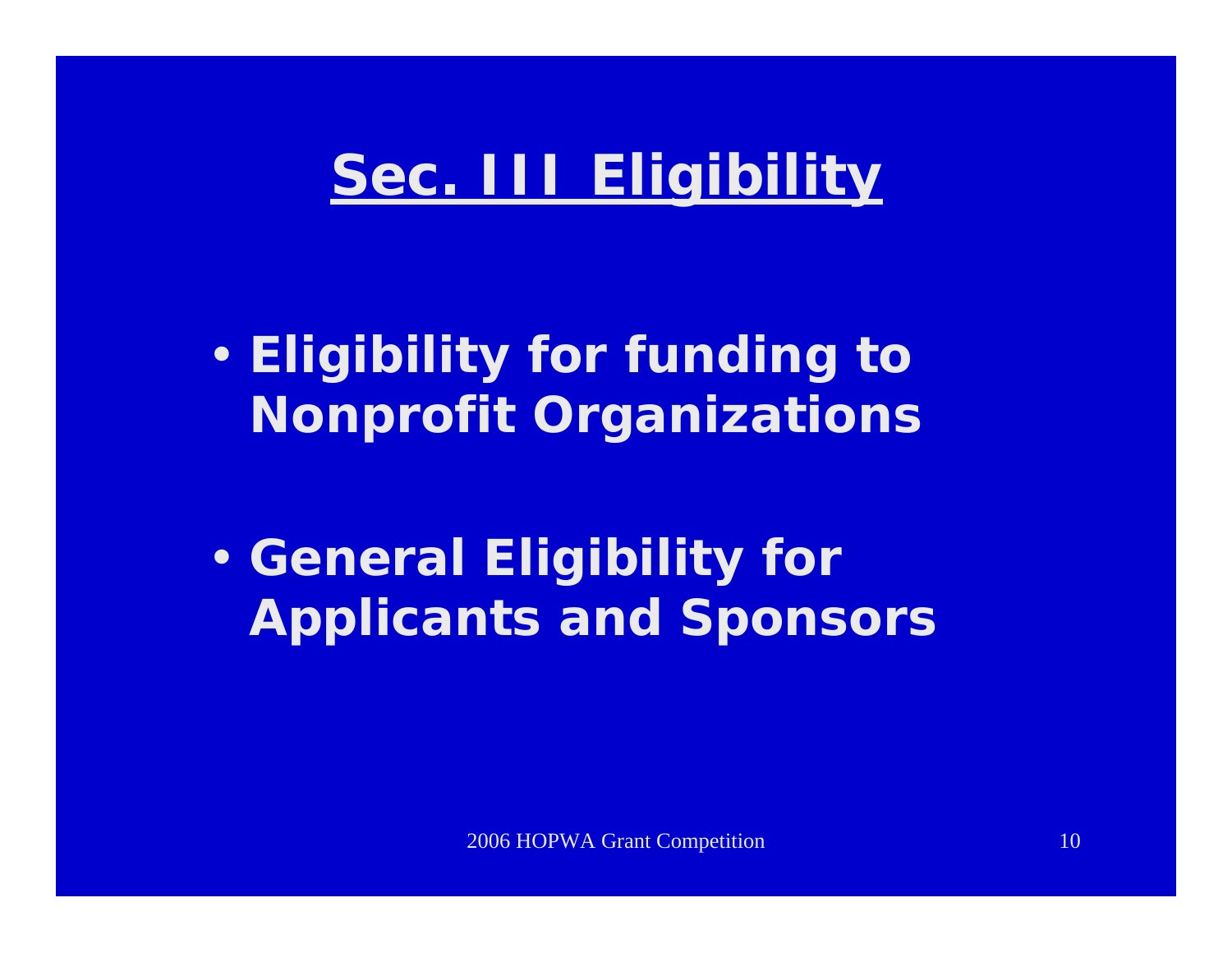# **Sec. III Applicants**

- **Long-term:** state & units of general local government (non-formula)
- **Long-term in balance of state areas:** Units of general local government (not a State formula grantee)
- **SPNS:** State, Units of general local government, & Nonprofits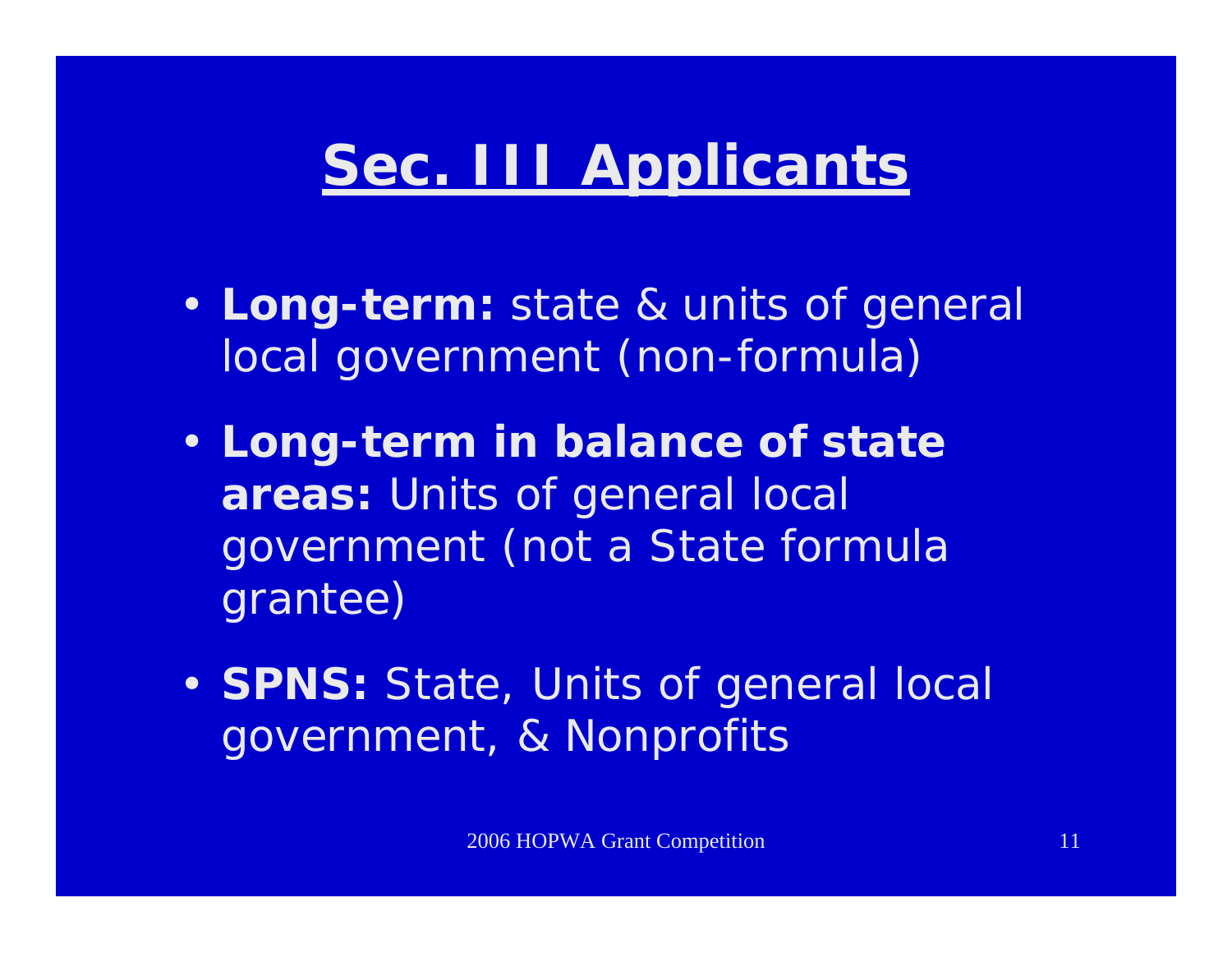# **Program Requirements (11)**

- $\blacksquare$ **• General provisions**
- $\blacksquare$ **Environmental requirements**
- $\blacksquare$  **Performance goals for housing outputs & client outcomes**
- $\blacksquare$ **Optional local project goals**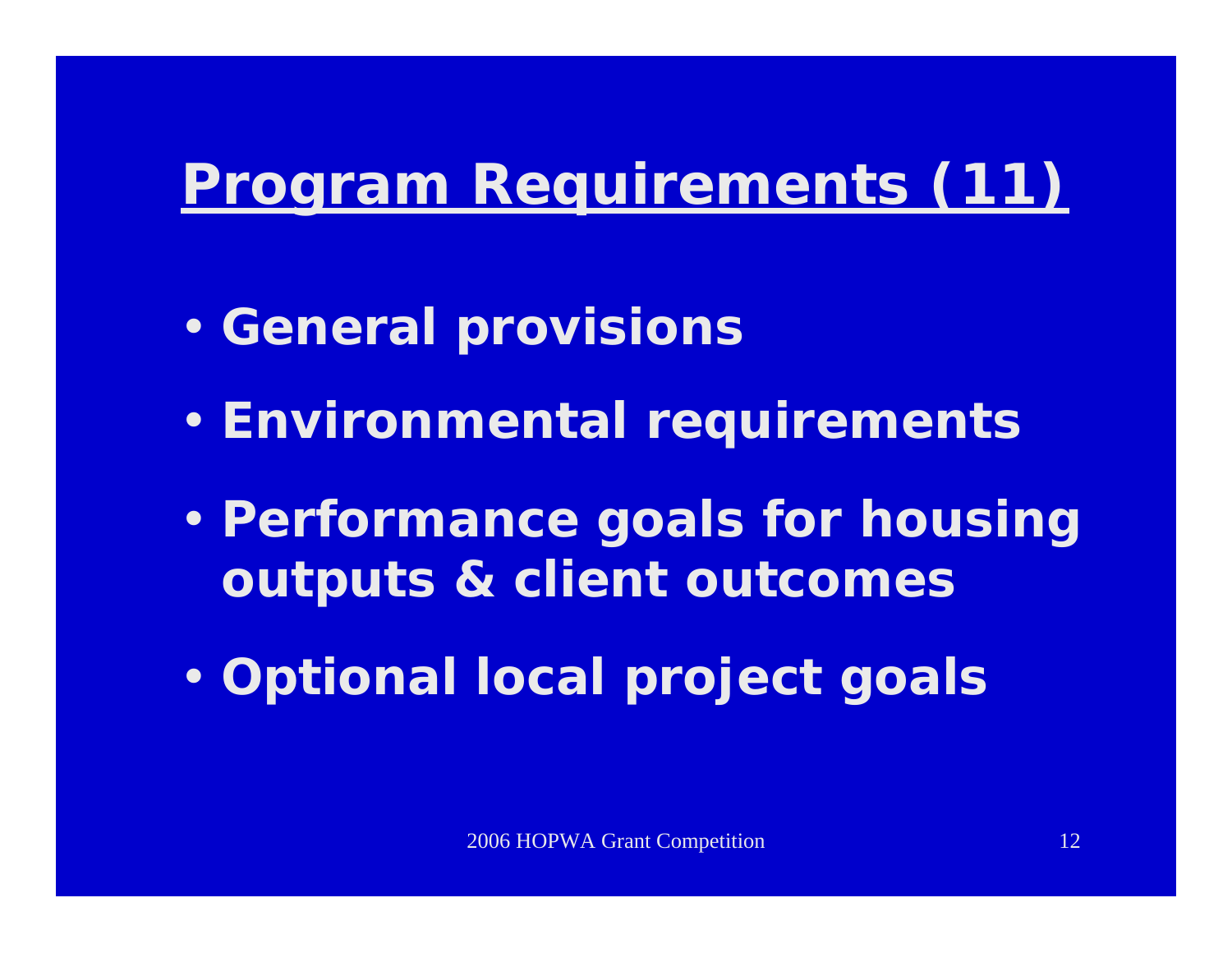# **Program Requirements**

- $\blacksquare$  **Use of new** *drop down* **logic model**
- •**HOPWA facility use period**
- • **Execution of grant agreement & obligation of awards**
- $\blacksquare$ **Disbursement of funds**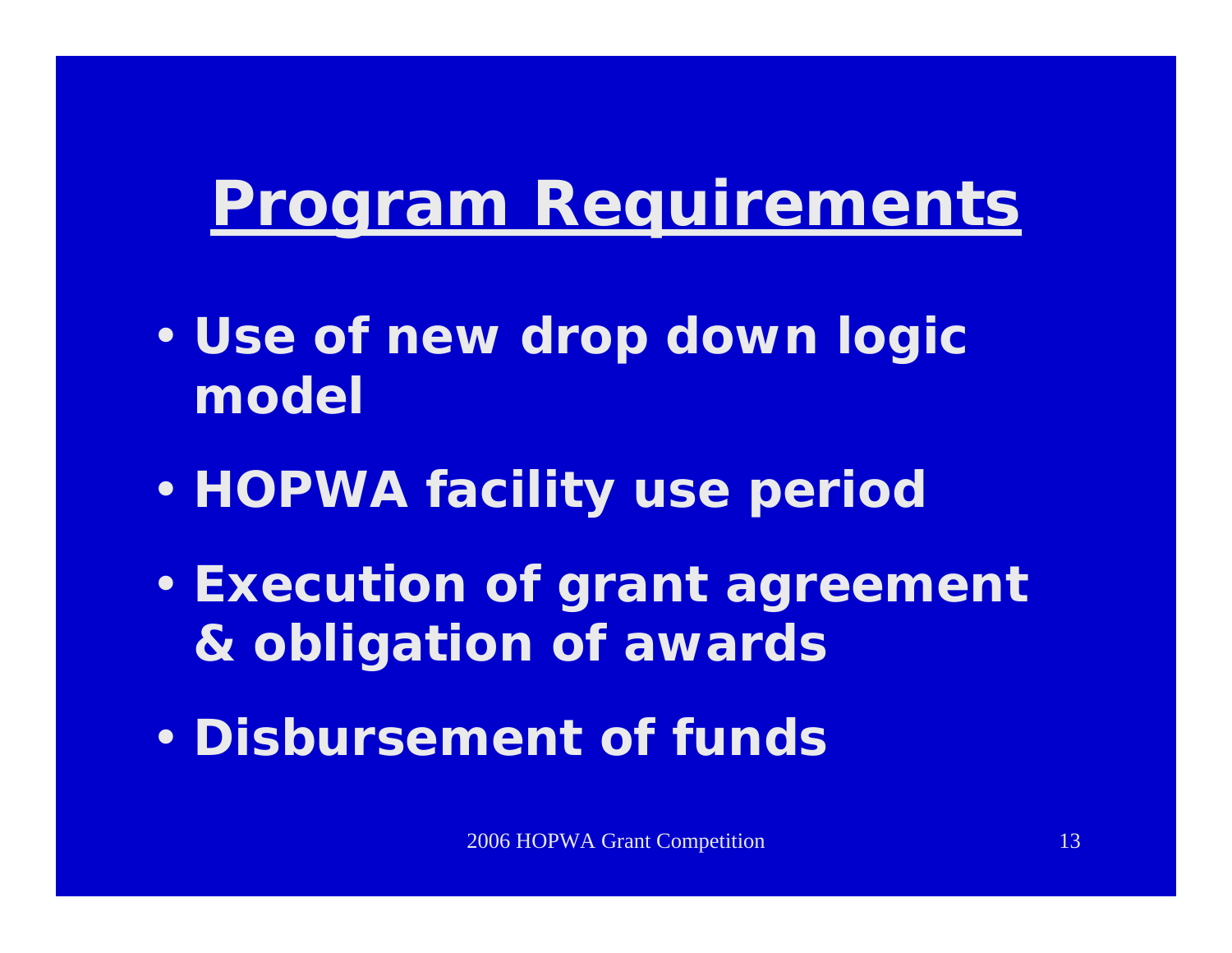### **Program Requirements**

- $\blacksquare$ **Site control in 1 year**
- $\blacksquare$ **• Rehabilitation or new constructior**
- $\blacksquare$ **Project operations**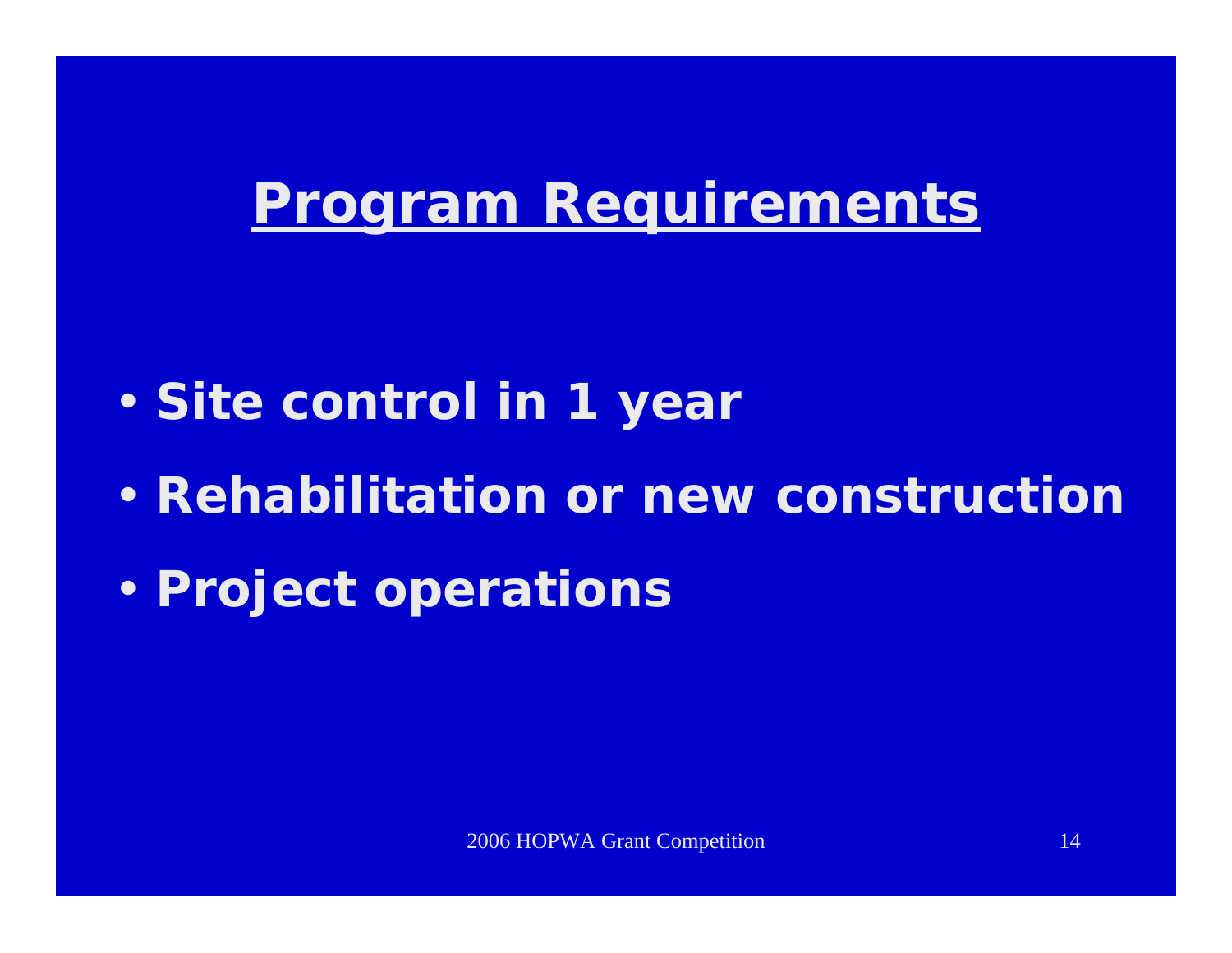# **Performance Goals - Outputs**

- **Measure actual achievements against anticipated achievements, & report on housing outputs**
- **The number of units of housing or households assisted during the year: TBRA, STRMU, & Facilities**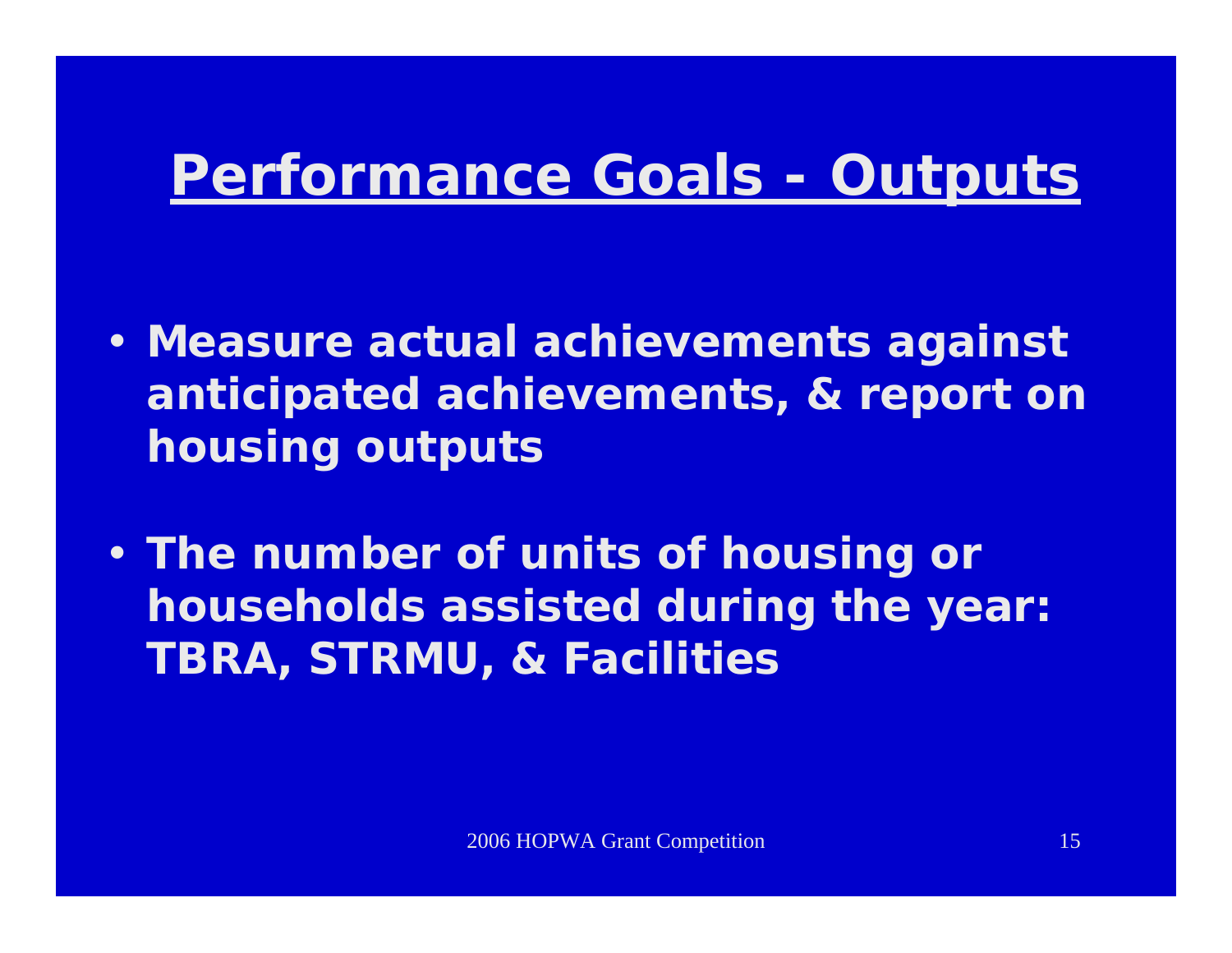### **Performance Goals-Outcomes**

- **Achieving housing stability, reduced risks of homelessness, & improved access to care**
- **Annual client assessment**
- **Status in ongoing arrangements, temporary or other results**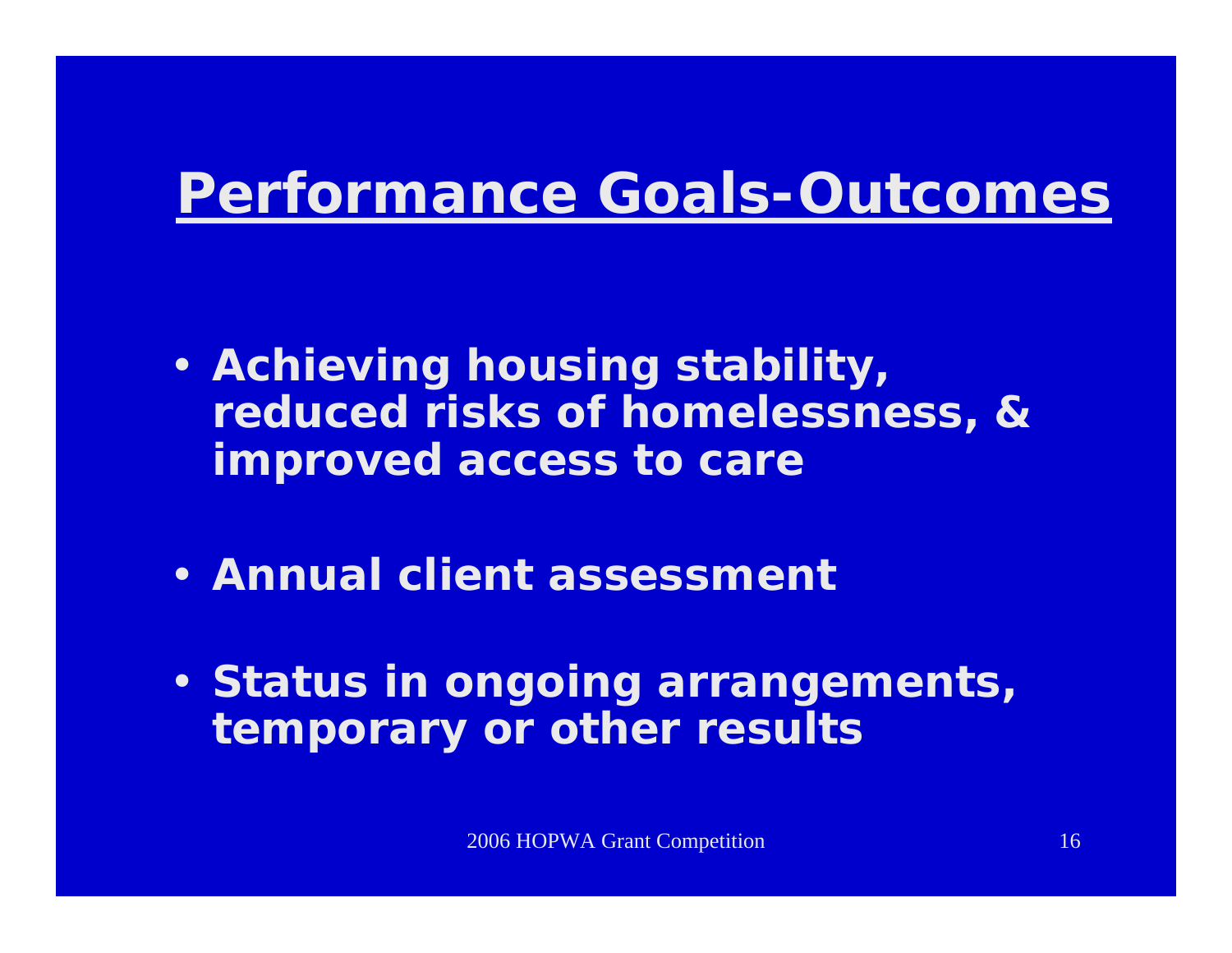## **Sec. III Eligible Activities**

• **Proposed project activities**

 $\mathcal{L}_{\mathcal{A}}$  **Activities & budget amounts tied to housing outputs**

 $\mathcal{L}_{\mathcal{A}}$  **Not proposals that depend on future determinations**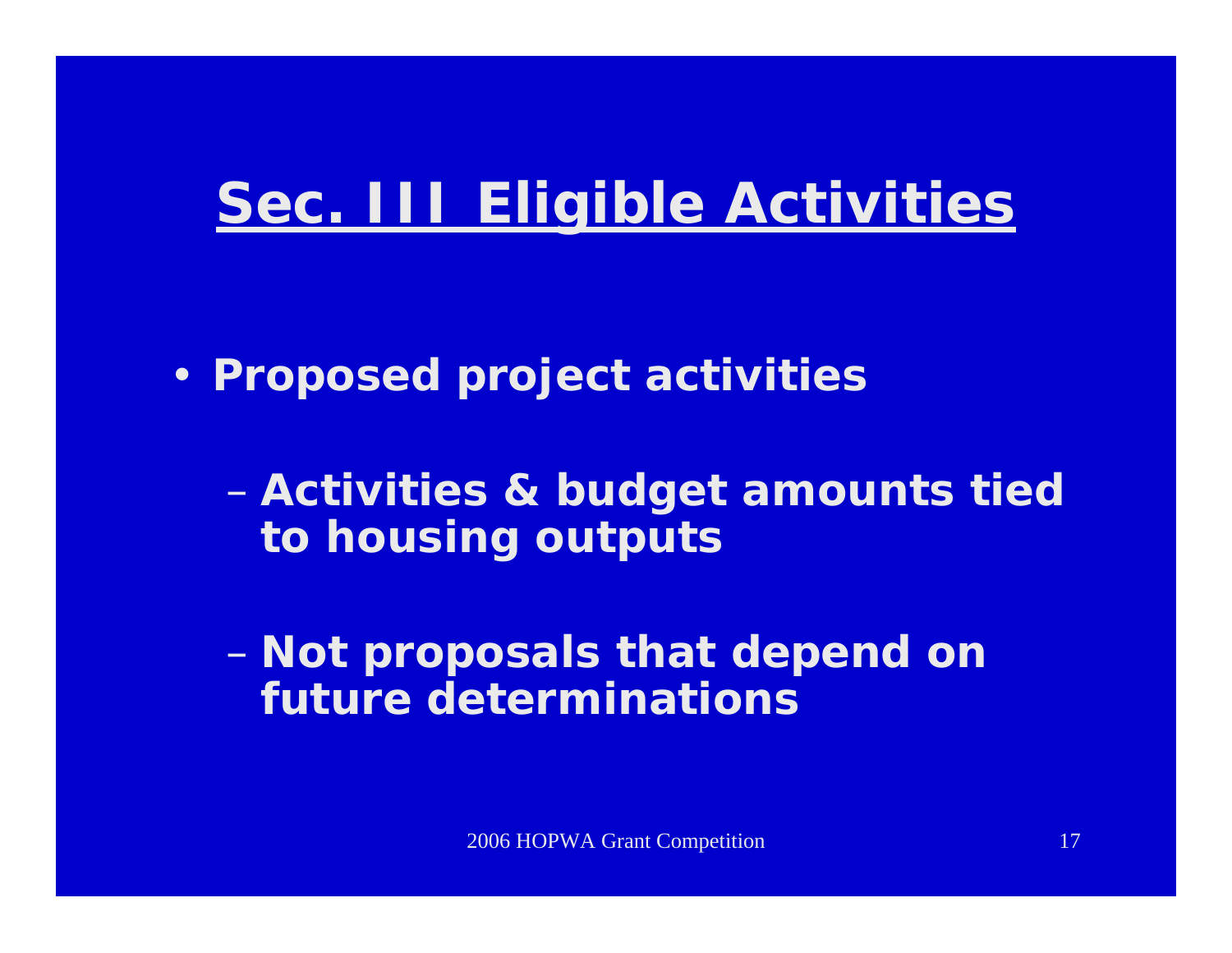$\blacksquare$  **Housing Assistance** –**Main focus of housing** –**Permanent housing w. legal right to continue in unit**  –**Transitional with linkages to Permanent**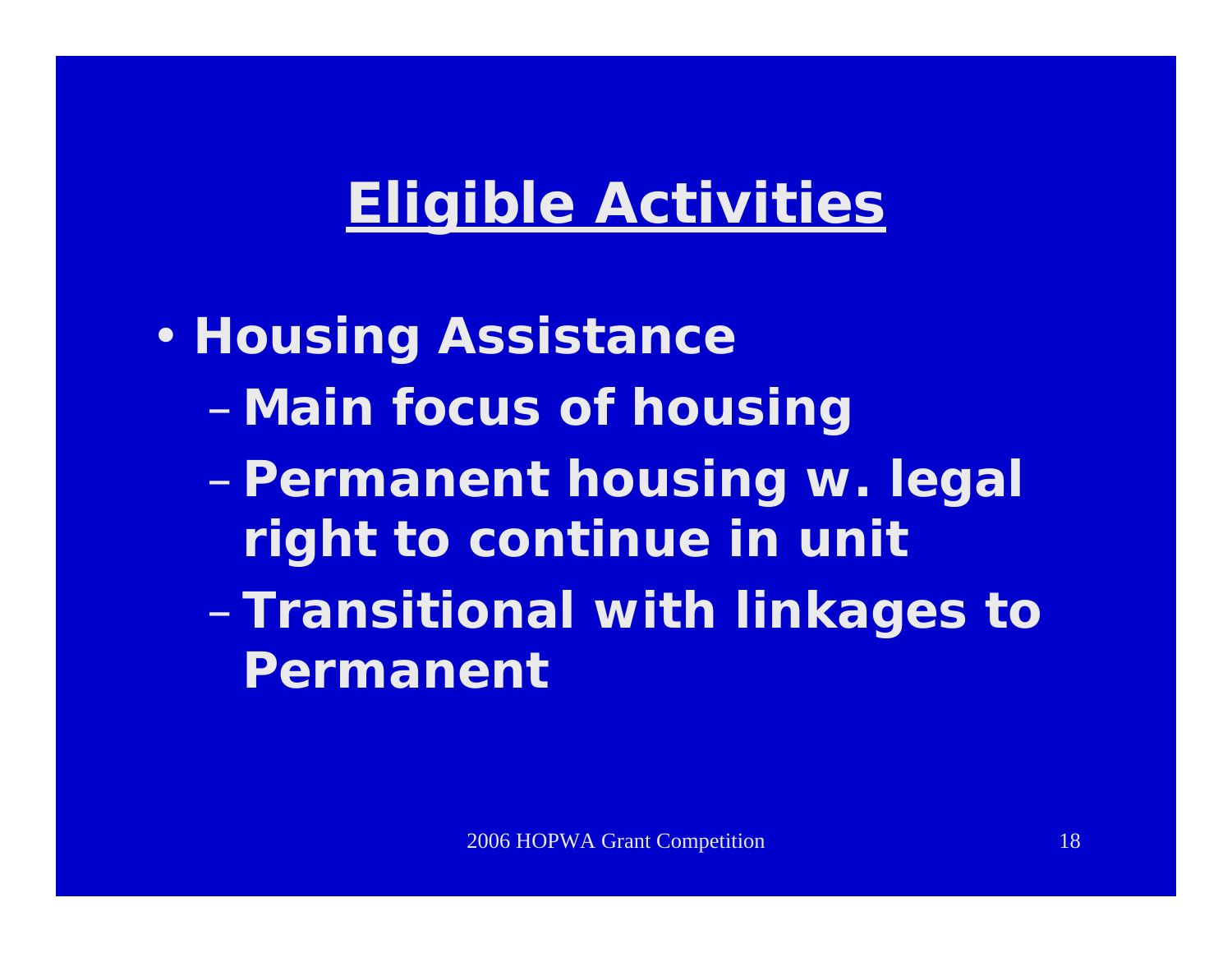**Supportive Services**

- $\blacksquare$ **Enhance access to mainstream**
- $\blacksquare$ **No more than 35% of budget**
- •**No services-only facilities**
- $\blacksquare$  **No funds for medications (may be shown as leveraging)**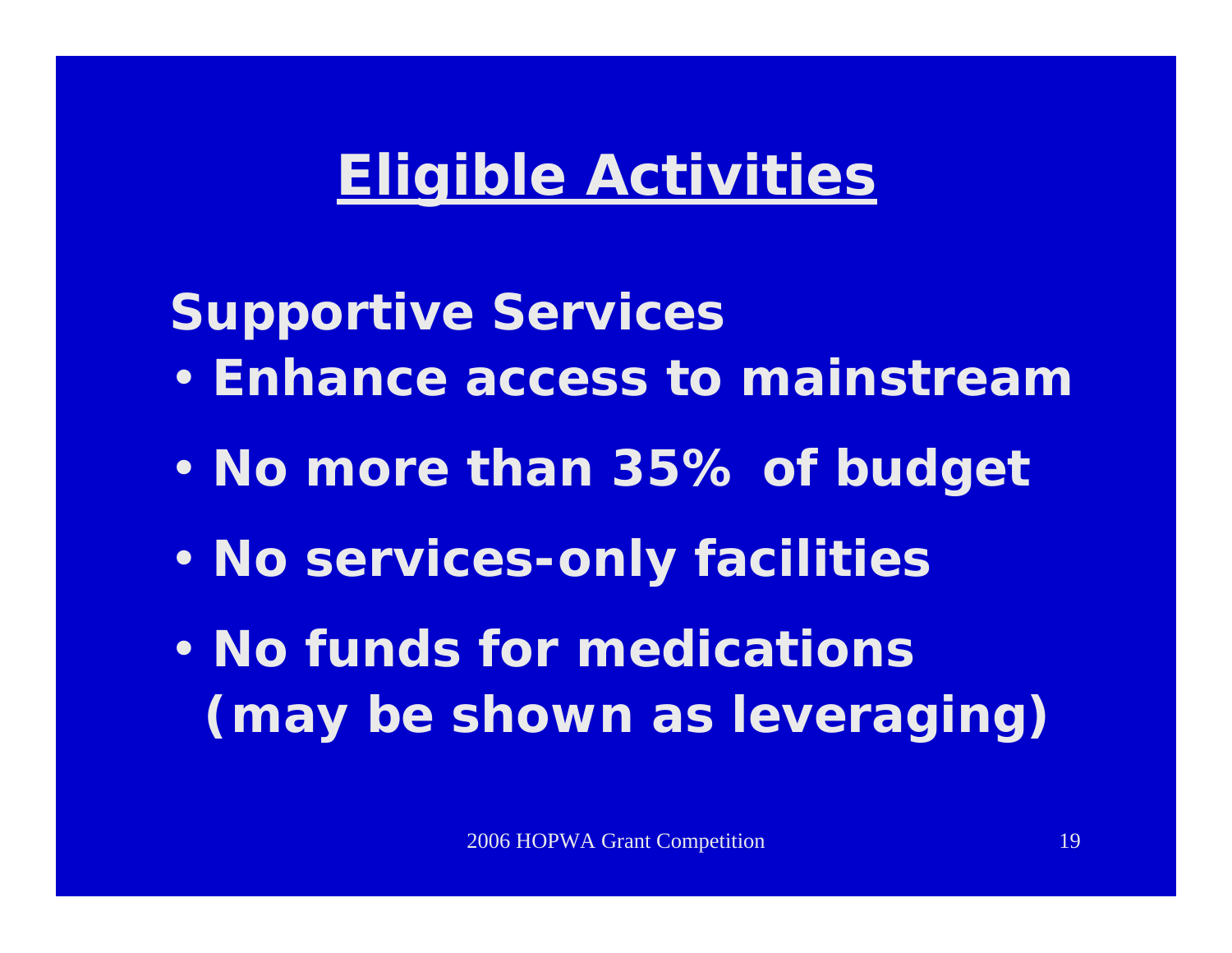#### **Permanent Housing Placement**

- **Include application fees, credit reviews, & reasonable security deposits not exceeding 2 months**
- • **Does not include other move-in items e.g. furniture, minor repairs (may be shown as leveraging)**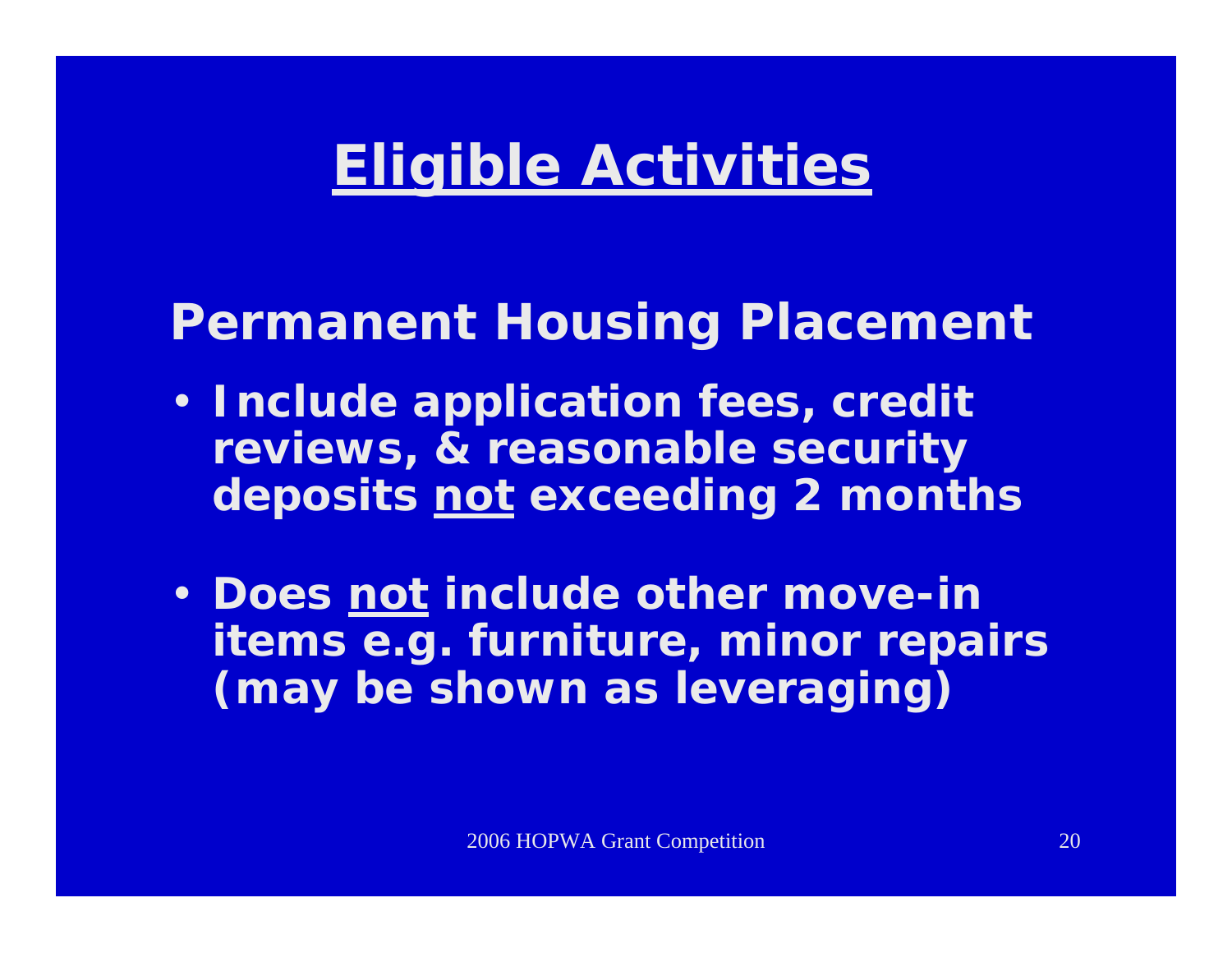### **Other Identified Activities**

- $\blacksquare$ **• Subject to HUD's approval**
- $\blacksquare$  **Address expected beneficial impact with performance outputs & client outcomes**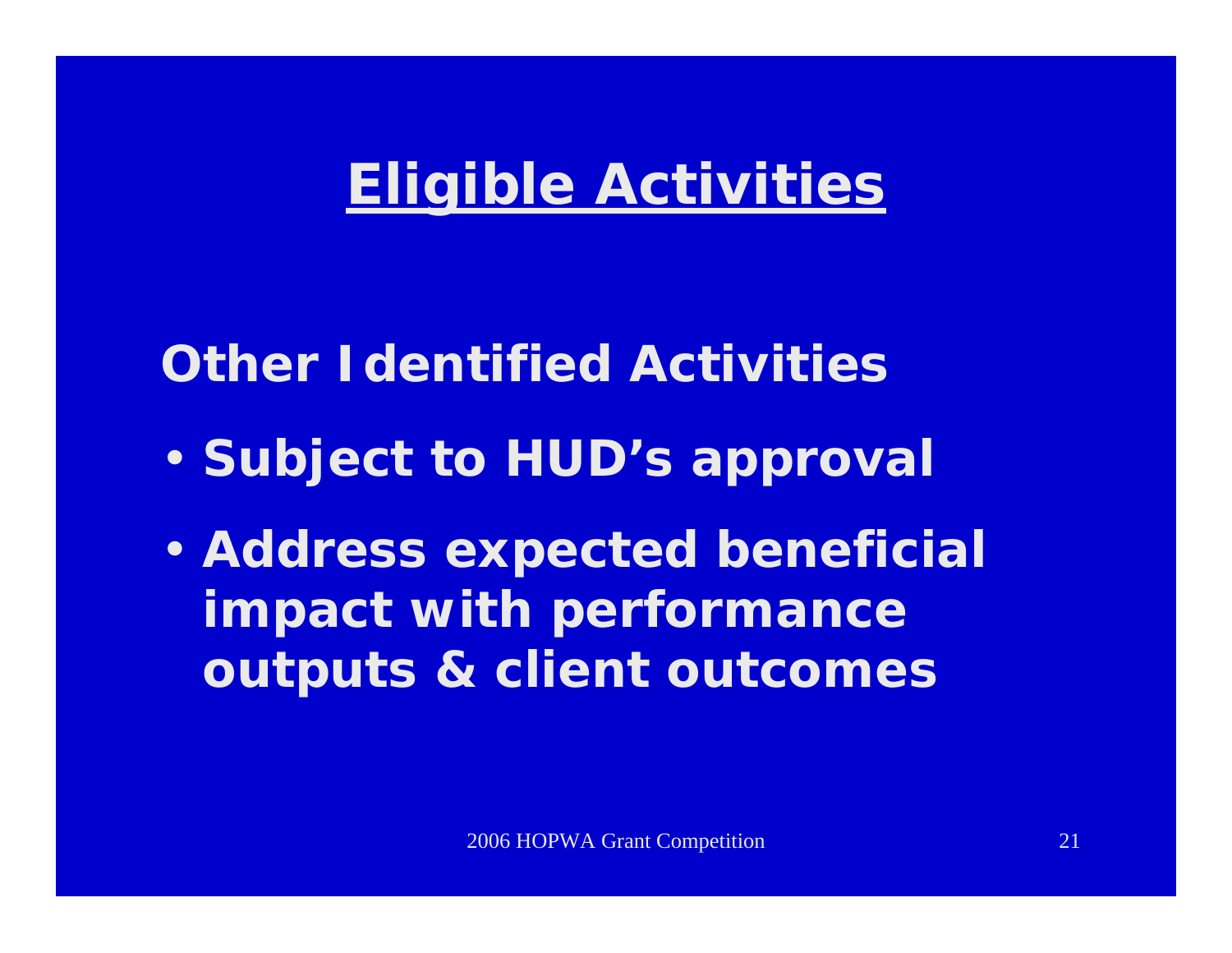### **Sec. IV Application & Submission**

### **Application Packages Application Packages**

- **Copies of NOFA and application Copies of NOFA and application forms www.grants.gov/Apply forms www.grants.gov/Apply**
- **Help at support@grants.gov or Help at support@grants.gov or (800) 518-4276 (800) 518-4276**
- **NOFA Information Center NOFA Information Center (800) HUD-8929 (800) HUD-8929**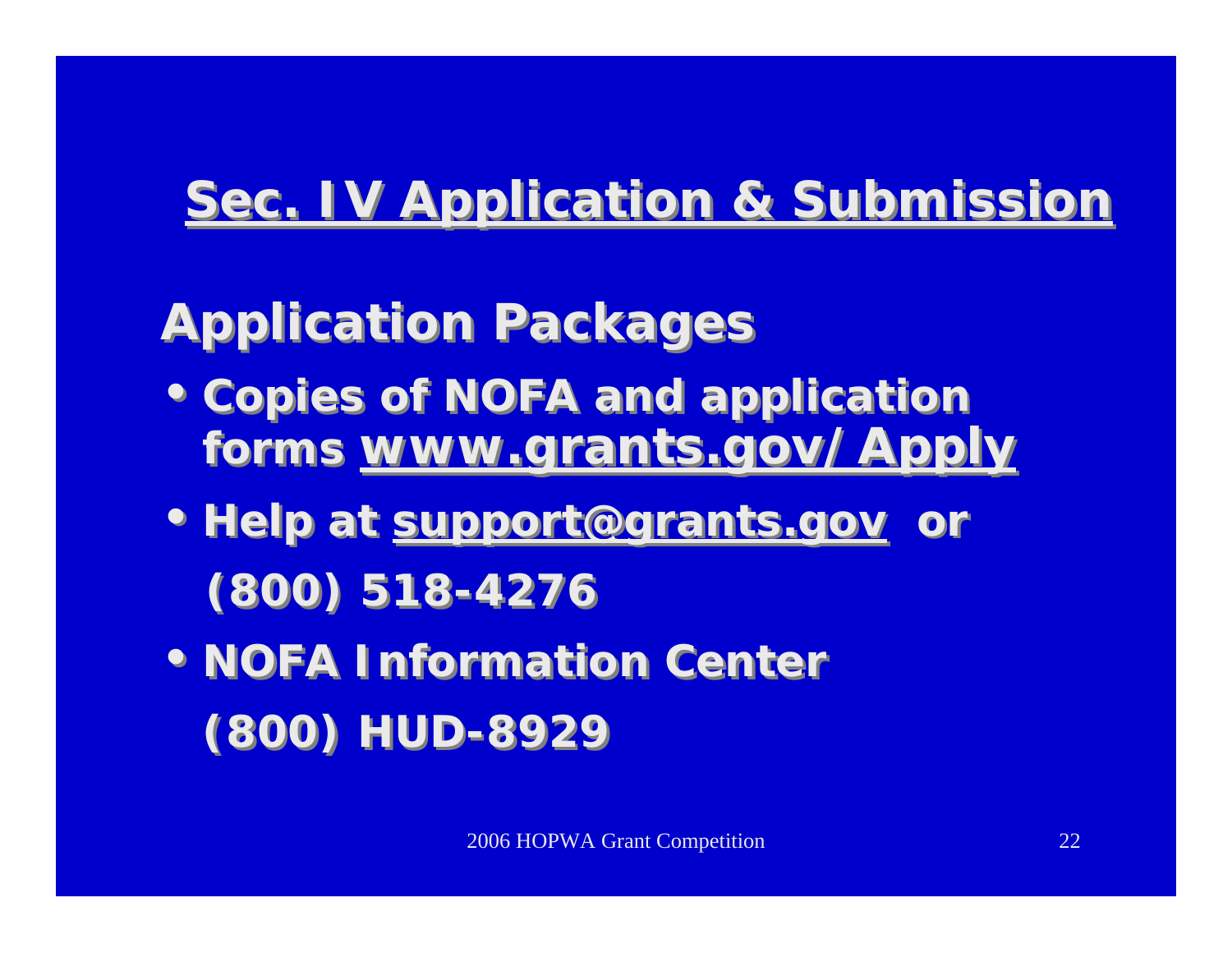### **Sec. IV Application & Submission**

#### **Application Forms & Content**

- **SF-424 & equal opportunity Surve y**
- •**Logic model**
- **Consolidated plan certificate**
- **Cert on RC/EZ/EC-II, if applicable**
- **Applicant/receipt disclosure/update report**
- **Disclosures & lobbying**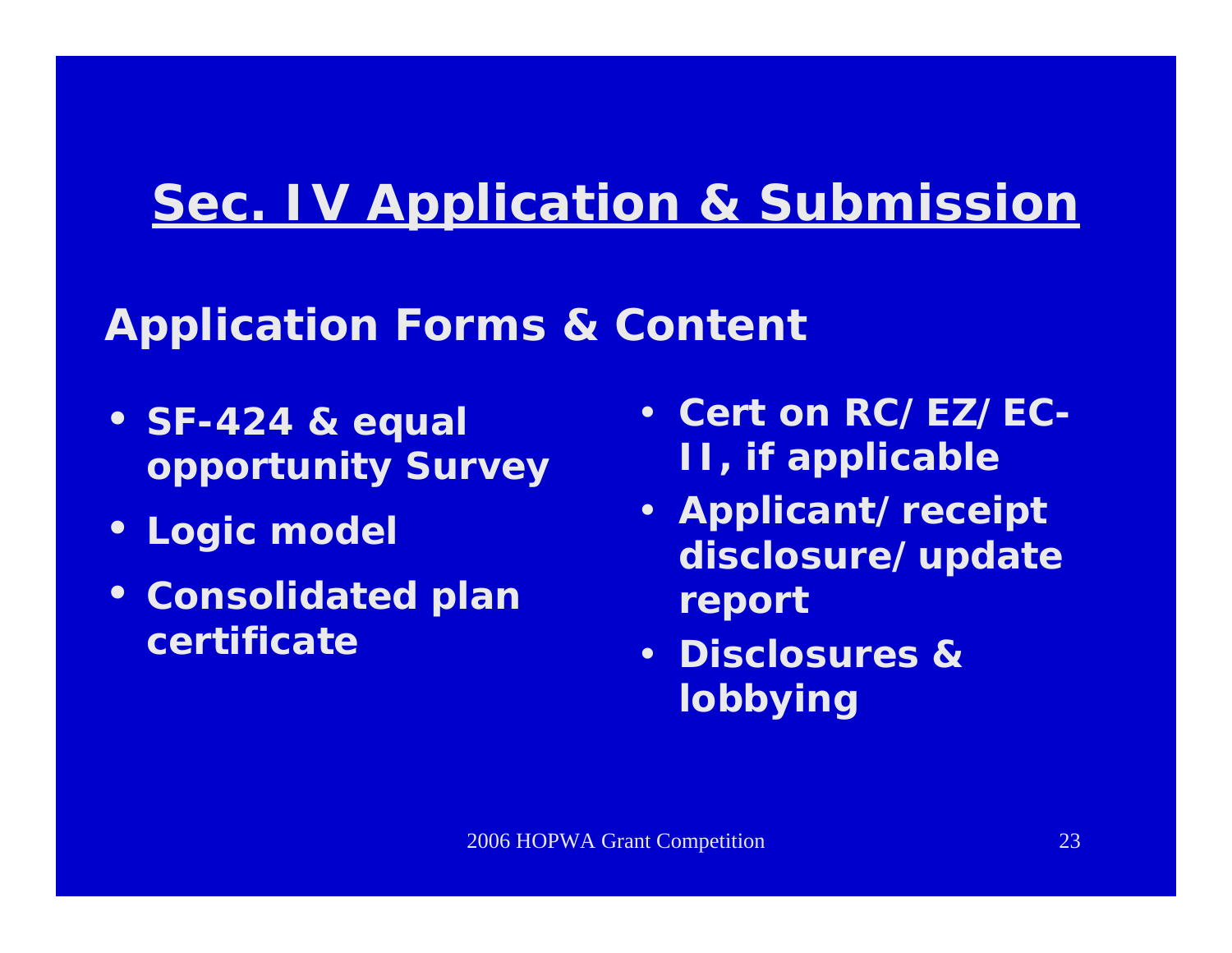# **Application Forms & Content**

- **HOPWA Application Budget (2-part form) & Certifications**
- **Proof of Nonprofit status of applicants & sponsors**
- **Narratives for each section**
- **Documentation of leveraging**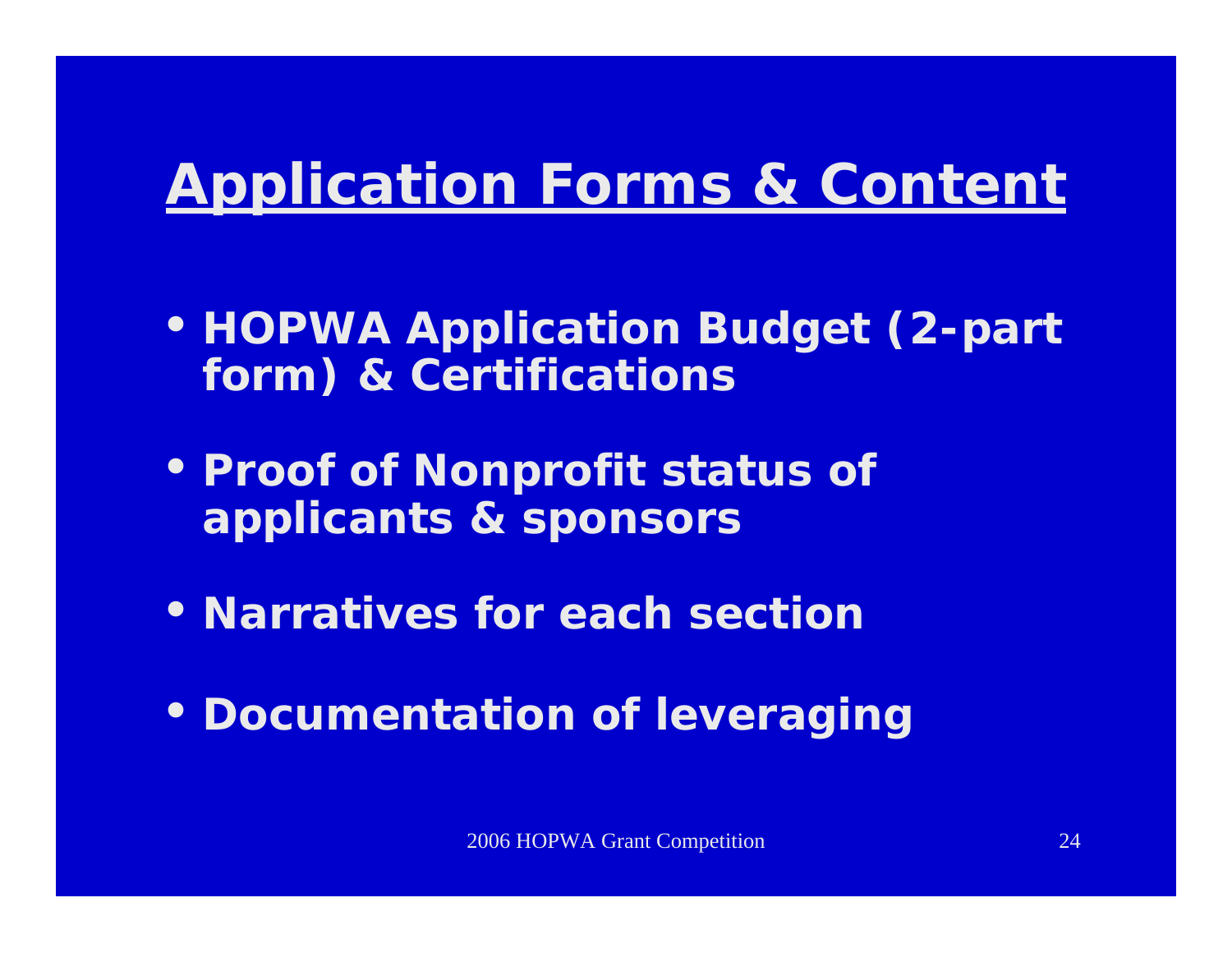### **Sec. IV Application & Submission**

#### **Additional Form Guidance**

- **HOPWA application budget summary (HUD-40110-B)**
- **Certification of consistency w/consolidation plan (HUD-2991)**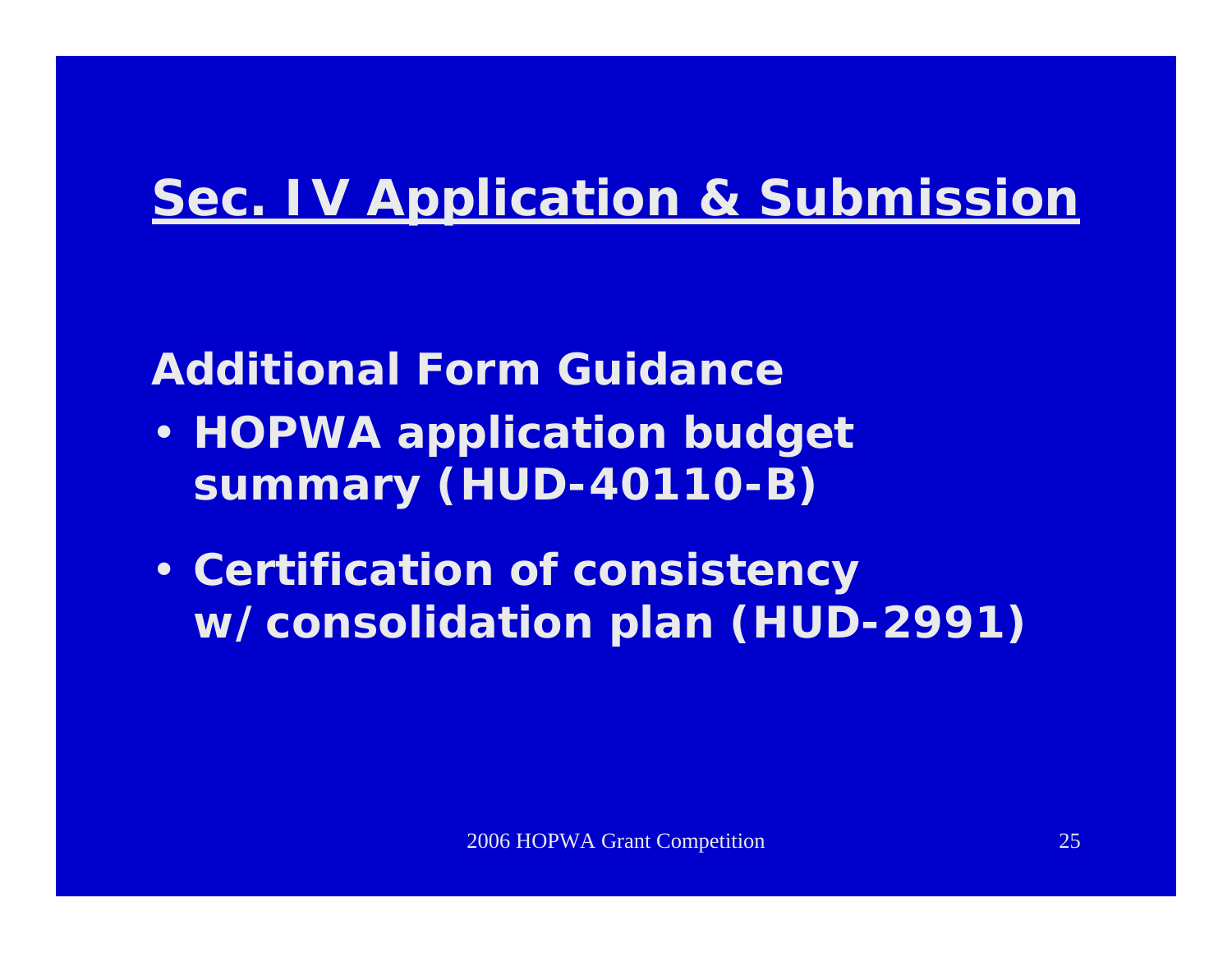### **Sec. IV Application & Submission**

- **Long-Term & SPNS Content**
- $\blacksquare$ **Executive summary**
- $\blacksquare$ **Nonprofit status & AIDS purpose**
- $\blacksquare$  **Capacity of applicant & sponsors & relevant organizational experience narrative**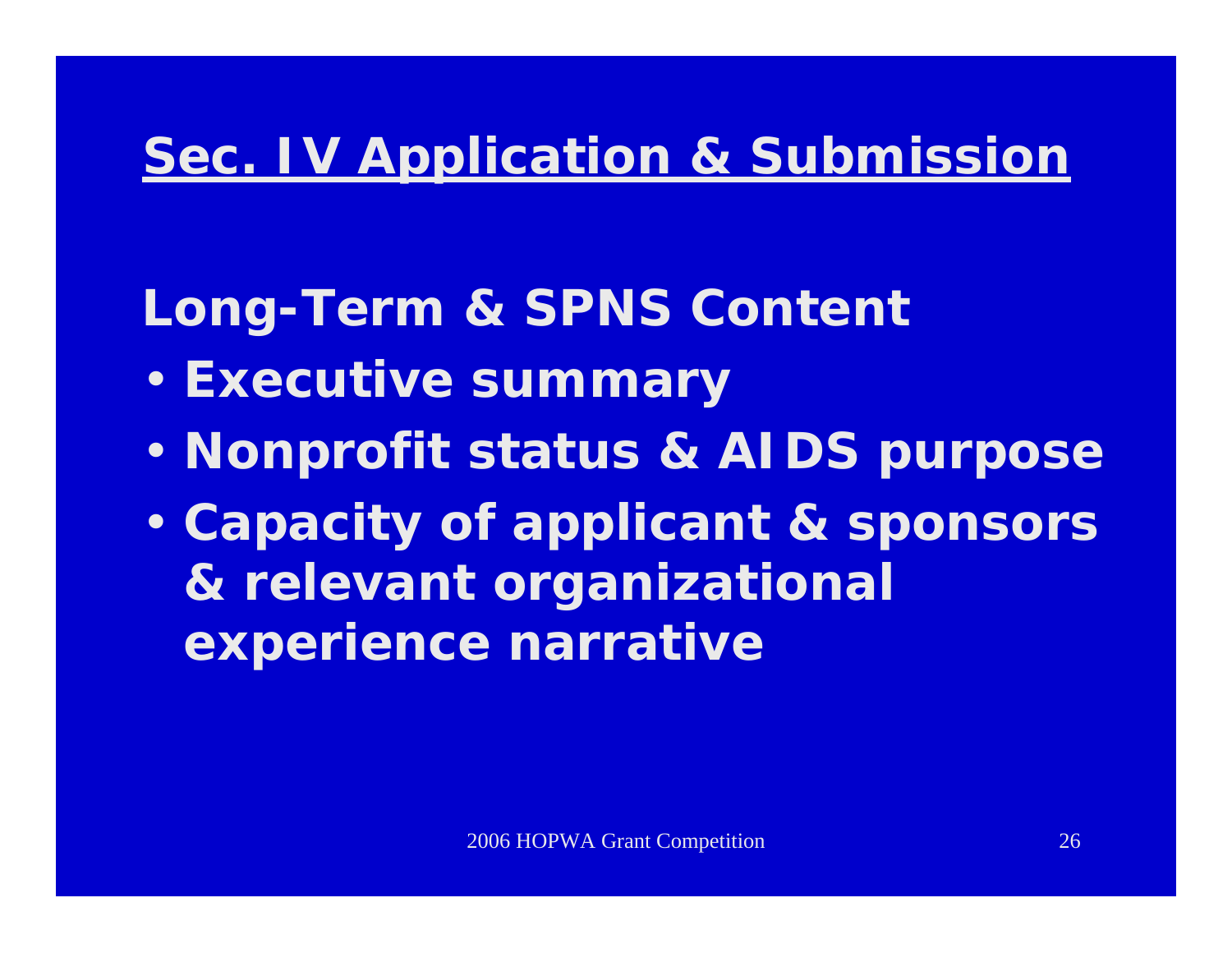# **Long-term & SPNS Content Long-term & SPNS Content**

- • **Need/extent problem narrative** •**Need/extent problem narrative**
- •**• Soundness of approach: model qualities & responsiveness**/ **qualities & responsiveness**/ **coordination narrative Soundness of approach: model**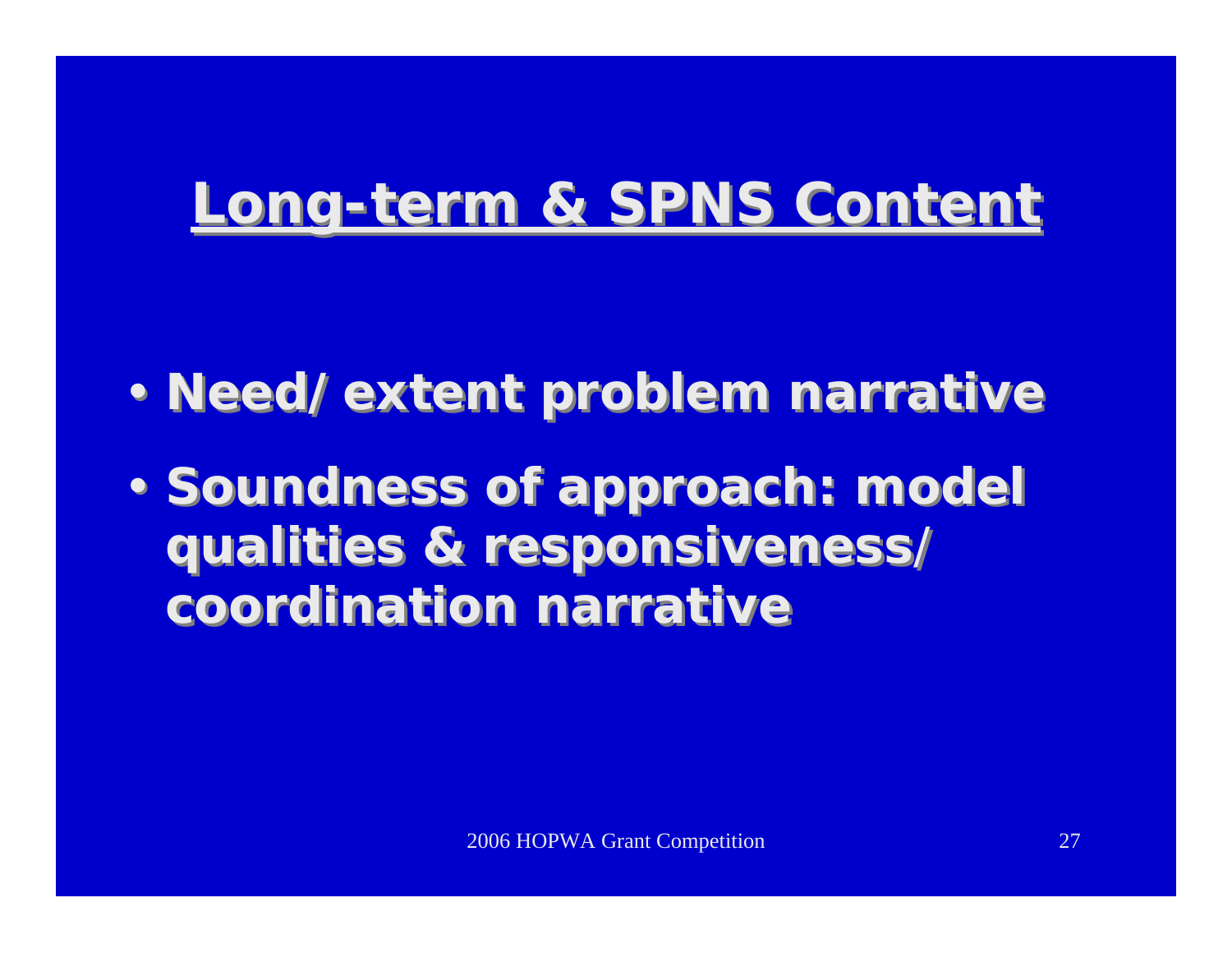# **Long-term & SPNS Content Long-term & SPNS Content**

- • **Documentation of leveraged**  •**resourcesresourcesDocumentation of leveraged**
- • **Achieving results & program**  •**evaluation narrative Achieving results & program**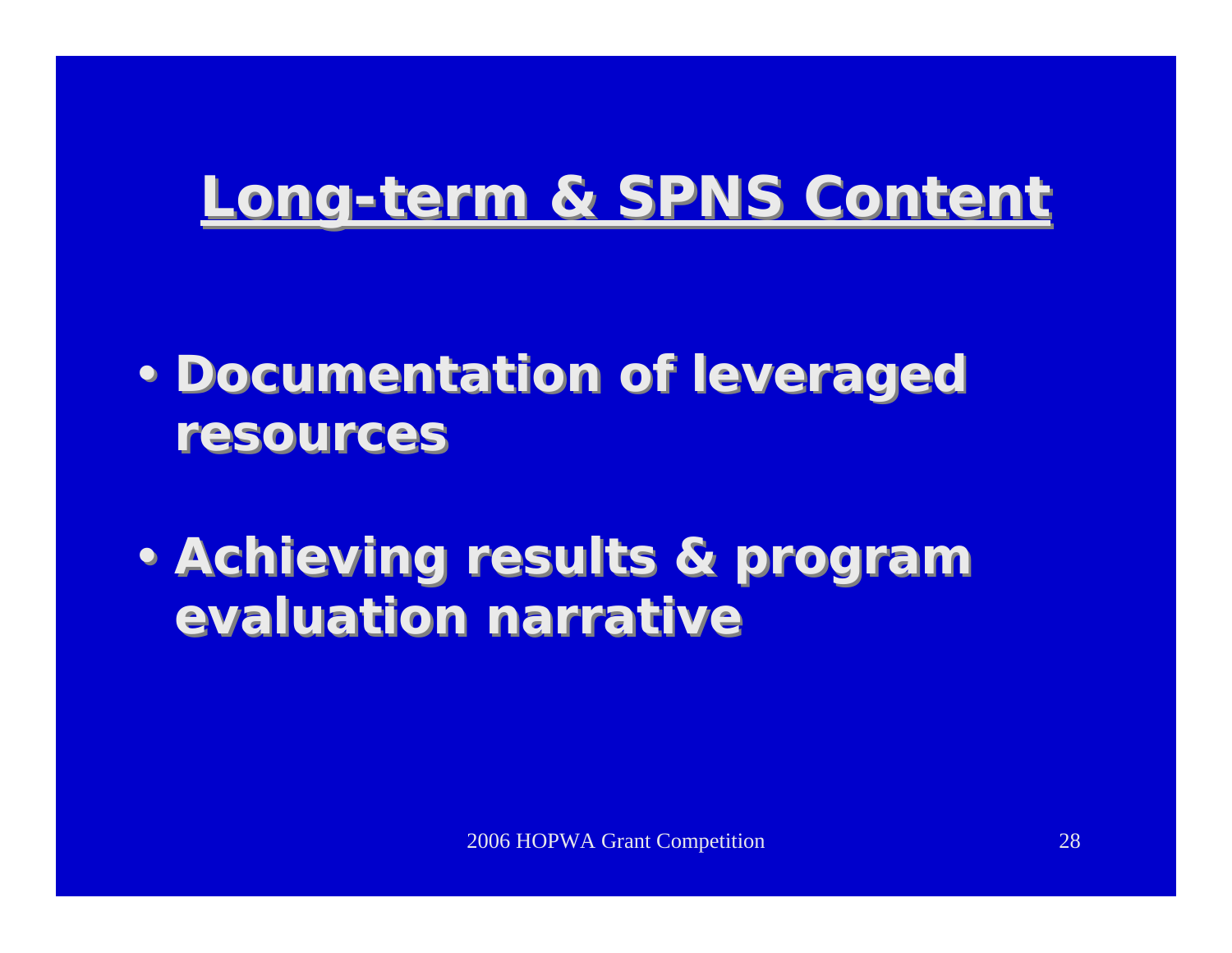### **Sec. IV Application & Submission**

### **Submission Dates**

- $\blacksquare$  **Submitted, received & validated electronically by Grants.gov**
- $\blacksquare$  **June 13, 2006 no later than 5:00 p.m. Eastern time**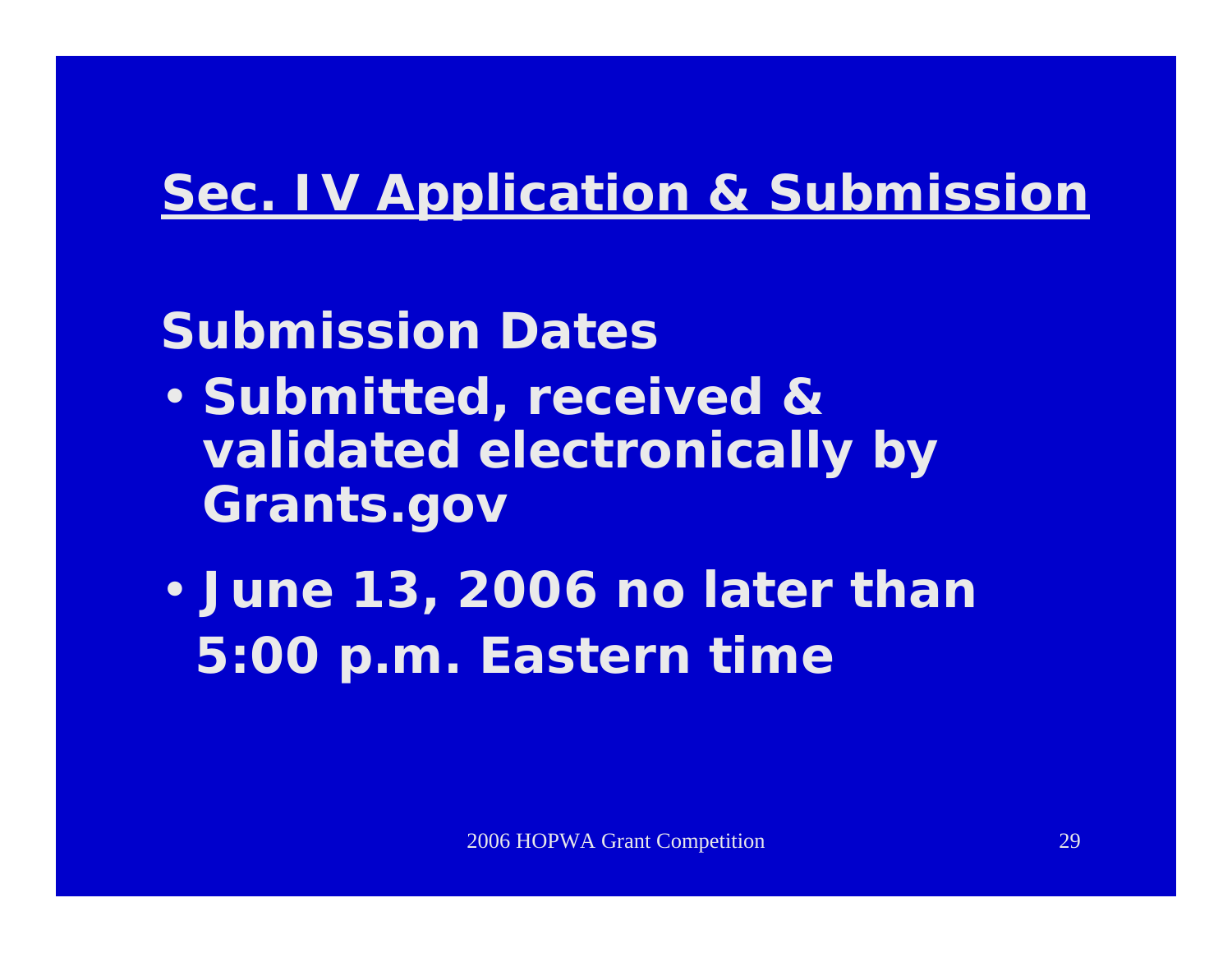### **Sec. IV Application & Submission**

### **Funding Restrictions**

- •• Program activities directly benefiting eligible persons at least \$500,000 & n ot more than \$1,300,000
- $\mathbf{r}$  Grant administrative costs for grantee a maximum of 3%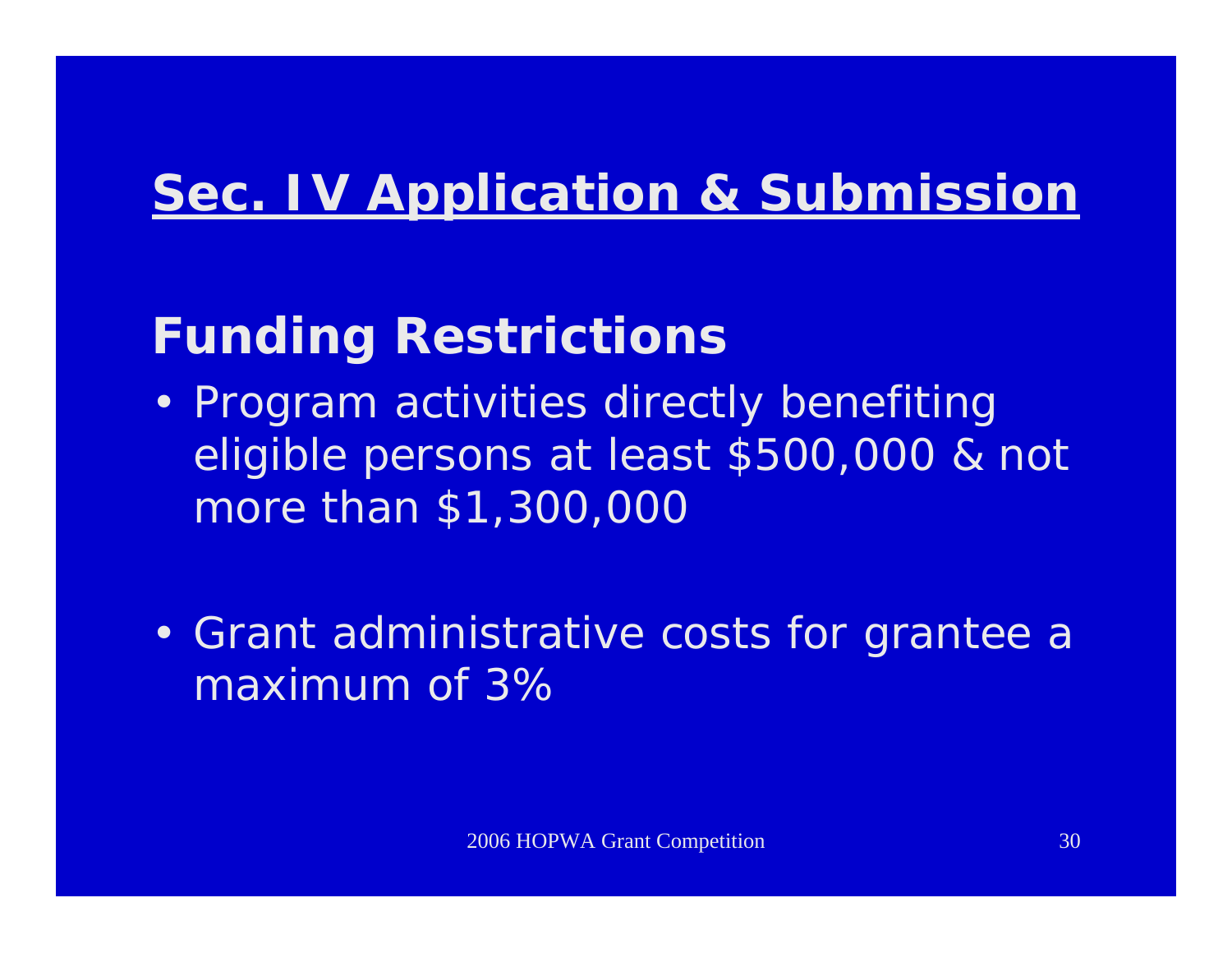- $\blacksquare$  Grant administrative costs of project sponsors-a maximum of 7%
- Grantees **cannot** add the 7% allowed for project sponsors if they carryout activities without project sponsor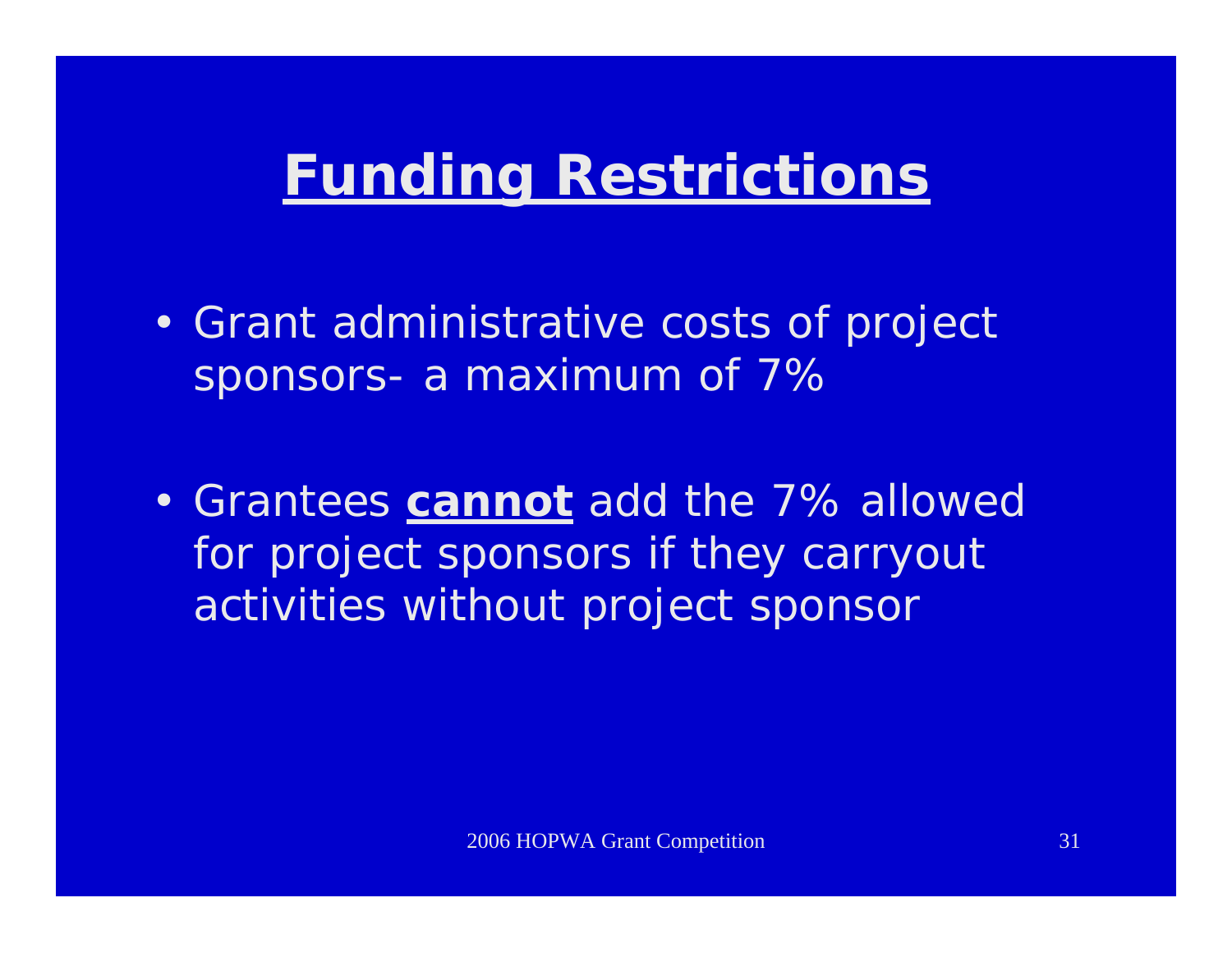- $\blacksquare$  Total maximum grant amount \$1,430,000
- $\mathbf{r}$ • Three-year use period
- $\blacksquare$ • Performance Contracts – outputs and leveraged resources show results for clients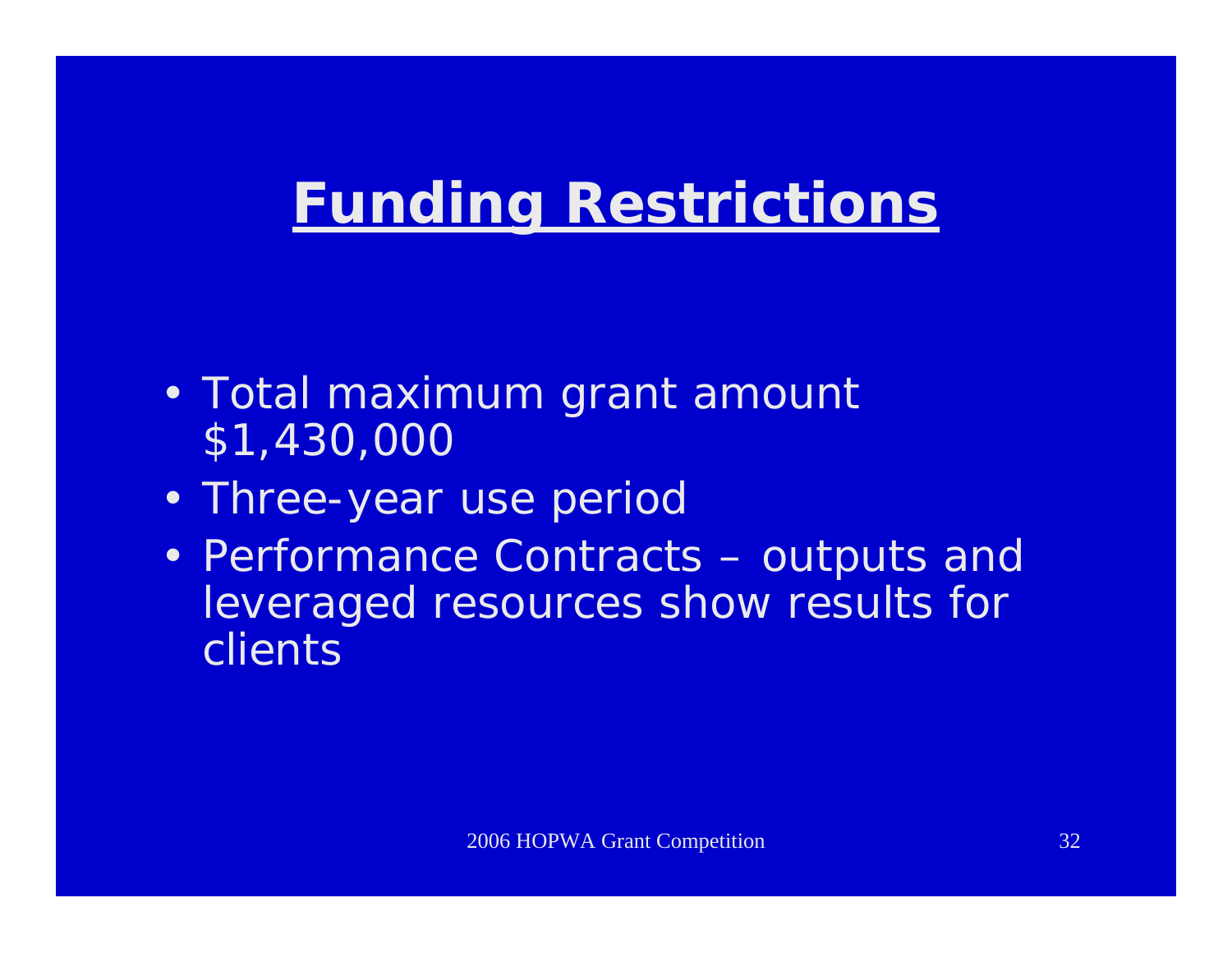### **Limitation on Support Services**

- **Supportive Services budget line item can be no more than 35%**
- **Clarify that commitments needed**  from other sources for the **maximum leveraging score.**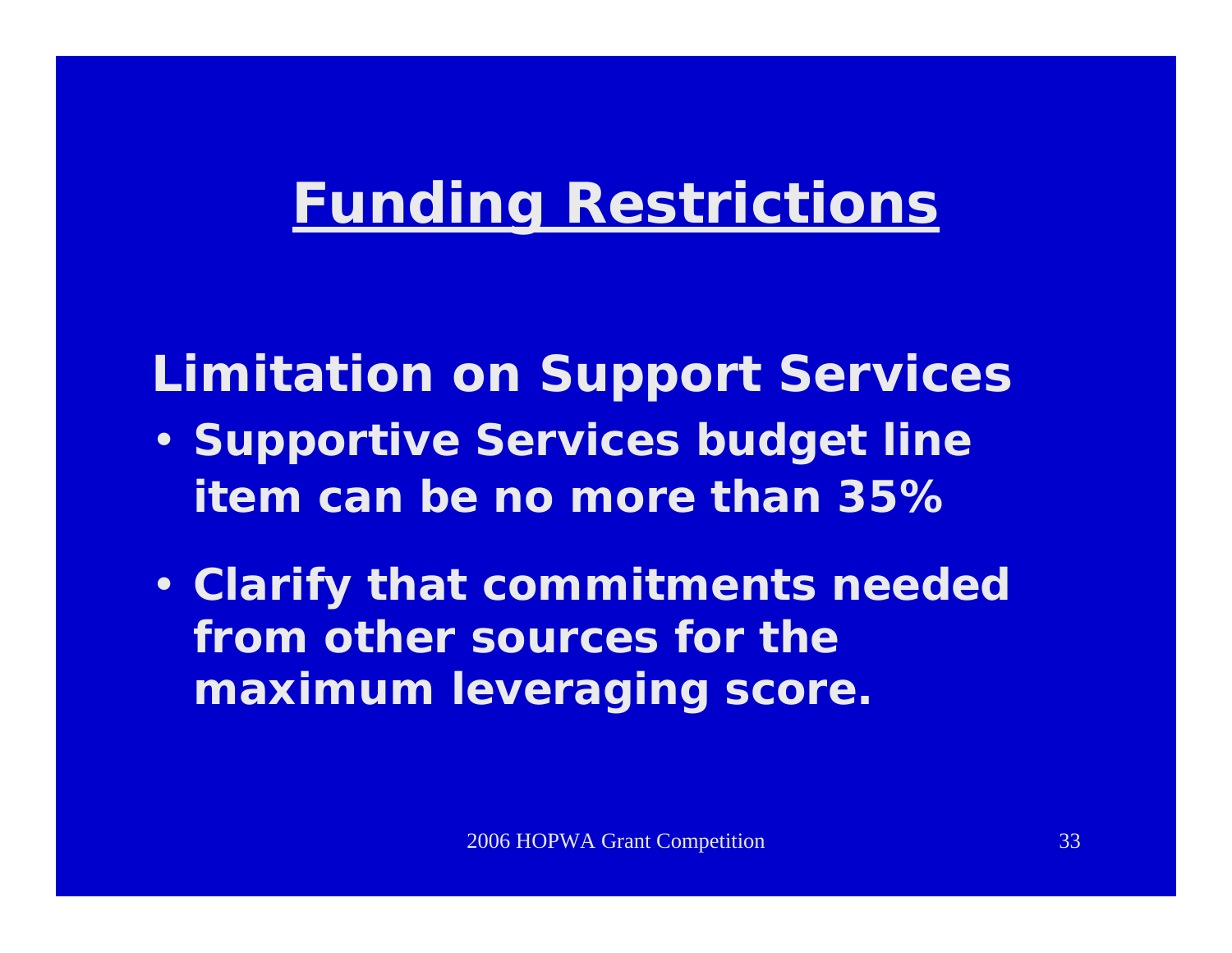# **Ineligible Activities**

- $\blacksquare$ **• Resource identificatior**
- $\blacksquare$ **Technical assistance**
- $\blacksquare$ **• Data collection on project outcomes**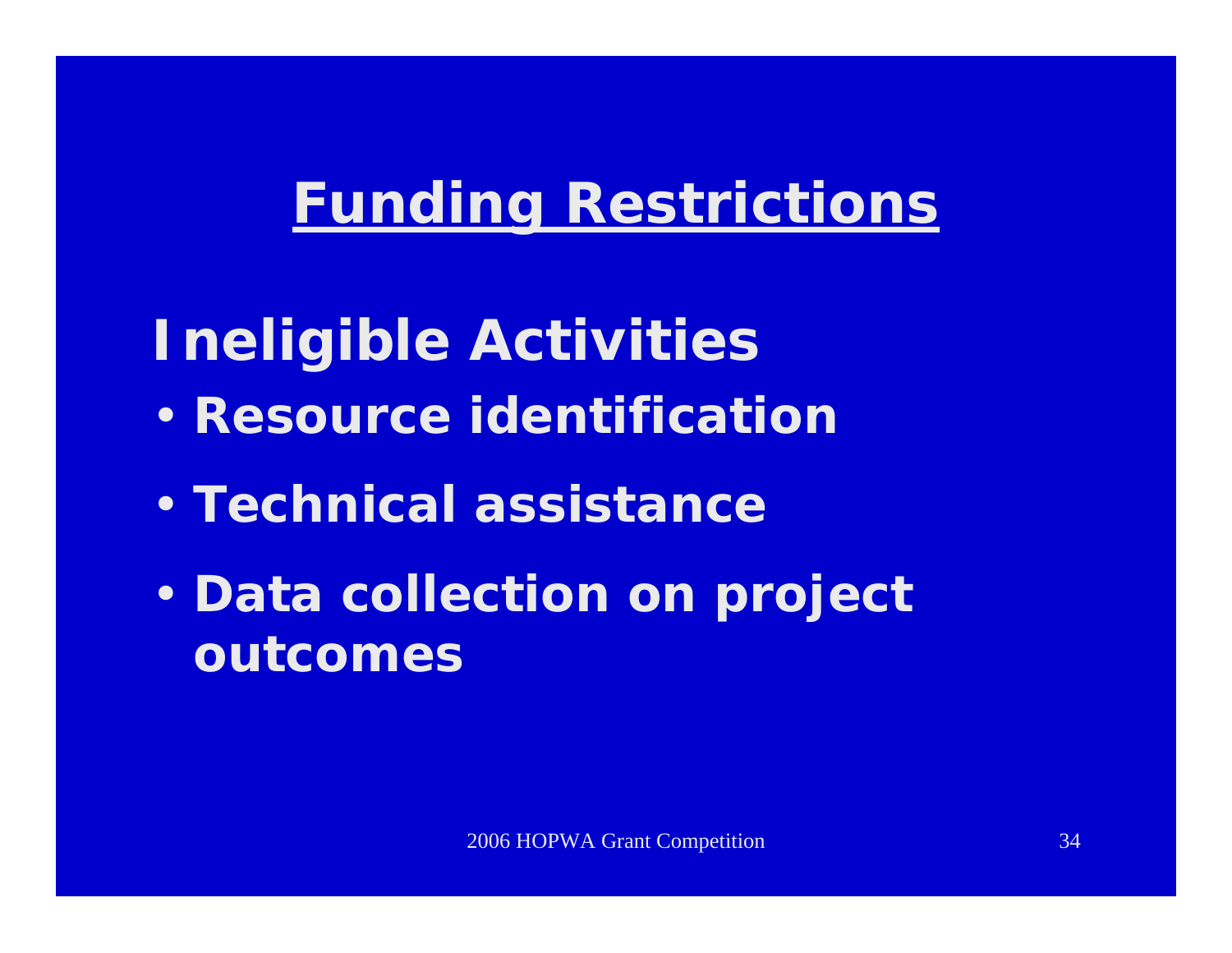## **Ineligible Activities**

### **No funding will be provided for personal items:**

- **Grooming**
- **Clothing**
- **Pets**
- **Financial assistance**
- **Consumer credit payments**
- **Entertainment activities**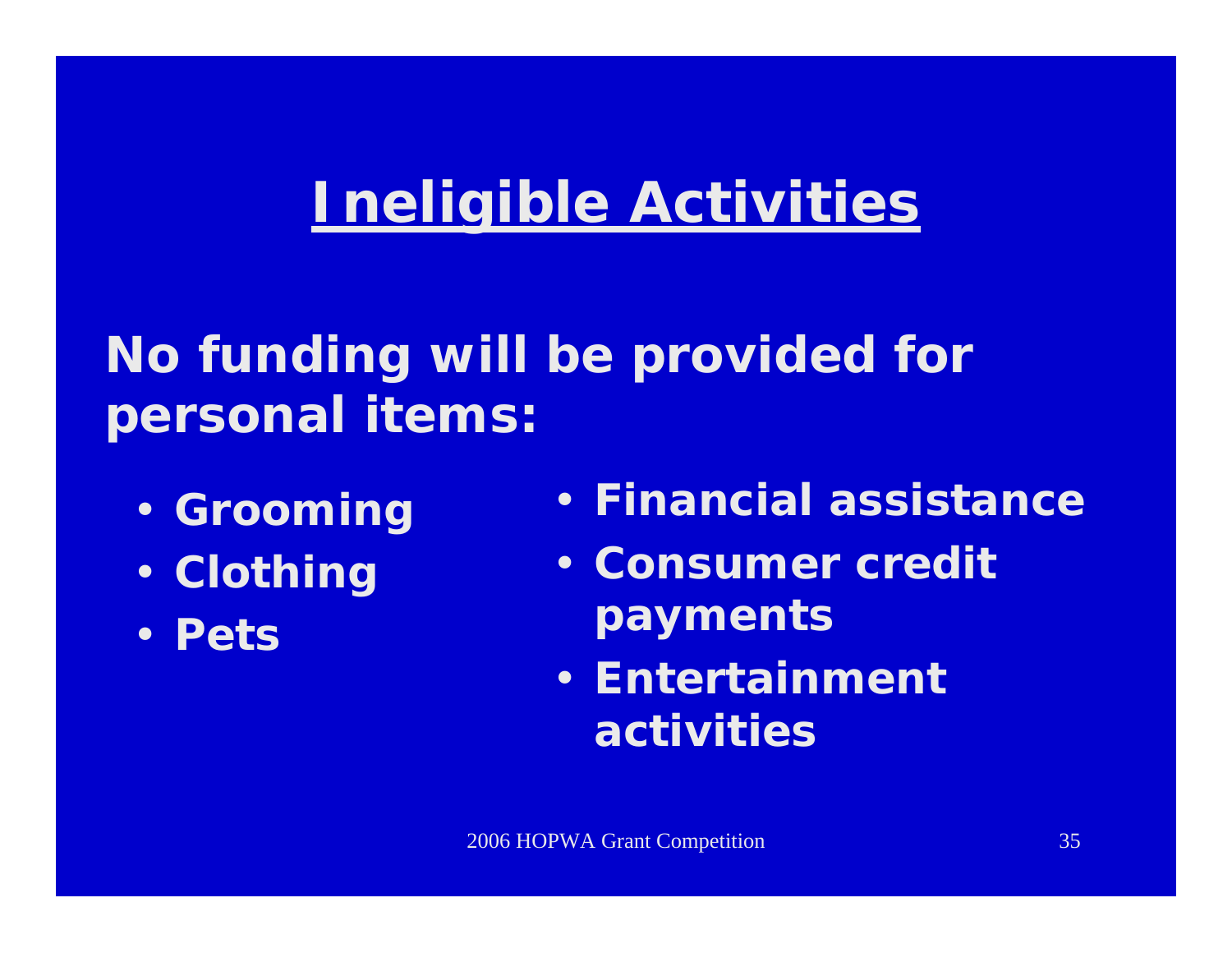# **Ineligible Activities**

### **No funding will be provided for personal items:**

- **Property taxes**
- **Personal vehicle maintenance & repairs**
- **Condominium fees**
- **Other nonhousing-related costs**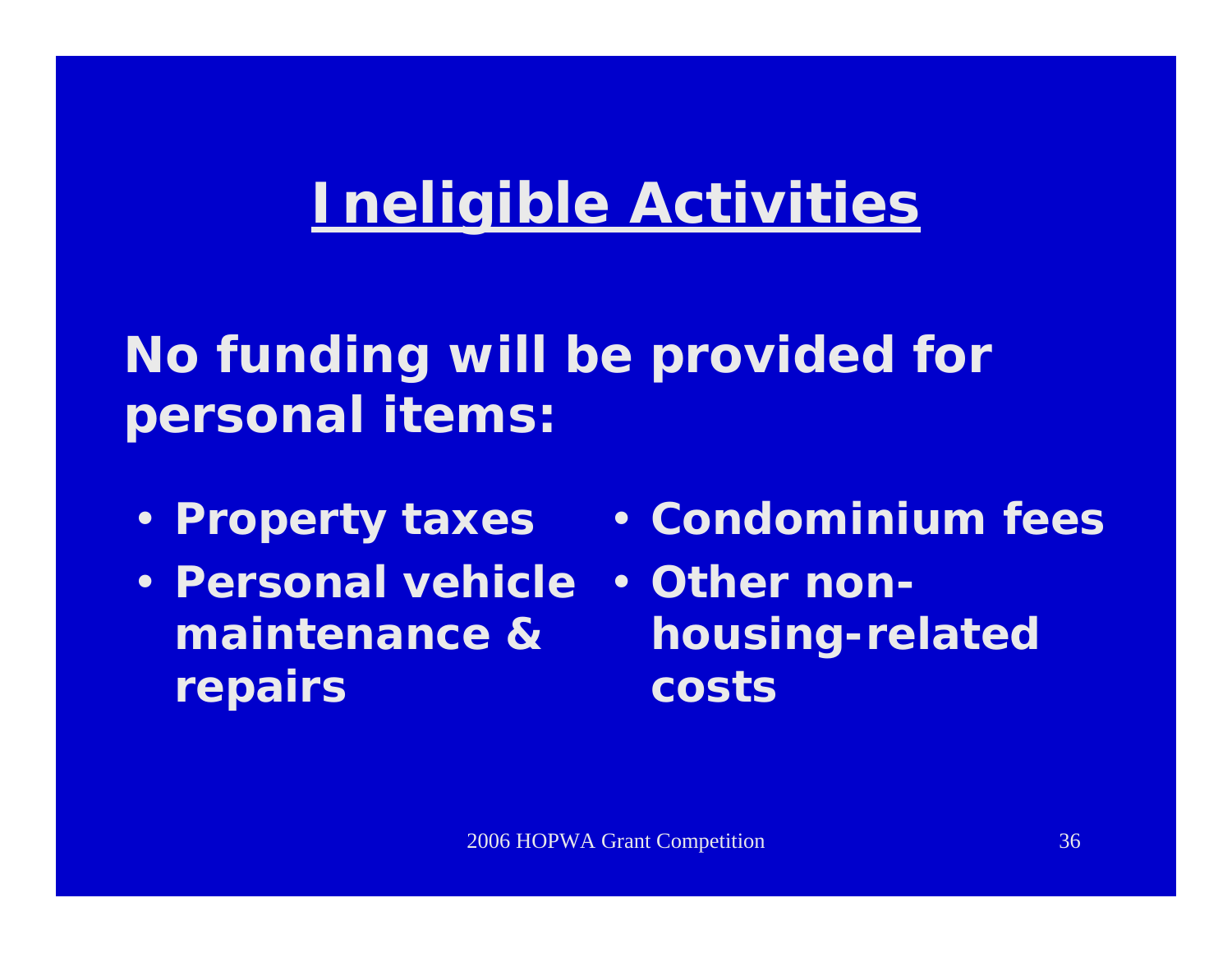#### **Sec. IV Application & Submission Sec. IV Application & Submission**

#### **Other Submission Requirements Other Submission Requirements**

• **Electronic delivery & cover form**  •**HUD-96011HUD-96011Electronic delivery & cover form** 

**(see General Section page 3390 ) (see General Section page 3390 )**

• **Waivers to the electronic submission**• **Waivers to the electronic submission (see General Section page 3393) (see General Section page 3393)**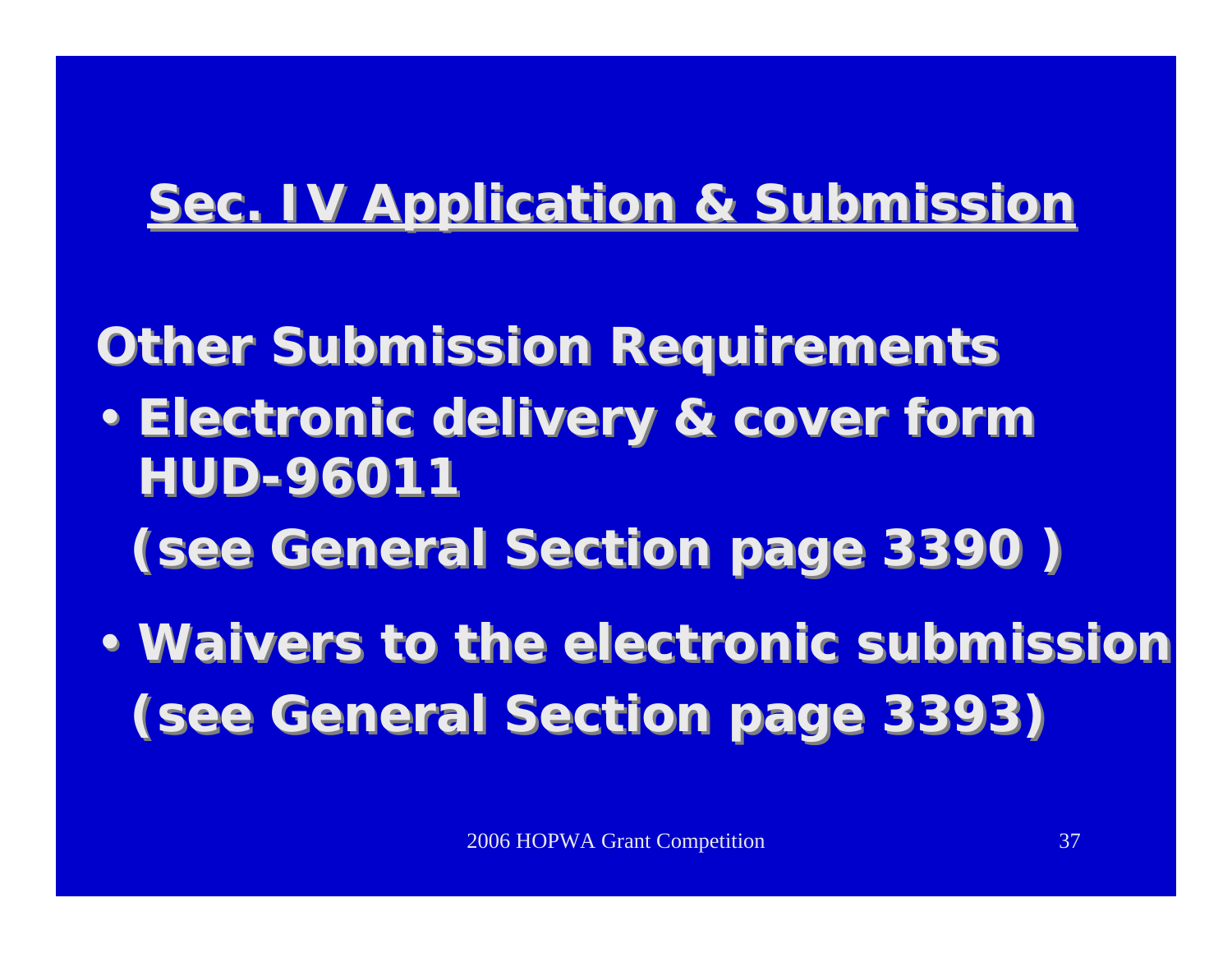#### **Sec. IV Application & Submission**

- **If electronic submission waived, paper applications due to HUD by June 13, 2006**
	- **No 15 day grace period on receipt**
	- **No proof of timely submission as alternative**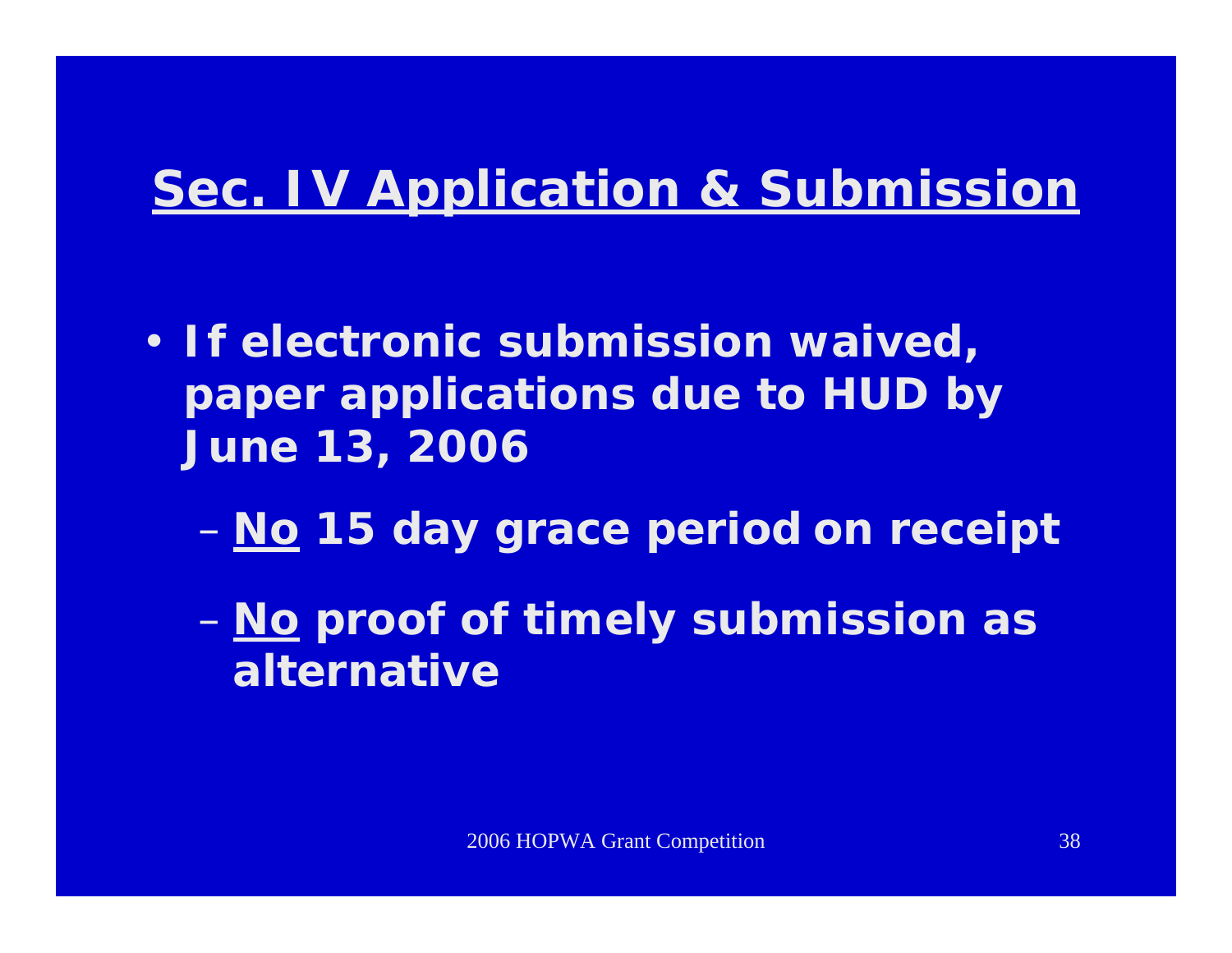#### **Sec. V Application Review Criteria**

### **5 Policy Priorities**

- **Visitibility & universal design**
- **Nonprofit grassroots community-based organizations (faith based included)**
- **Energy Star**
- **Regulatory barriers** 
	- **questionnaire**
- **Section 3**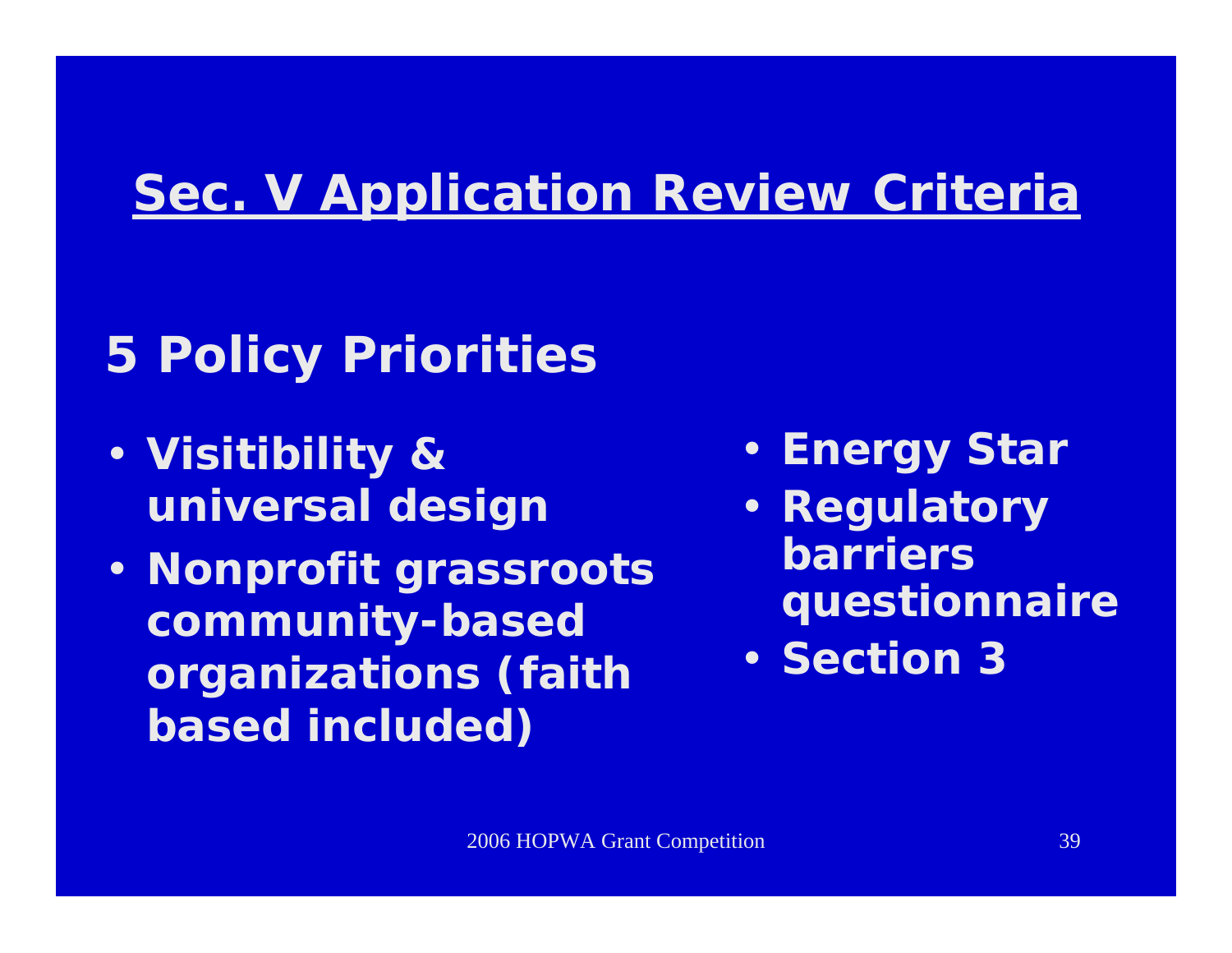### **Sec. V Application Selection**

**Rating Factors**

- **1. Capacity**
- **2. Need/Extent of Problem**
- **3. Soundness of Approach**
- **4. Leverage & Sustainability**
- **5. Achieving Results & Program Evaluation**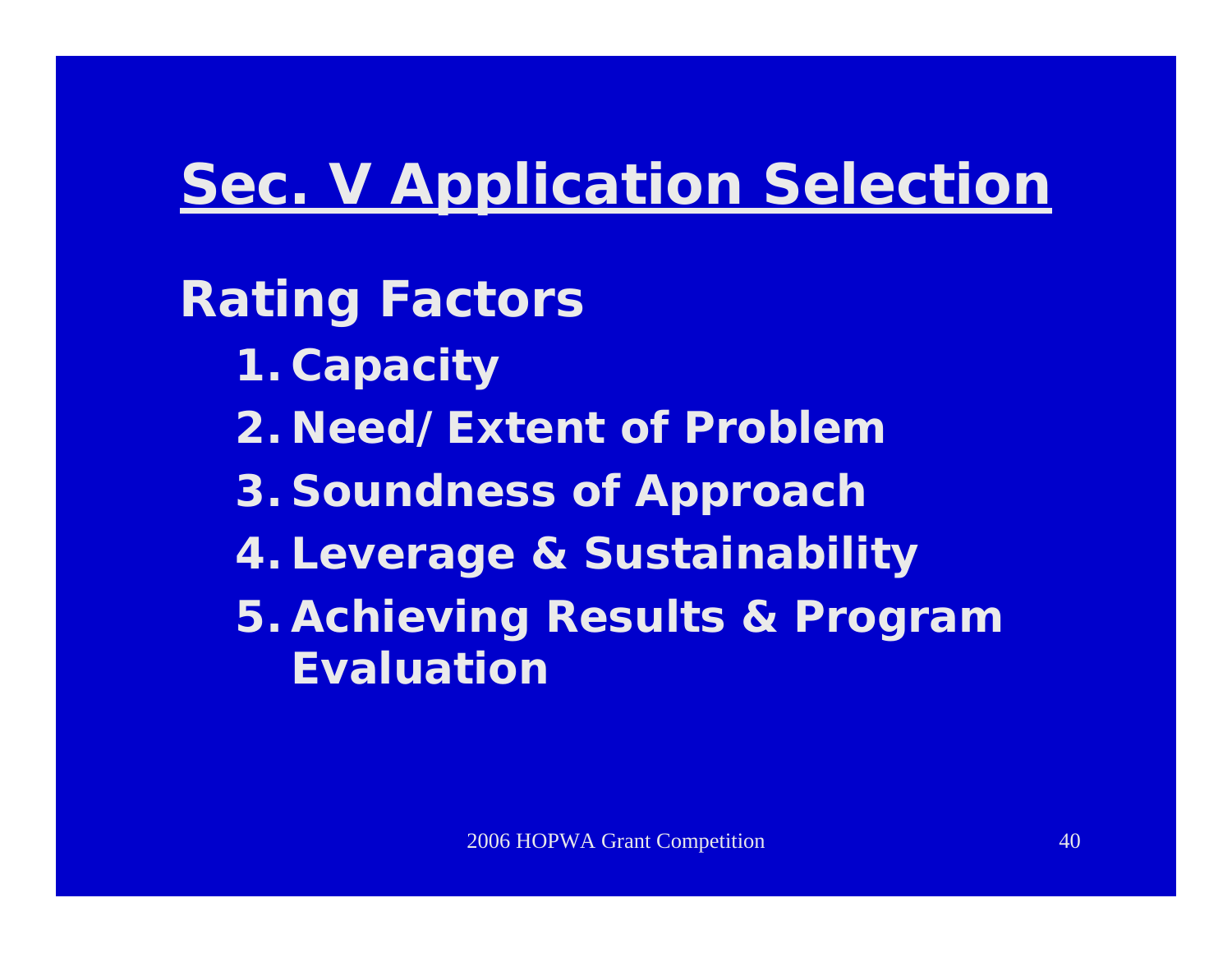### **Rating Factor 1**

#### **Capacity (20 Points)**

- **Minimum of 14 points required for funding eligibility**
- **Past Experience & Knowledge of you & your project sponsor in monitoring & evaluating programs**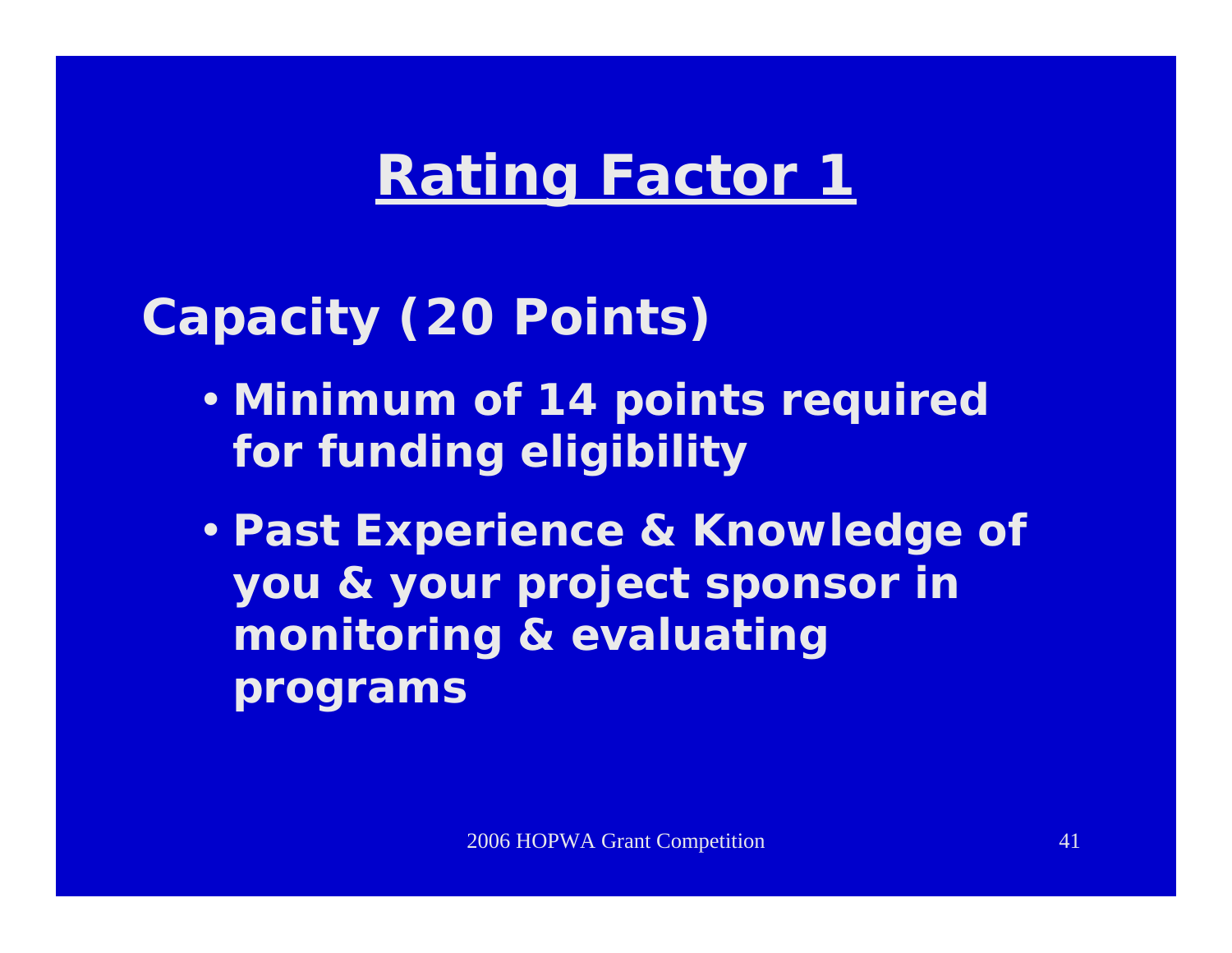### **Rating Factor 2**

# **Need/Extent of the Problem (15 points)**

- $\blacksquare$ • Up to 5 points awarded based on AIDS cases & per capita AIDS incidence
- $\blacksquare$ Description of unmet housing need-10 points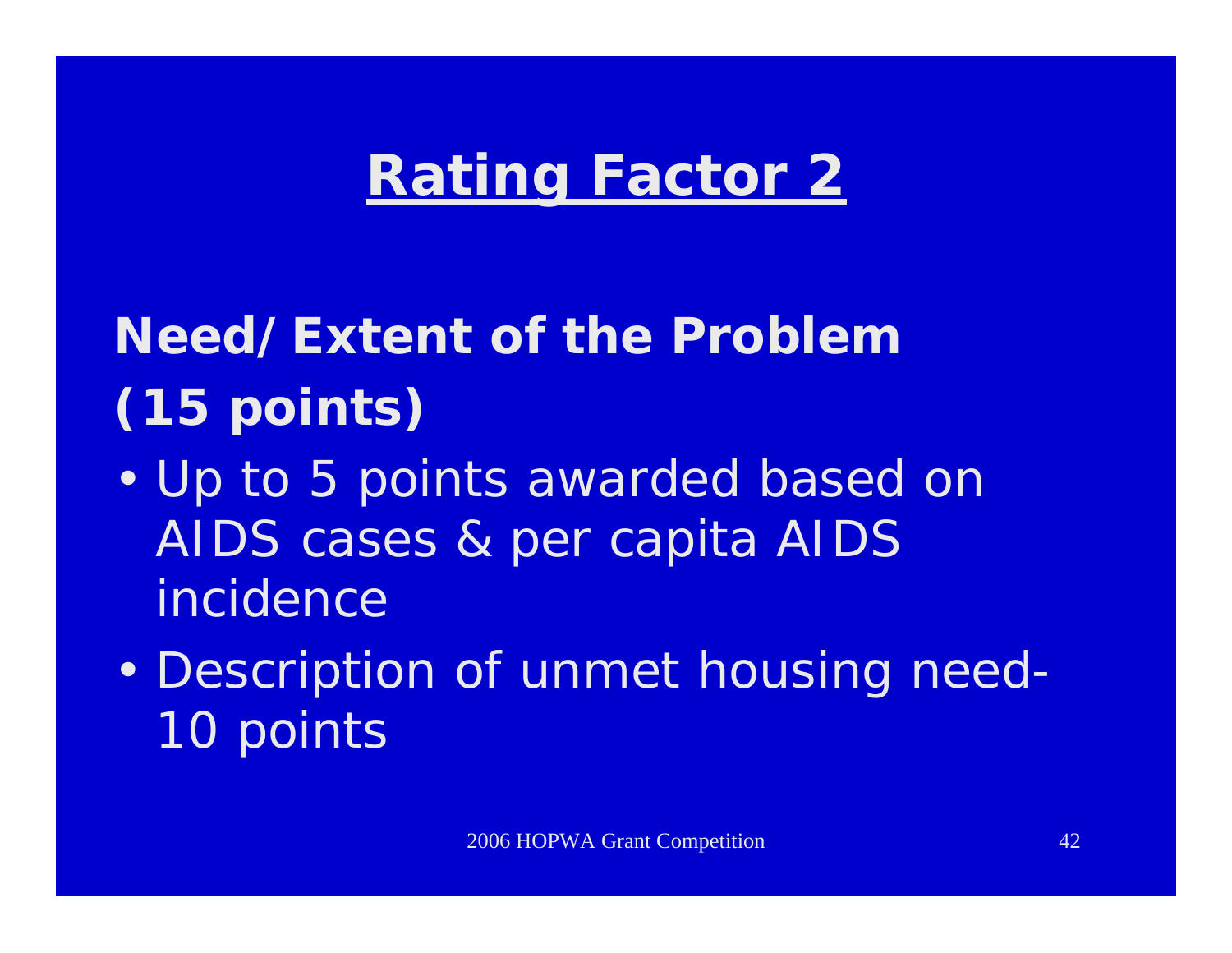# **Rating Factor 2 Continued**

- $\blacksquare$  **Describe a housing need not addressed by other projects in the area**
- $\blacksquare$  **Describe any unresolved or emerging issues/need for alternative forms of assistance**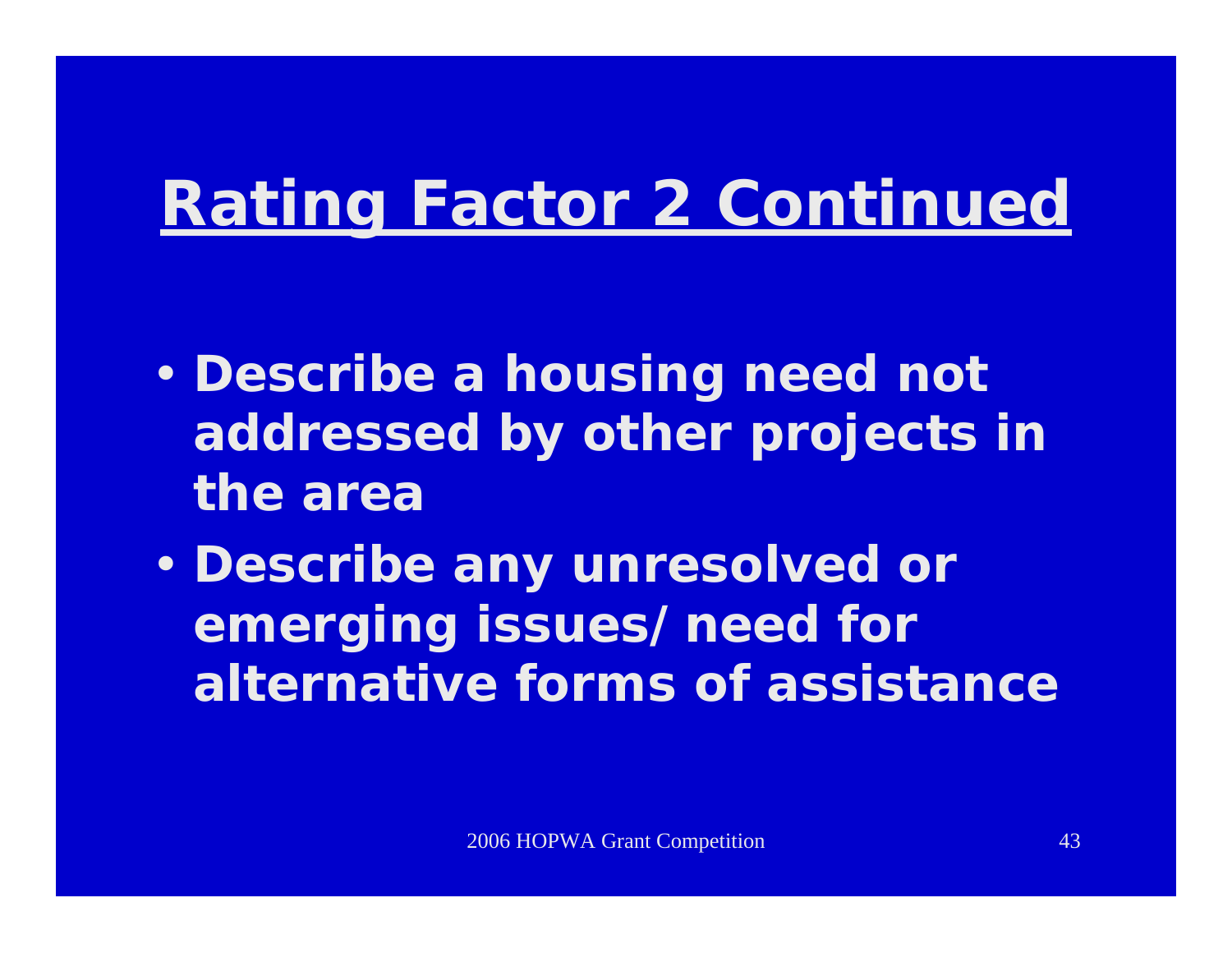# **Rating Factor 2 Continued**

- $\blacksquare$  **Describe projects enhancement to community's Consolidated Plan**
- •**• Subpopulation targets must prove the need for through statistics & data sources**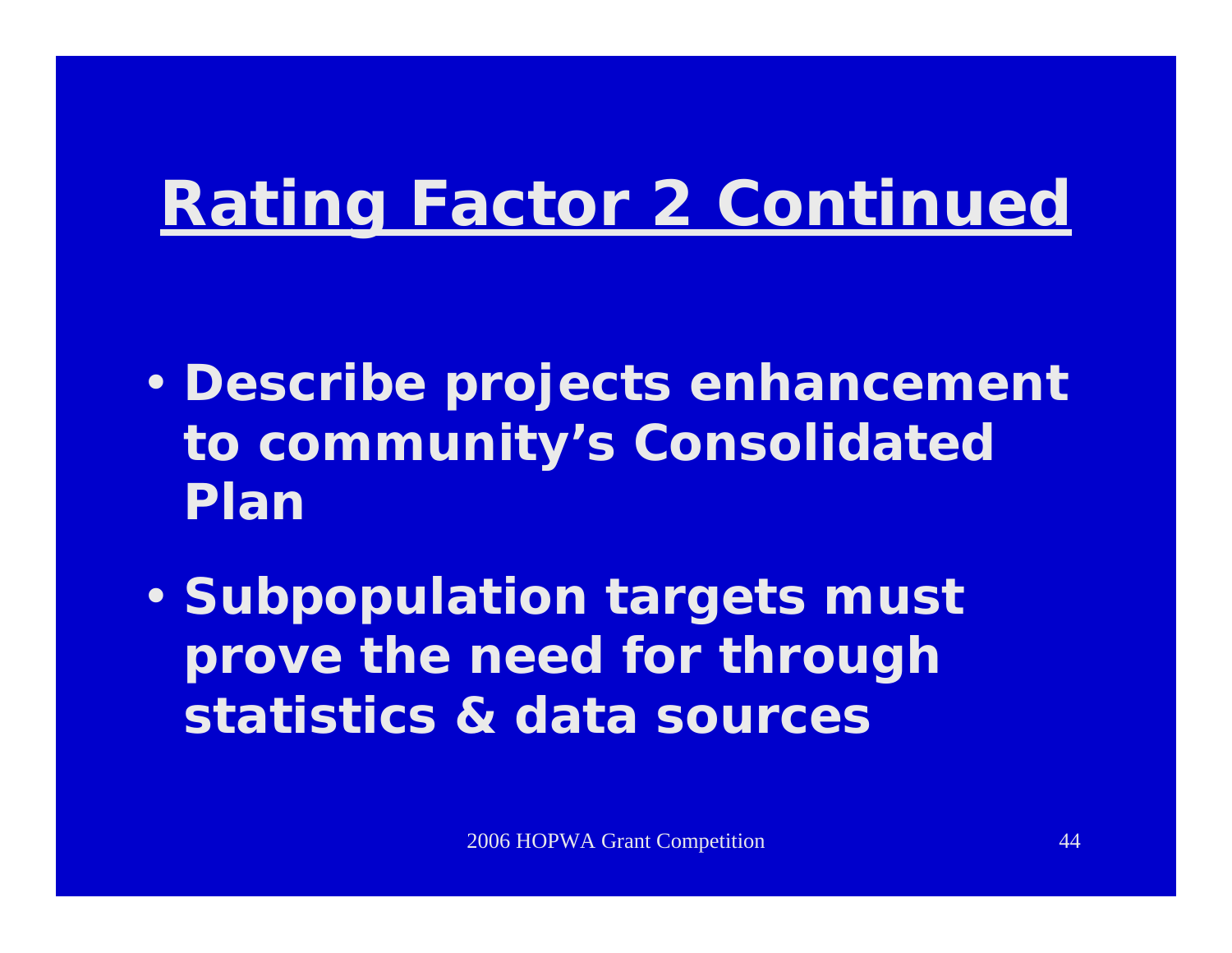### **Rating Factor 3**

#### **Soundness of Approach (45 Points)**

- **15 for responsiveness**
- •**5 for coordination**
- $\bullet$ **7 for public policy priorities**
- **18 for model qualities 45**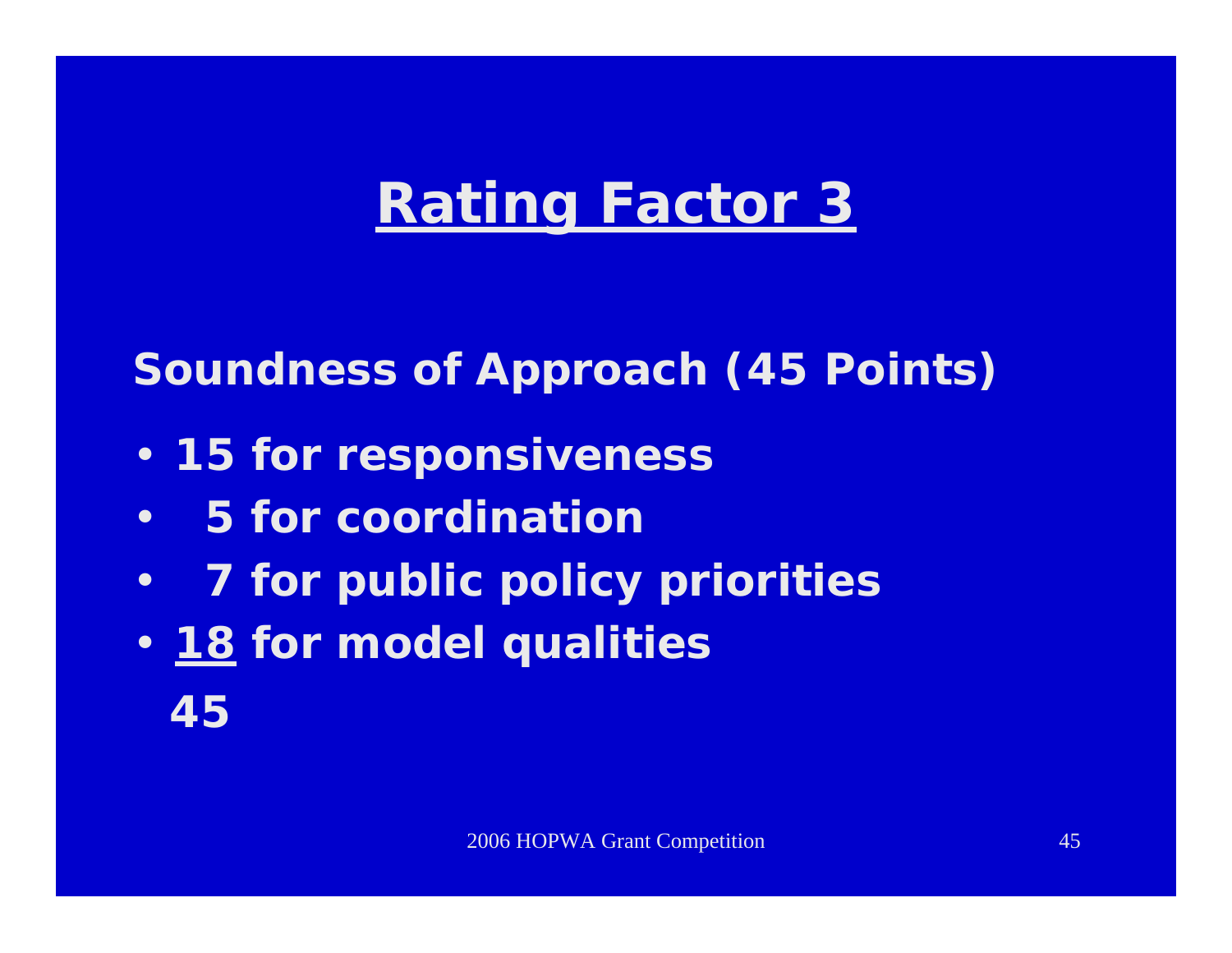### **Rating Factor 3 Continued**

#### **Responsiveness (15 points)**

- • **Response to unmet need Persons served by each activity for each year**
- $\blacksquare$  **Housing units provided -by type & year**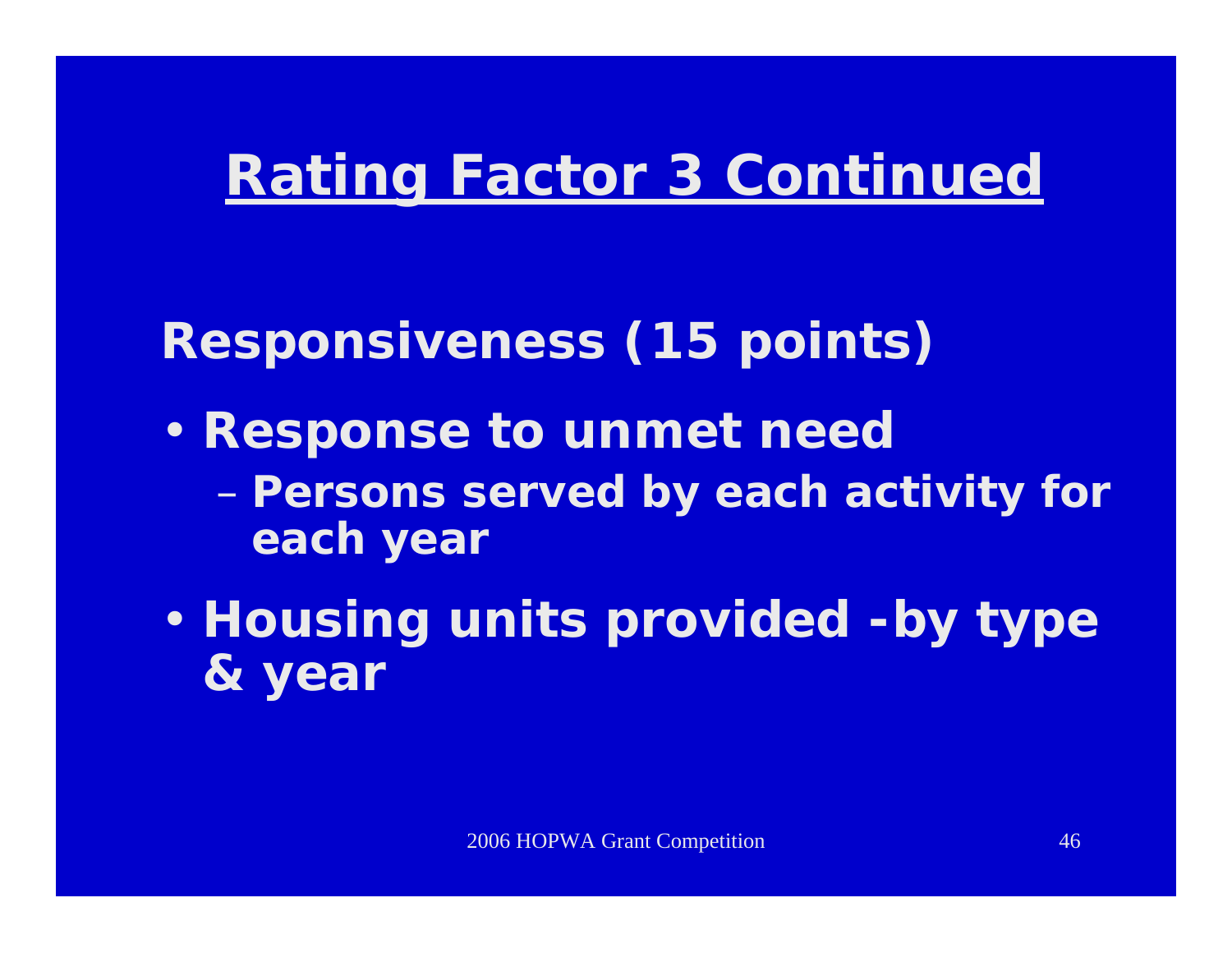$\blacksquare$  **Organizations providing leveraged resources & how those resources are coordinated**

 **Roles, responsibilities & coordination**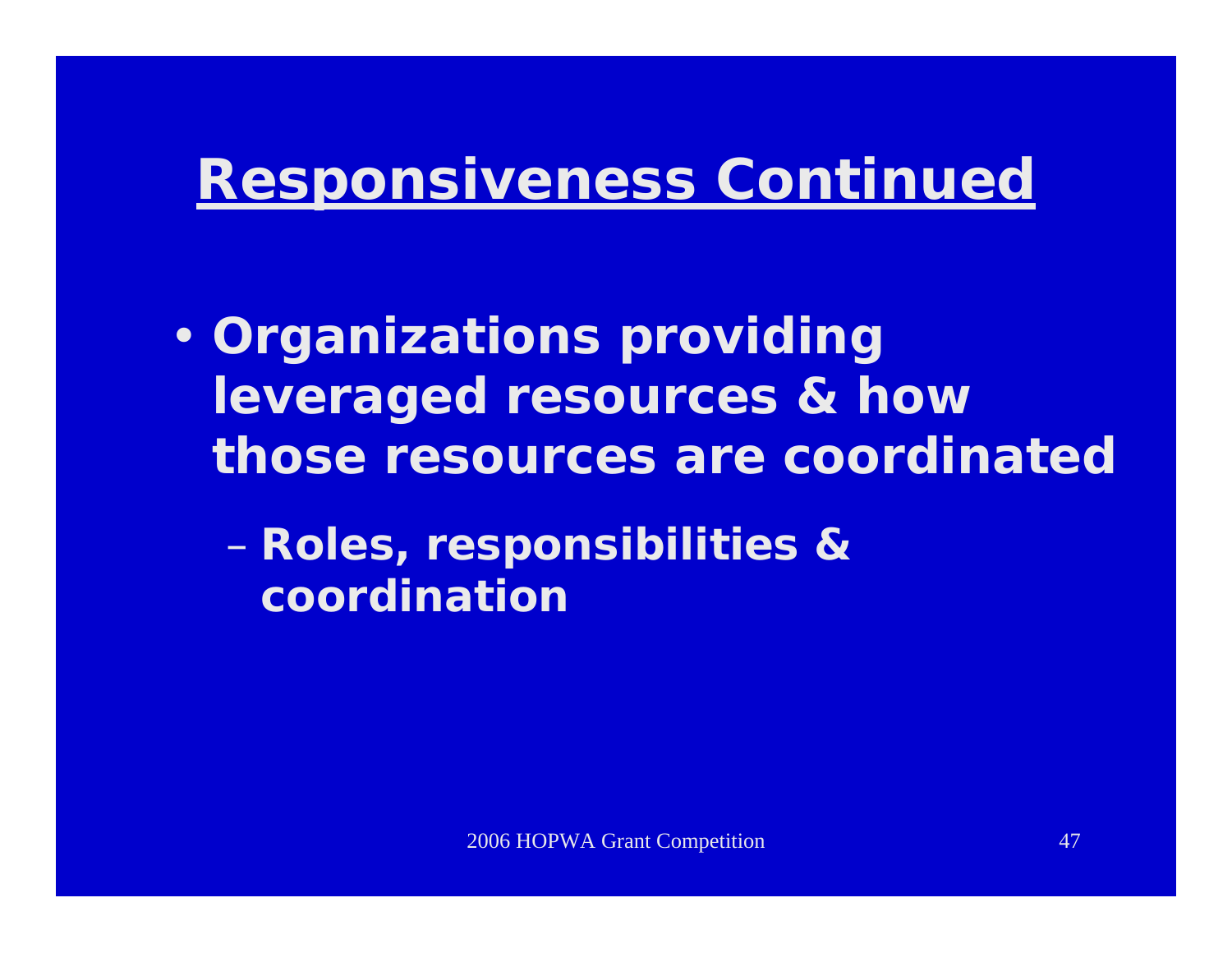- $\blacksquare$  **housing activities**
	- $\mathcal{L}_{\mathcal{A}}$  , and the set of the set of the set of the set of the set of the set of the set of the set of the set of the set of the set of the set of the set of the set of the set of the set of the set of the set of th **Access to permanent supportive housing**
	- $\mathcal{L}_{\mathcal{A}}$  , and the set of the set of the set of the set of the set of the set of the set of the set of the set of the set of the set of the set of the set of the set of the set of the set of the set of the set of th **Use of funds for permanent housing placement**
	- **Description of housing site**
	- **Development & operations plan**
	- $\mathcal{L}_{\mathcal{A}}$  , and the set of the set of the set of the set of the set of the set of the set of the set of the set of the set of the set of the set of the set of the set of the set of the set of the set of the set of th **Operational procedures**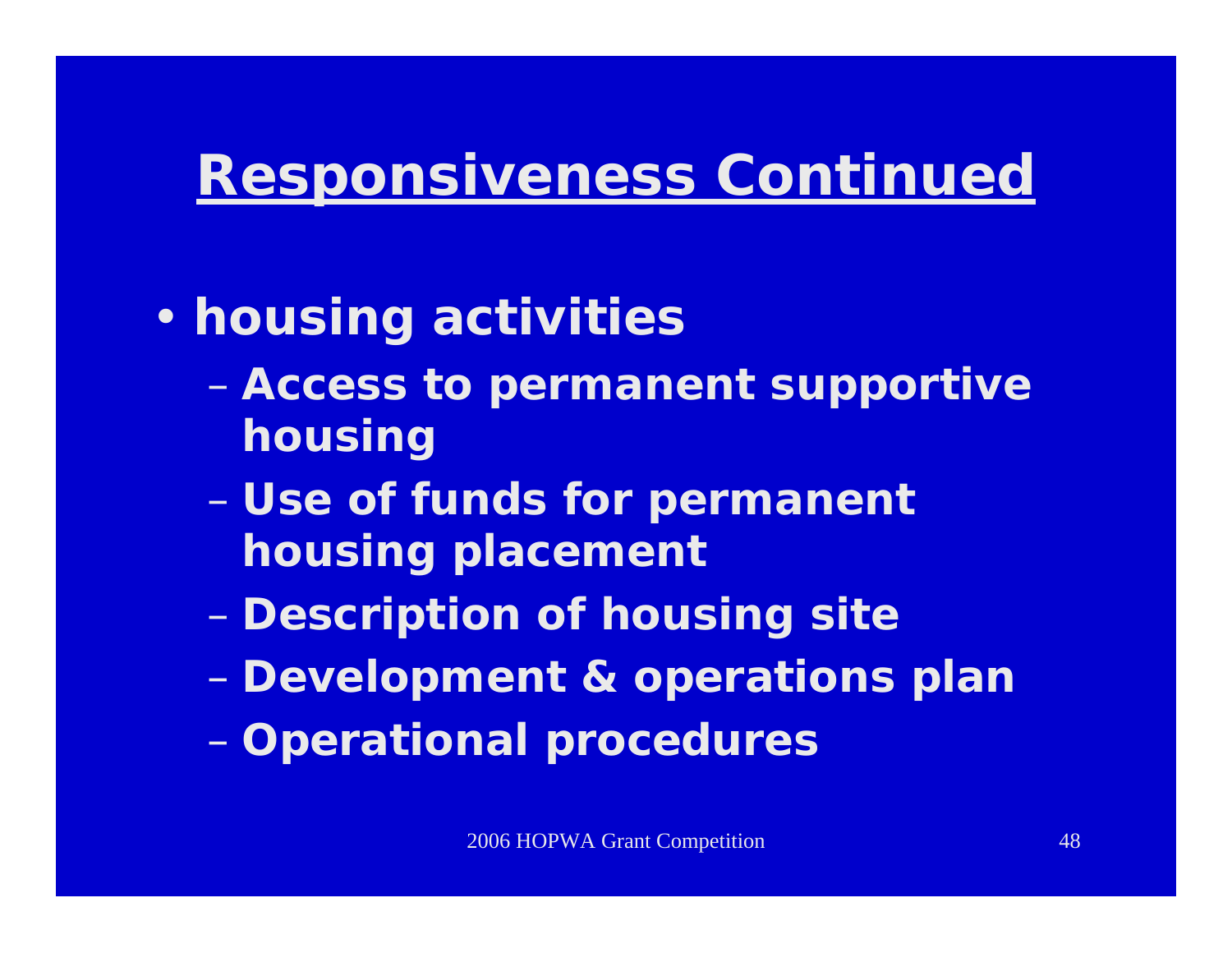- $\blacksquare$ **• Supportive service activities** 
	- $\mathcal{L}_{\mathcal{A}}$  , and the set of the set of the set of the set of the set of the set of the set of the set of the set of the set of the set of the set of the set of the set of the set of the set of the set of the set of th **How agreements provide access to mainstream programs**
	- $\mathcal{L}_{\mathcal{A}}$  , and the set of the set of the set of the set of the set of the set of the set of the set of the set of the set of the set of the set of the set of the set of the set of the set of the set of the set of th **How project plans ensure client participation**
	- **Plan for delivering supportive services**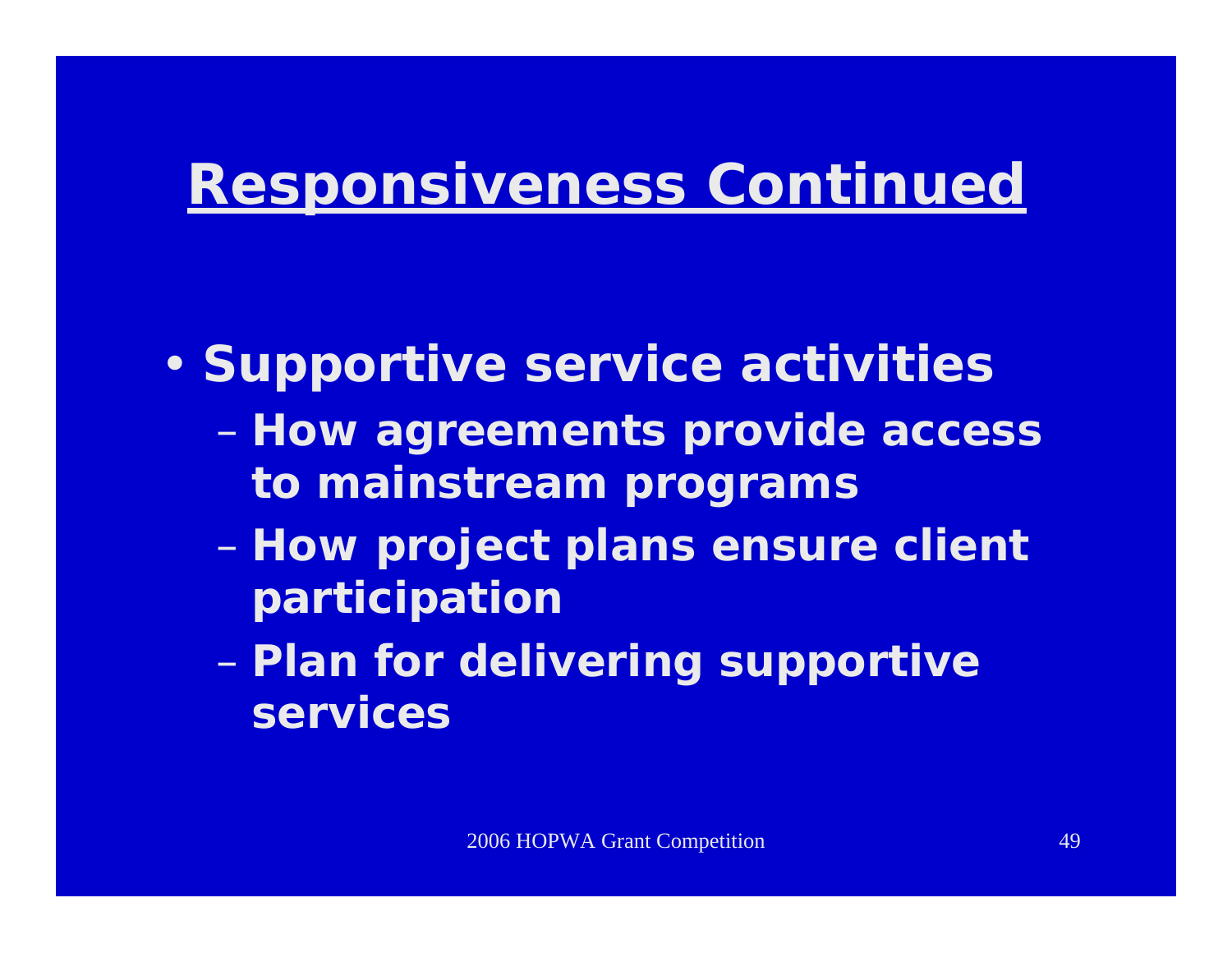- $\blacksquare$  **Additional HOPWA activities, as shown in regulations** 
	- $\mathcal{L}_{\mathcal{A}}$  , and the set of the set of the set of the set of the set of the set of the set of the set of the set of the set of the set of the set of the set of the set of the set of the set of the set of the set of th **Plan for utilizing funds for additional activities**
	- –**Explain how additional activities will be integrated**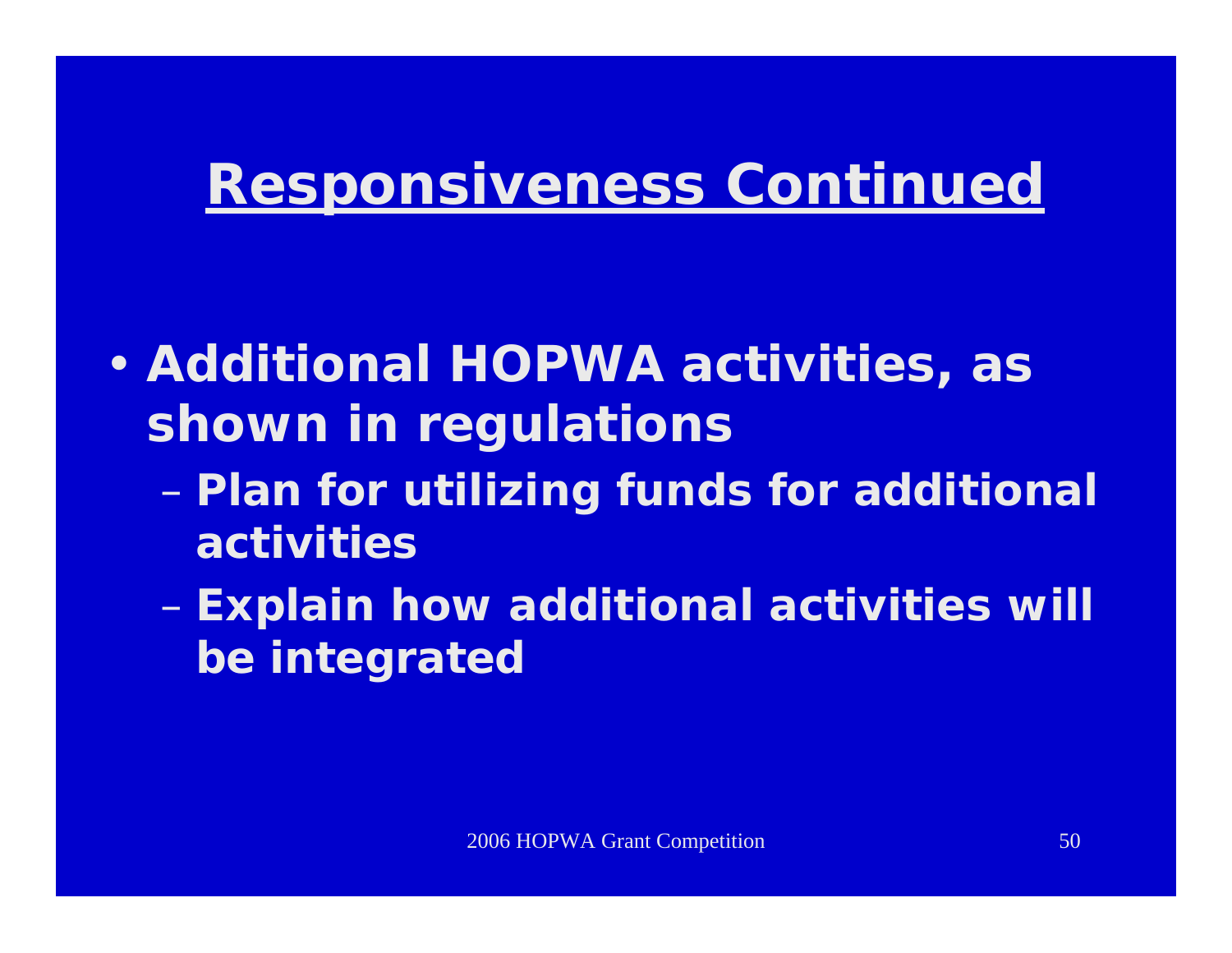- $\blacksquare$  **Other approvable activities (Not at 24 CFR 574.300)**
	- –**Only approved by HUD**
	- –**Describe the need**
	- **Describe the benefits**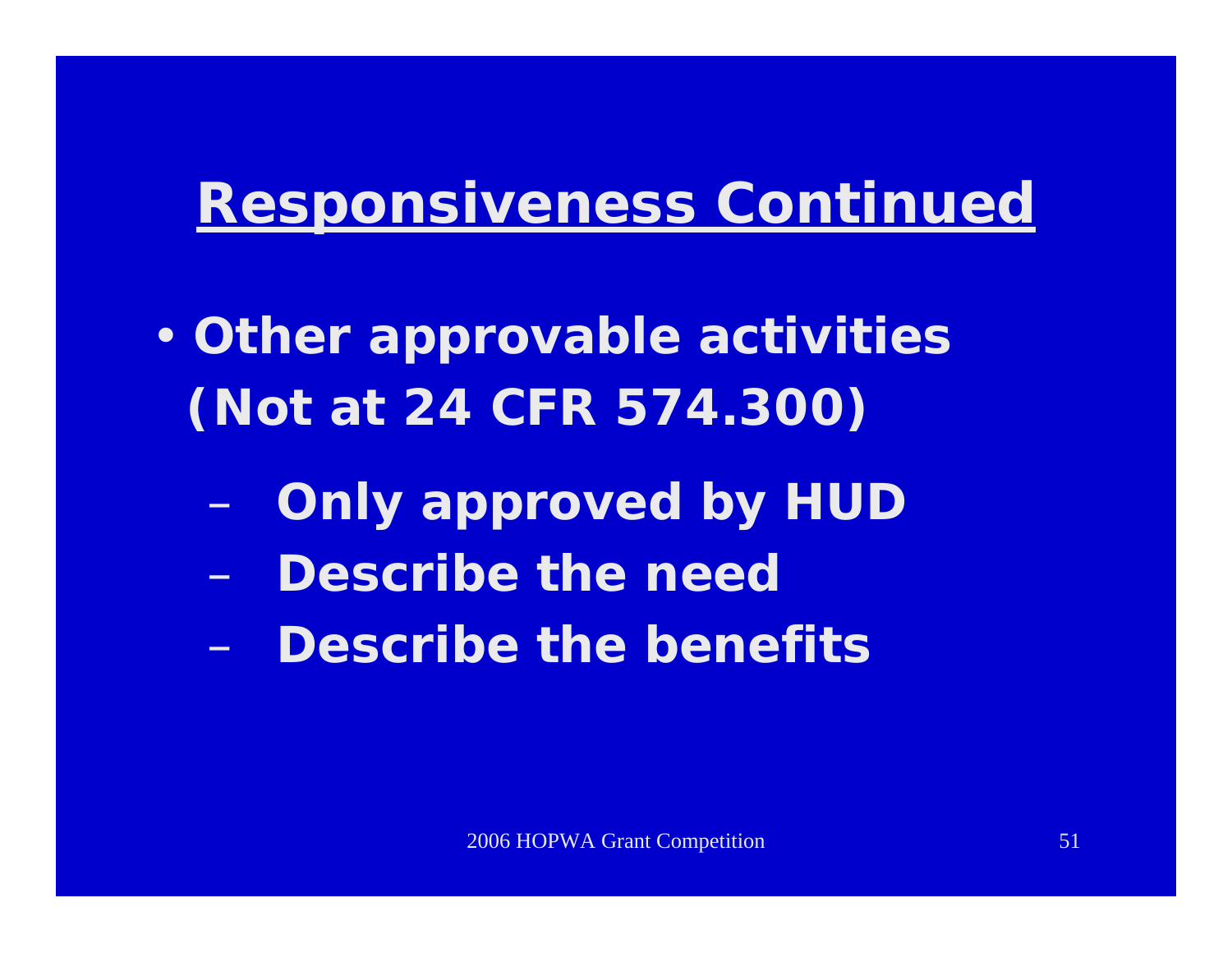### **Coordination (5 points)**

- **Coordination of activities with other organizations prior to application submission**
- $\blacksquare$  **Developed project through consultation with other stakeholders**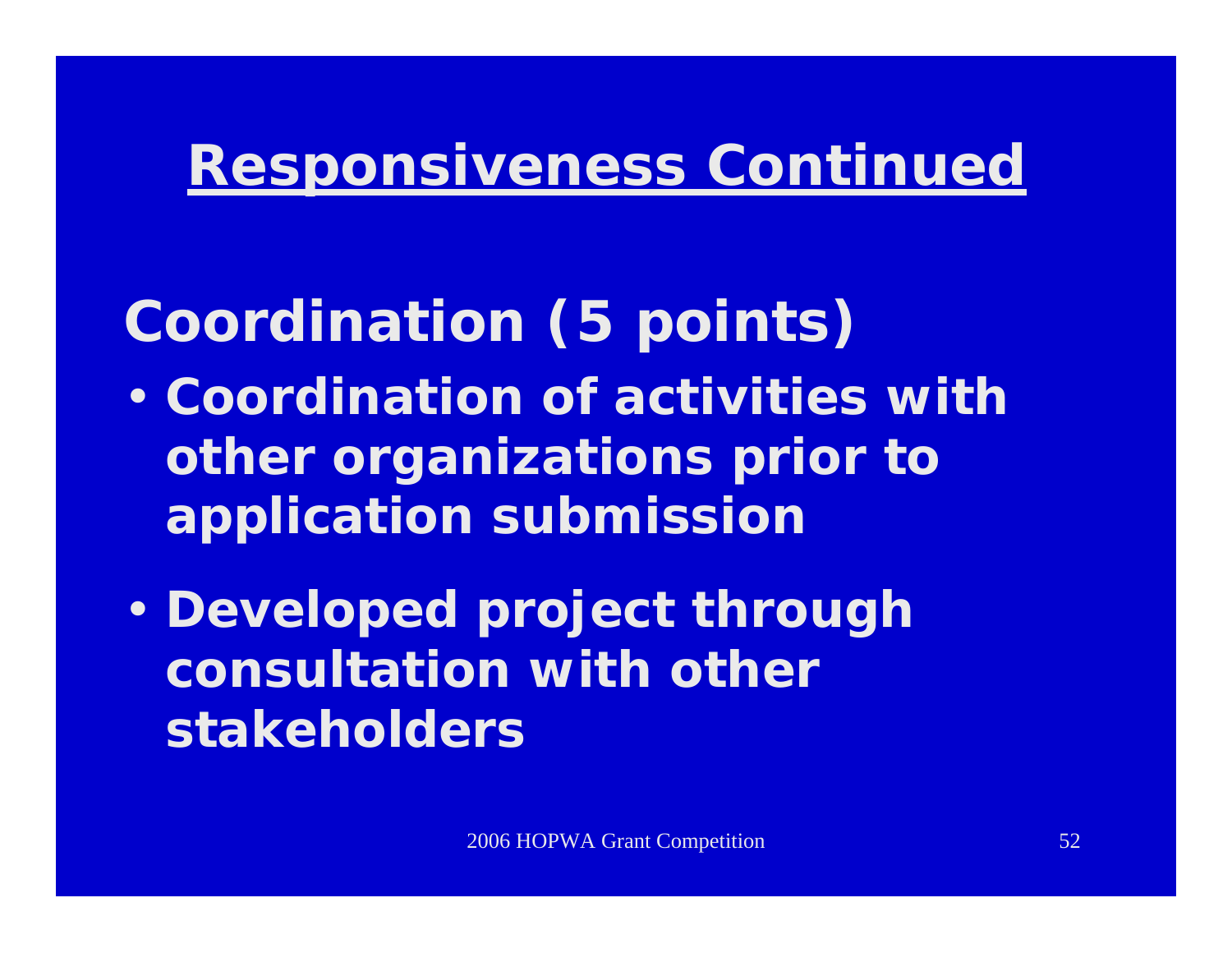- **Coordinated with other HUDfunded programs and programs outside of Consolidated Plan**
- **Coordinated client assistance with mainstream resources**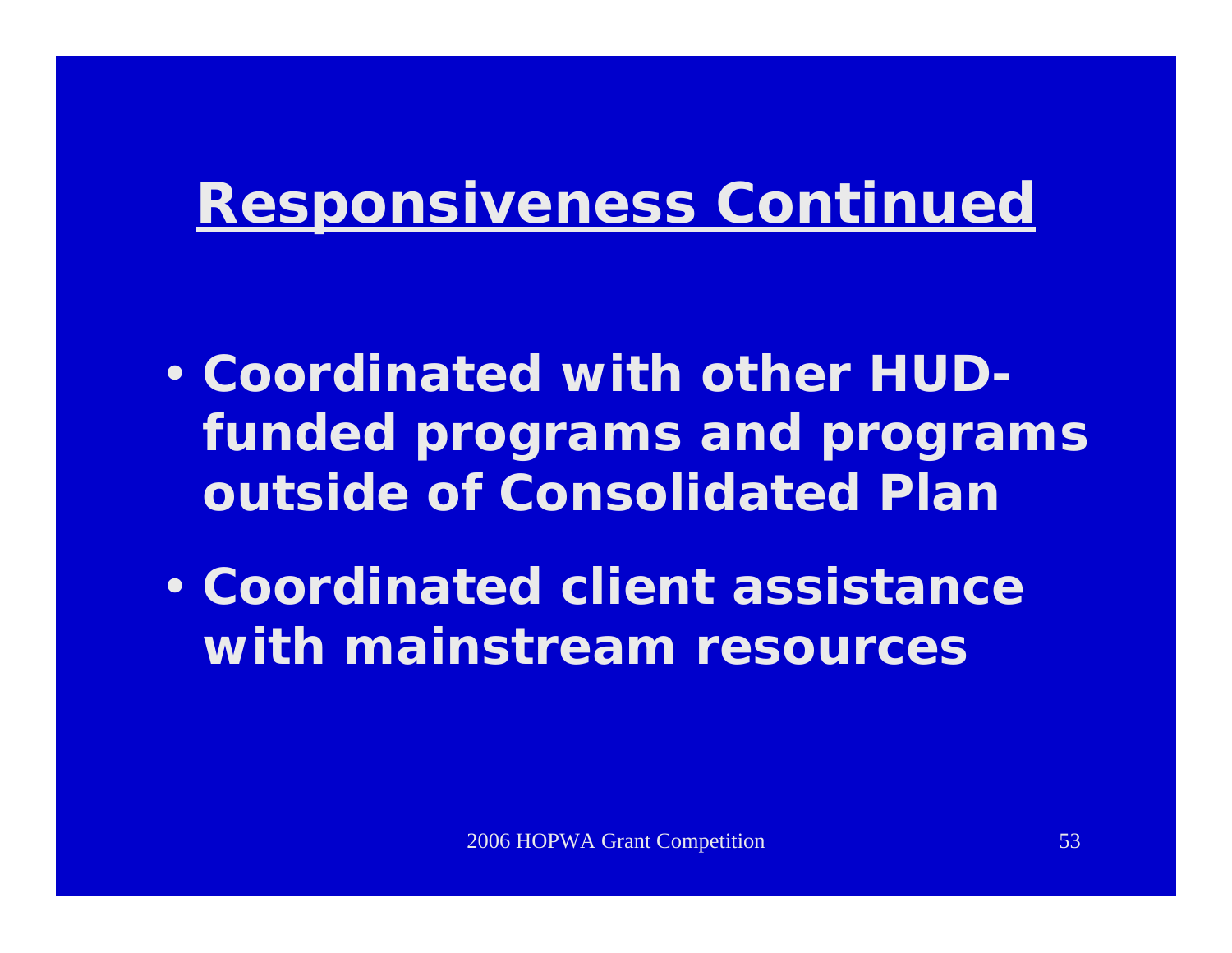### **Rating Factor 3**

#### **Public Policy Priorities (7 Points)**

- **Describe use of universal design & visitablility**
- $\blacksquare$  **Participation of non-profit grassroots community-based (including faith-based)**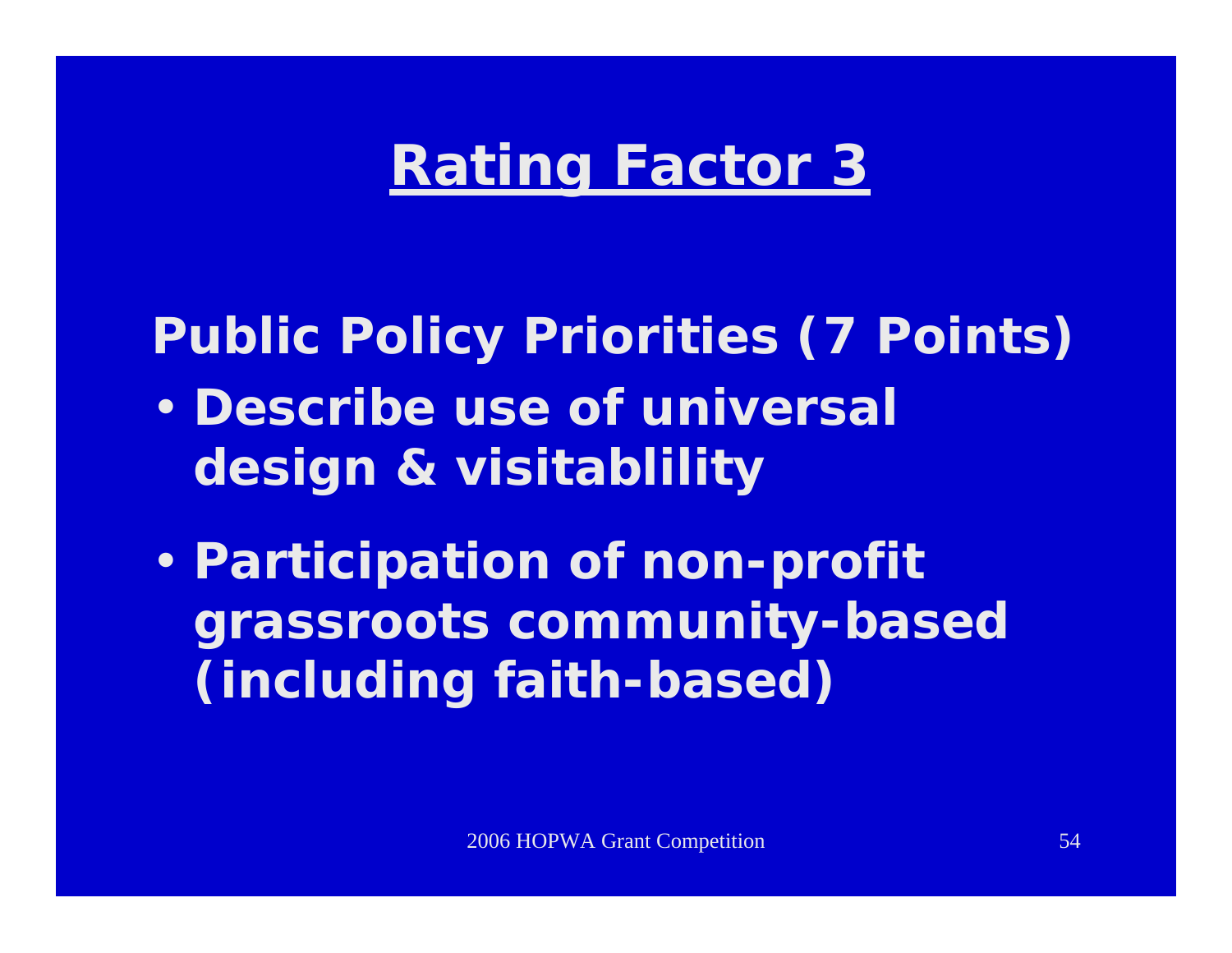# **Public Policy Priorities Continued**

- **Promote energy efficiency & energy star in construction (defined in the General Section)**
- **Completion of regulatory barriers policy questionnaire**
- **Incorporate Sec. 3 employment opportunities**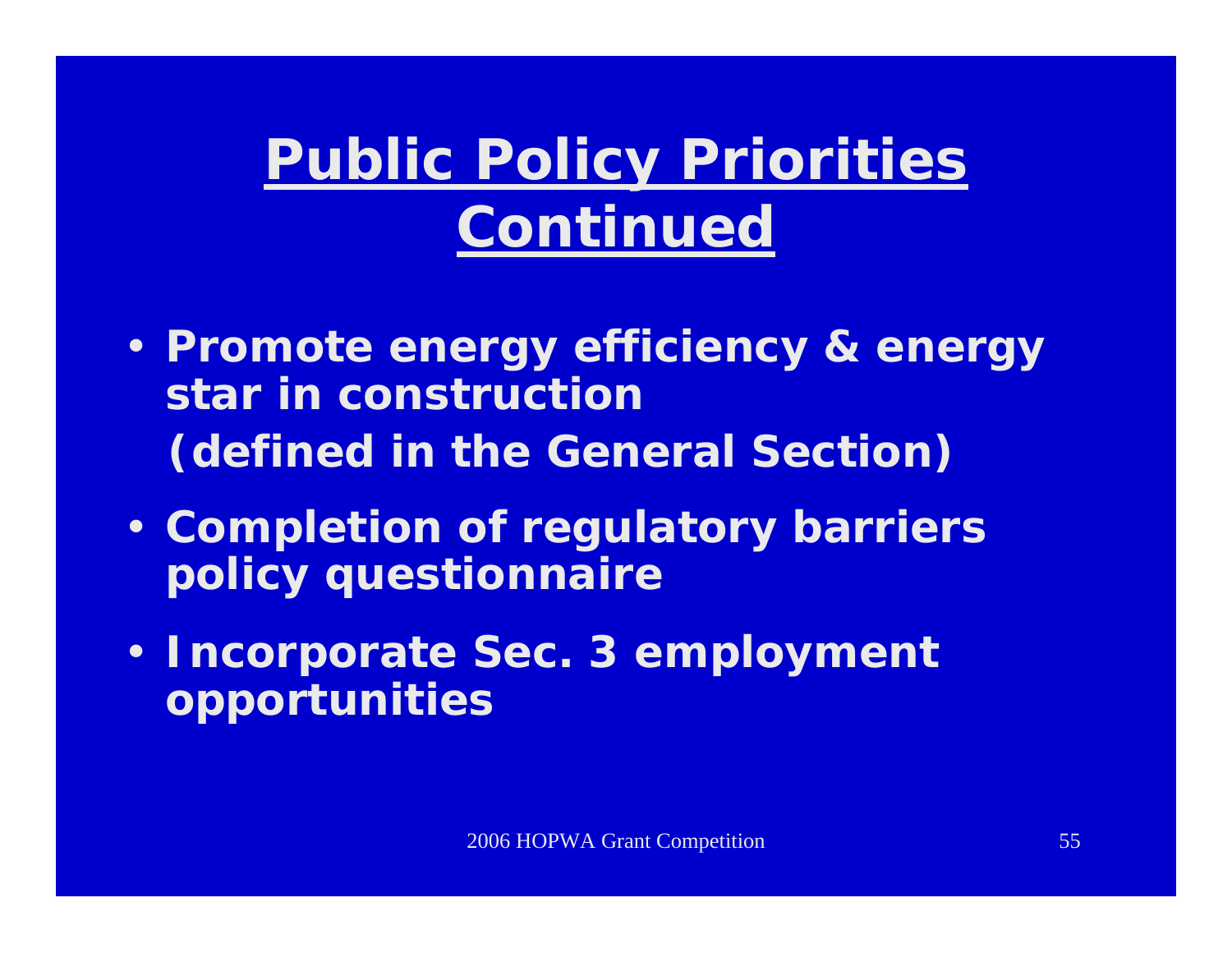# **Rating Factor 3 Continued**

#### **Model Qualities (18 Points)**

- •**Meet policy priorities**
- $\blacksquare$  **Method of project management & oversight**
- • **Your evaluation plan** –**What you measure & how**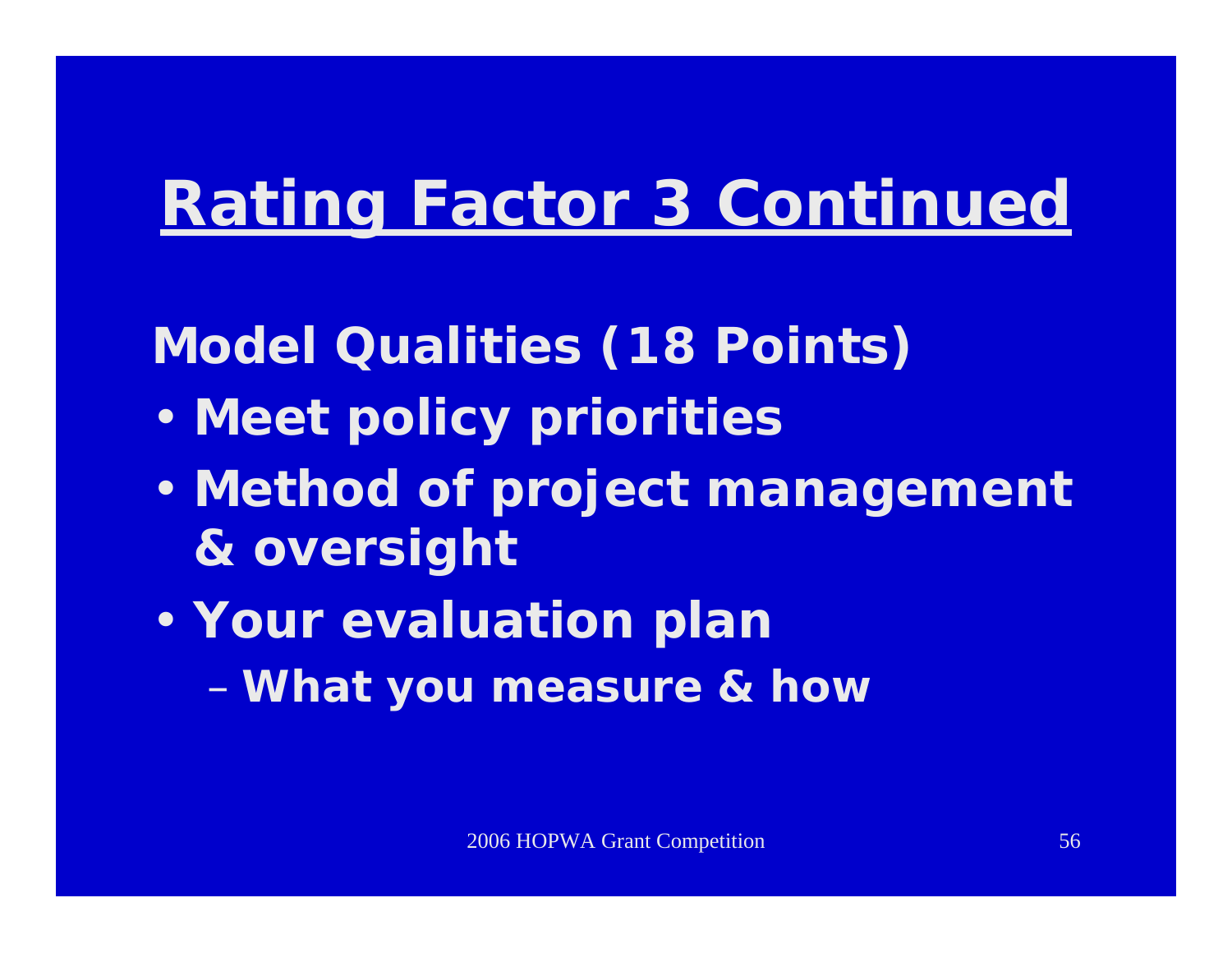# **Model Qualities Continued**

- **Model Features**
	- $\mathcal{L}_{\mathcal{A}}$  , and the set of the set of the set of the set of the set of the set of the set of the set of the set of the set of the set of the set of the set of the set of the set of the set of the set of the set of th **exemplary service delivery & management connected to other HOPWA funded projects**
	- **Methods & qualities that expand knowledge in serving eligible persons**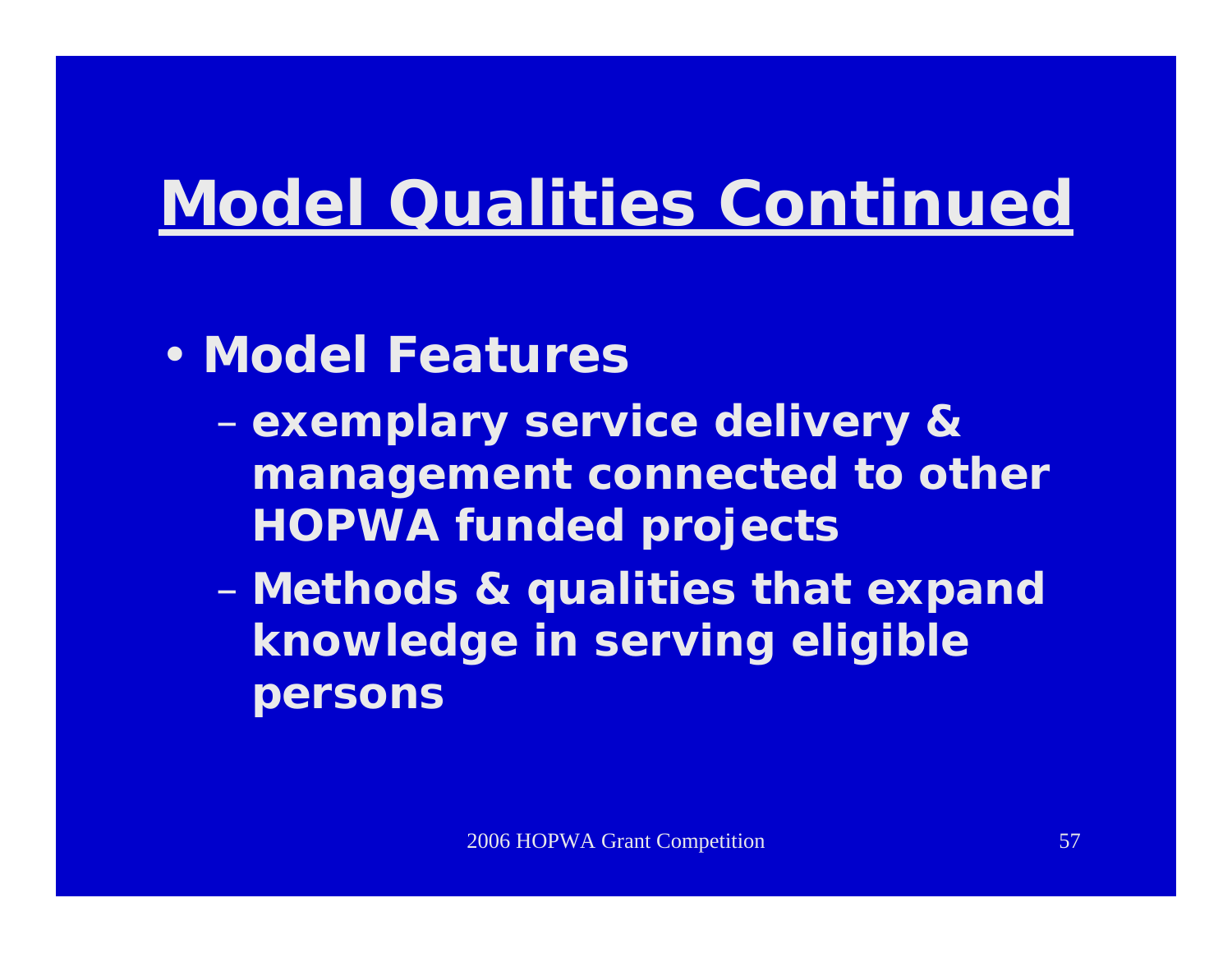# **Model Qualities Continued**

- $\blacksquare$  **Model descriptive budget**
	- $\mathcal{L}_{\mathcal{A}}$  , and the set of the set of the set of the set of the set of the set of the set of the set of the set of the set of the set of the set of the set of the set of the set of the set of the set of the set of th **How each amount of funding will be used & the related use of leveraging**
	- **How each BLI relates to planned activities**
	- –**The clarity & completeness of summary statement**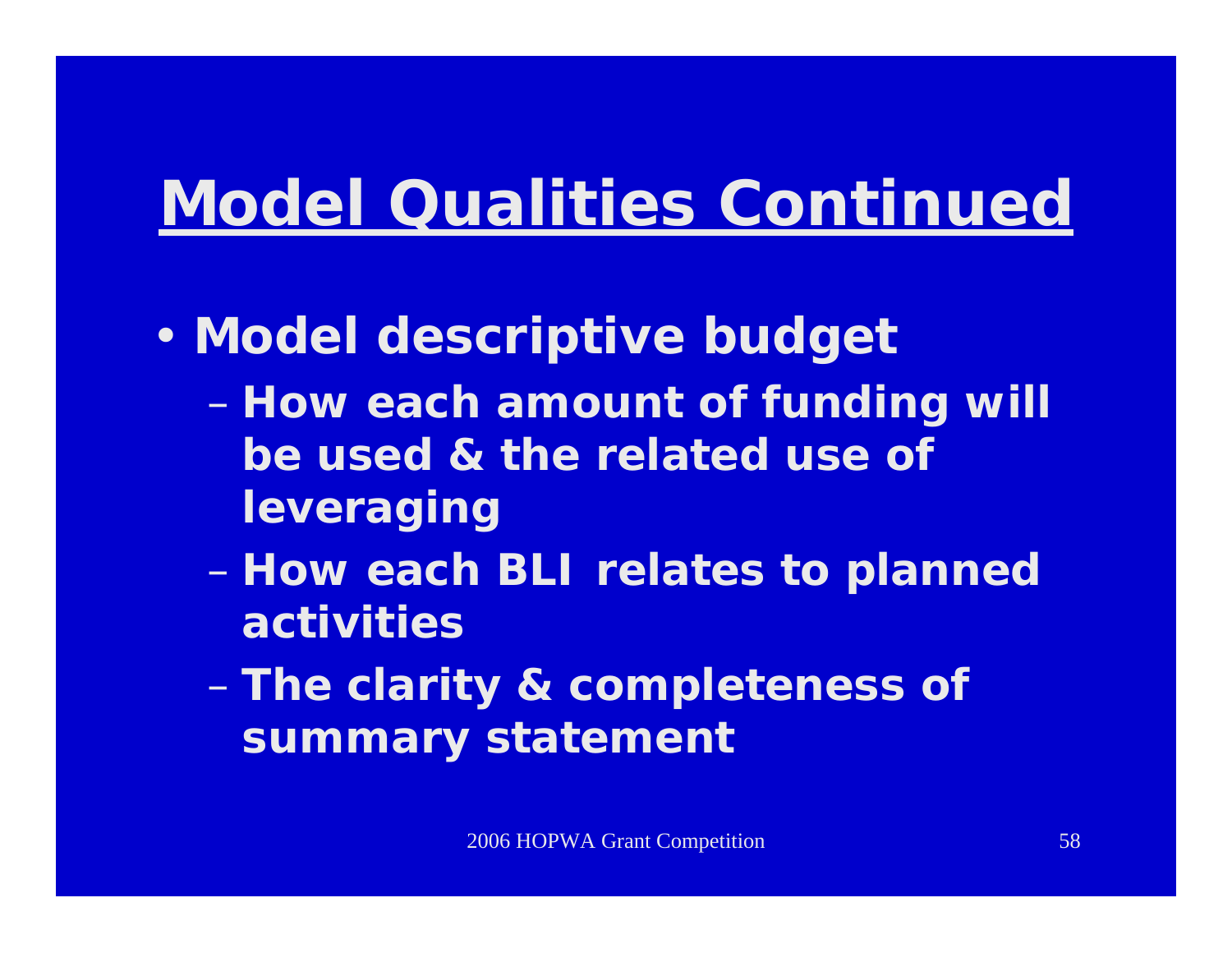### **Rating Factor 4**

**Leverage & Sustainability (10 Points)**

- **a minimum of 1 point for funding eligibility**
- **Must address ability to secure community resources, achieve program purposes & ensure sustainability of housing efforts**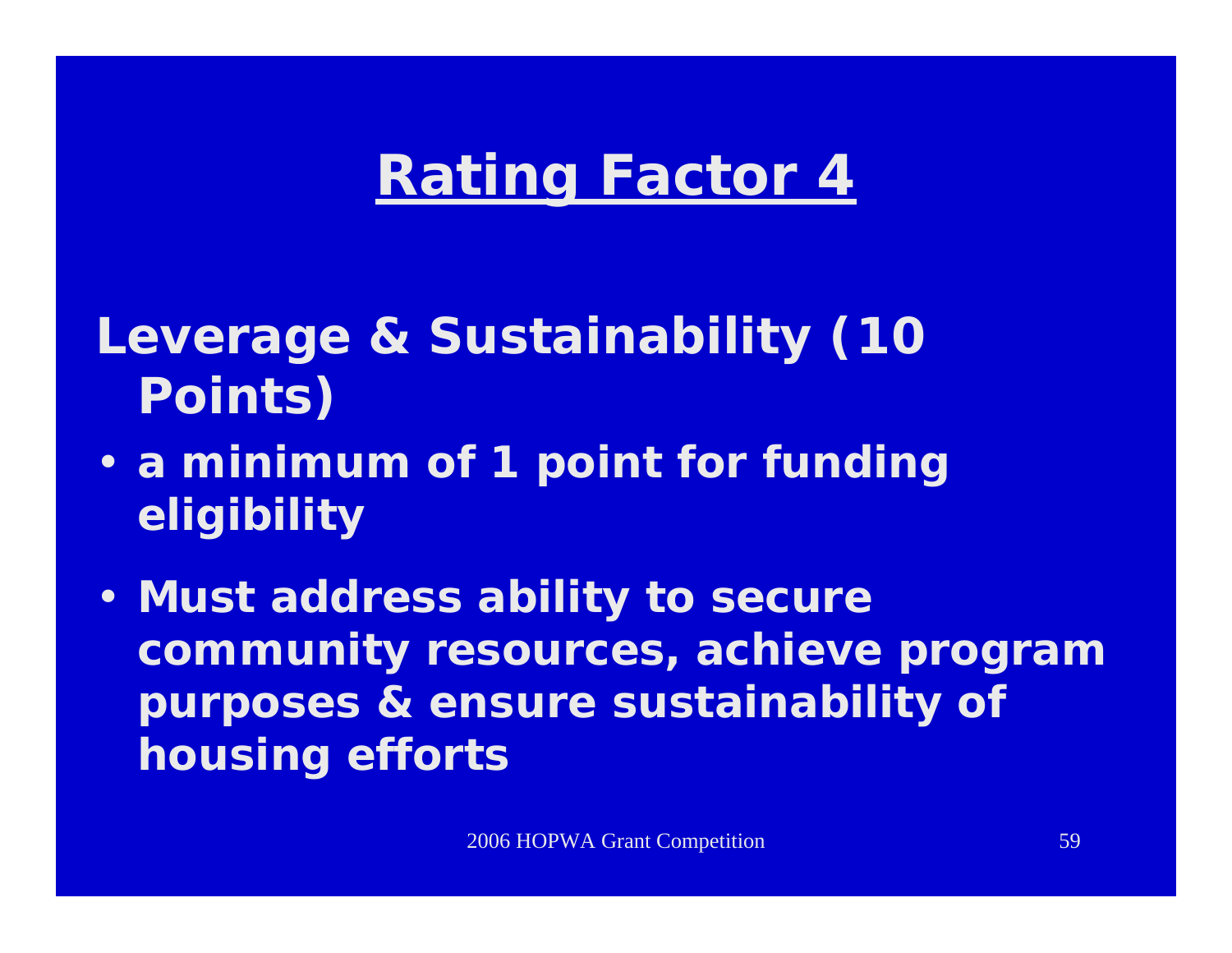### **Leveraged Funds (8 Points)**

- **Committed at the time of application submission**
- **Points are based on the amount of commitments on chart or list**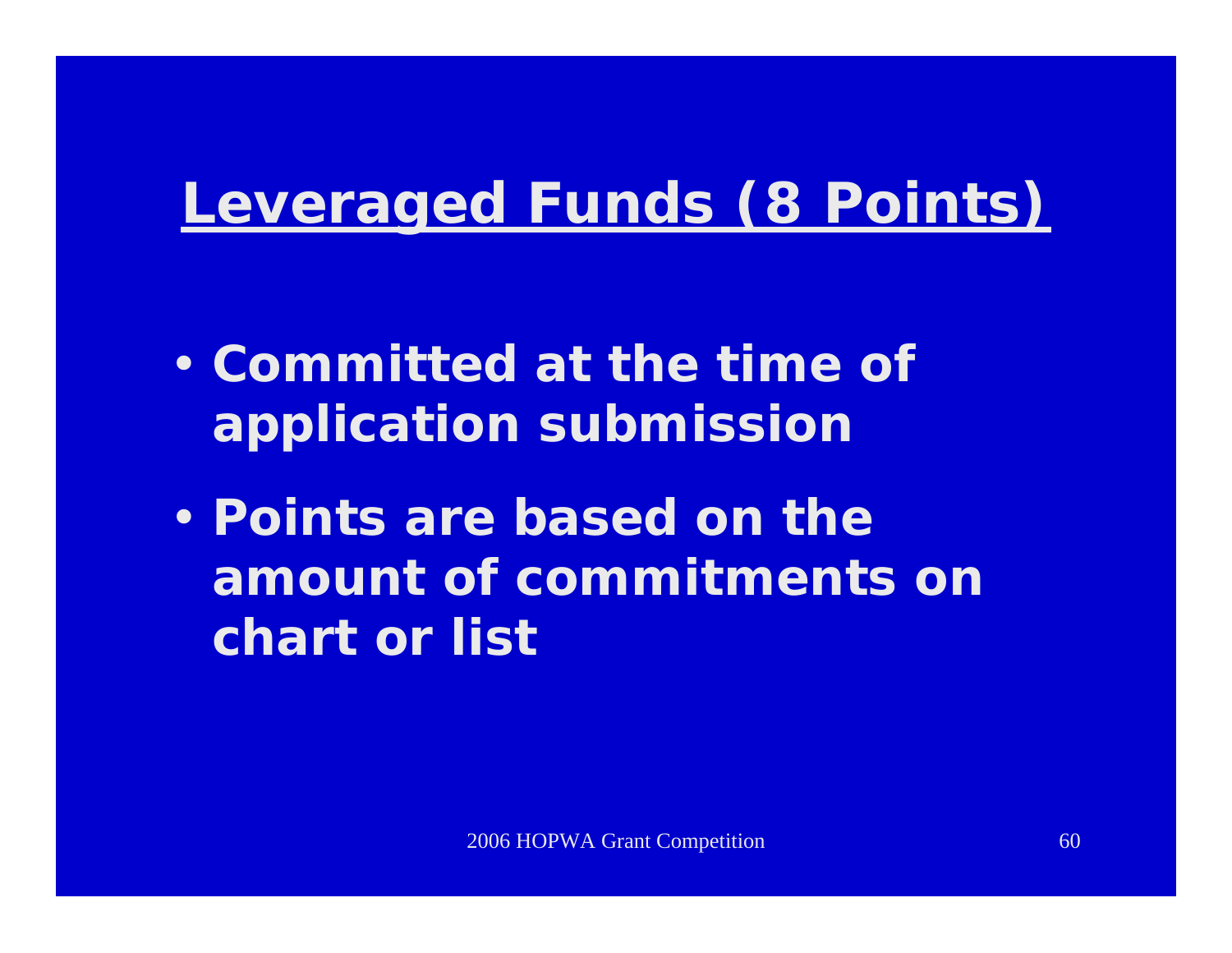# **Leveraging Chart/List**

- **Organizations name & address**
- **Type of commitment**
- **Dollar value**
- **Date of the commitment letter**
- **Authorized representative**
- **Contact information**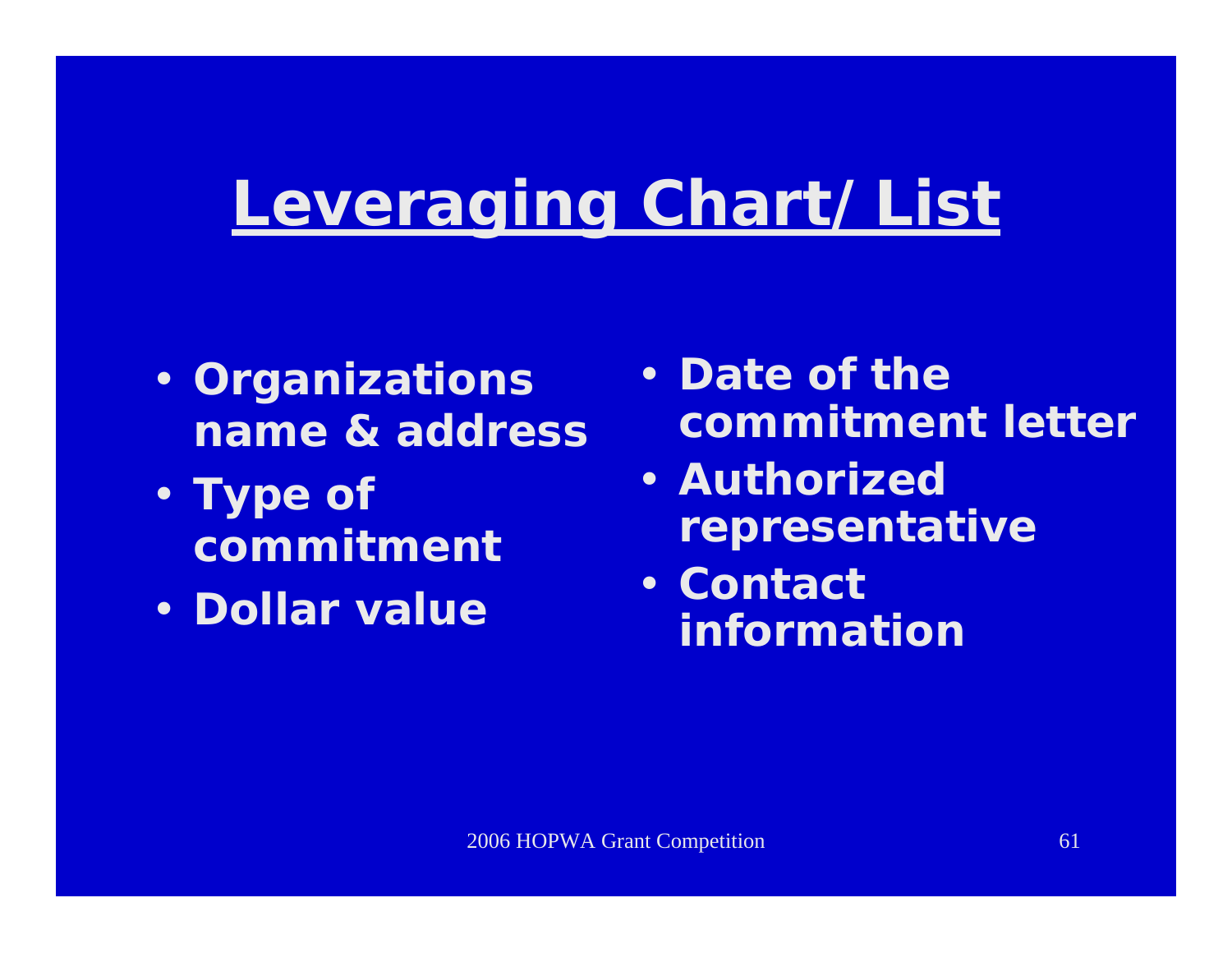# **Sustainability (2 Points)**

 $\blacksquare$  **project's sustainability**   $\mathcal{L}_{\mathcal{A}}$  , and the set of the set of the set of the set of the set of the set of the set of the set of the set of the set of the set of the set of the set of the set of the set of the set of the set of the set of th **Plan to be more financially selfsustaining & less reliable on Federal funding**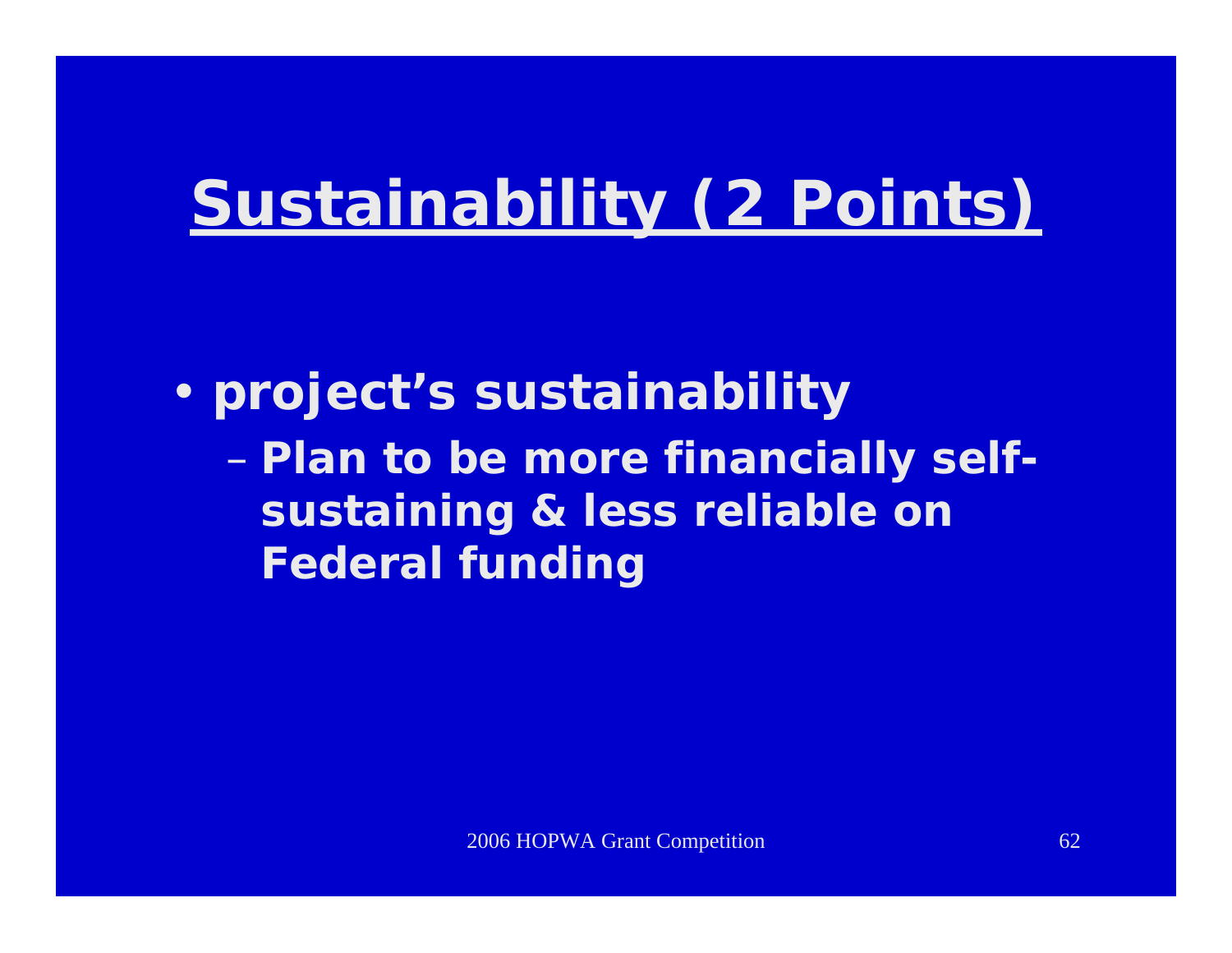### **Rating Factor 5**

**Achieving Results & Program Evaluation(10 points)**

- **Commitment to ensure you obtain the goals you set**
- **Commitment to ensuring performance assessment clearly & effectively**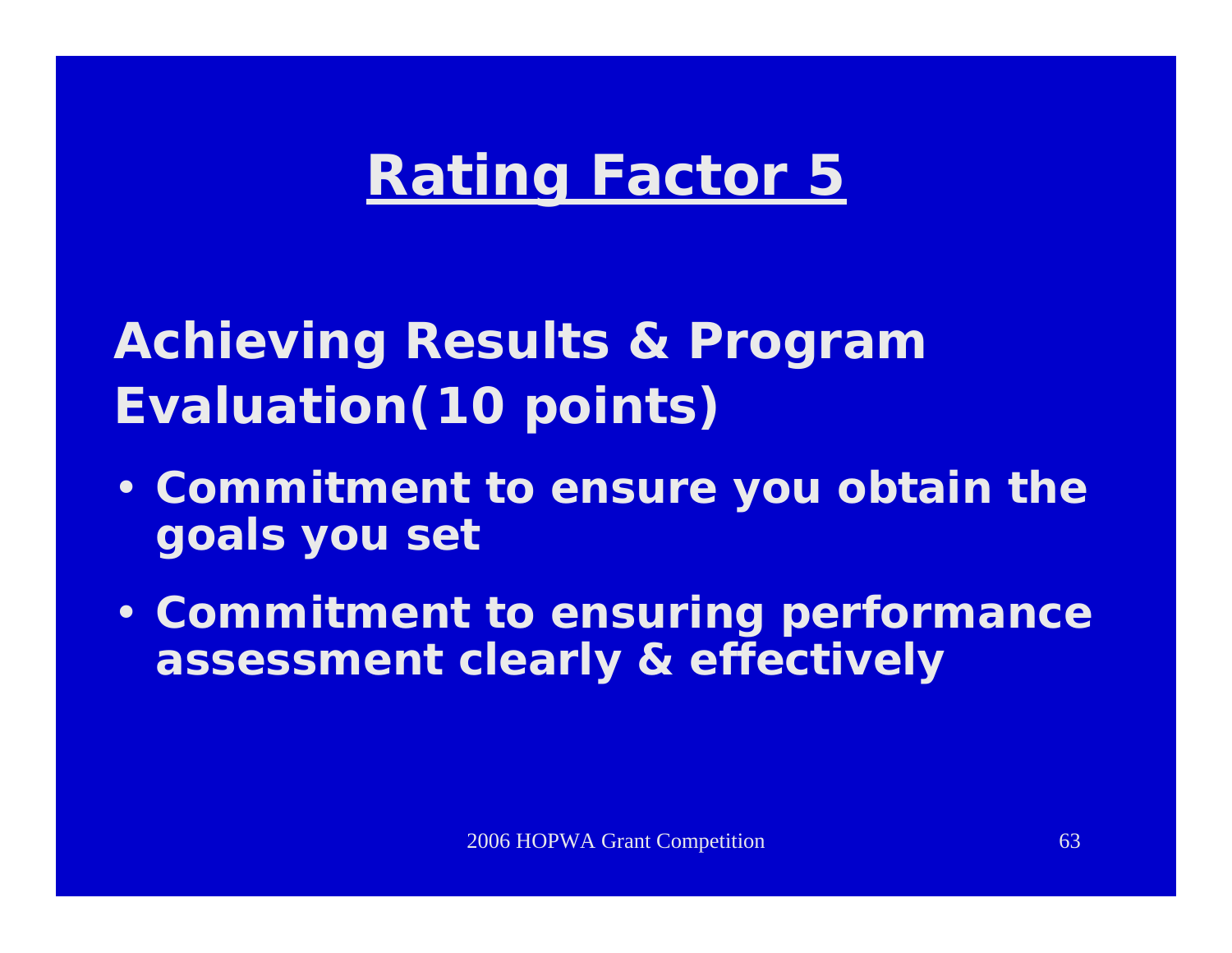## **Achieving Results & Program Evaluation**

- **Factor should be addressed in your Logic Model (HUD-96010)**
- **Measure actual achievements against anticipated achievements**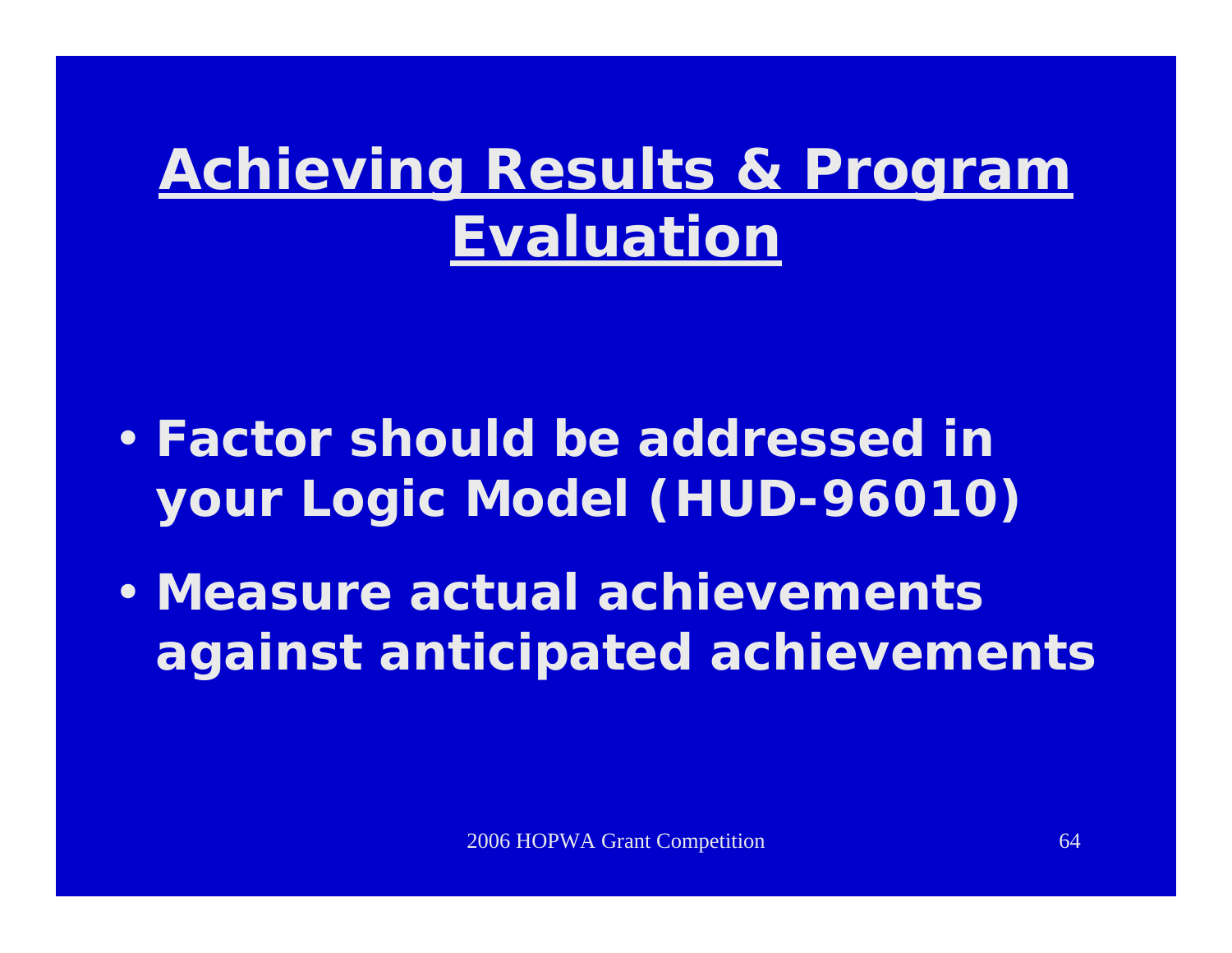# **Achieving Results & Program Evaluation**

• **Top scoring will address: HOPWA Housing output measures**   $\mathcal{L}_{\mathcal{A}}$  , and the set of the set of the set of the set of the set of the set of the set of the set of the set of the set of the set of the set of the set of the set of the set of the set of the set of the set of th **HOPWA client outcome goals**  $\mathcal{L}_{\mathcal{A}}$  , and the set of the set of the set of the set of the set of the set of the set of the set of the set of the set of the set of the set of the set of the set of the set of the set of the set of the set of th **Increase housing assistance** – **Reduce risks of homelessness Improve access to care**

 $\mathcal{L}_{\mathcal{A}}$  , and the set of the set of the set of the set of the set of the set of the set of the set of the set of the set of the set of the set of the set of the set of the set of the set of the set of the set of th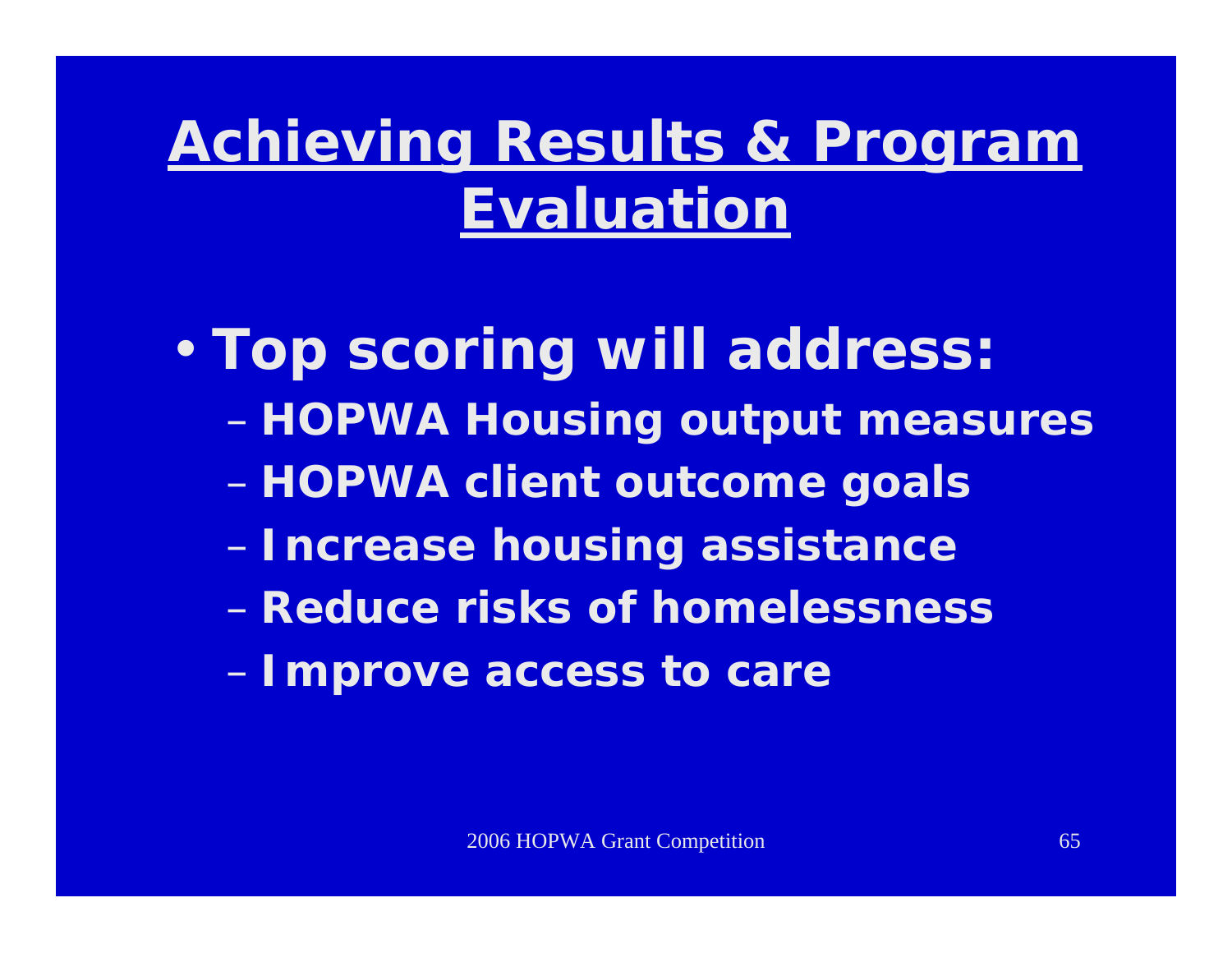# **Sec. V Application Review**

**Reviews & Selection Process**

- **Threshold reviews**
- **HUD Reviewers-CPD staff at Headquarters & in Field Offices**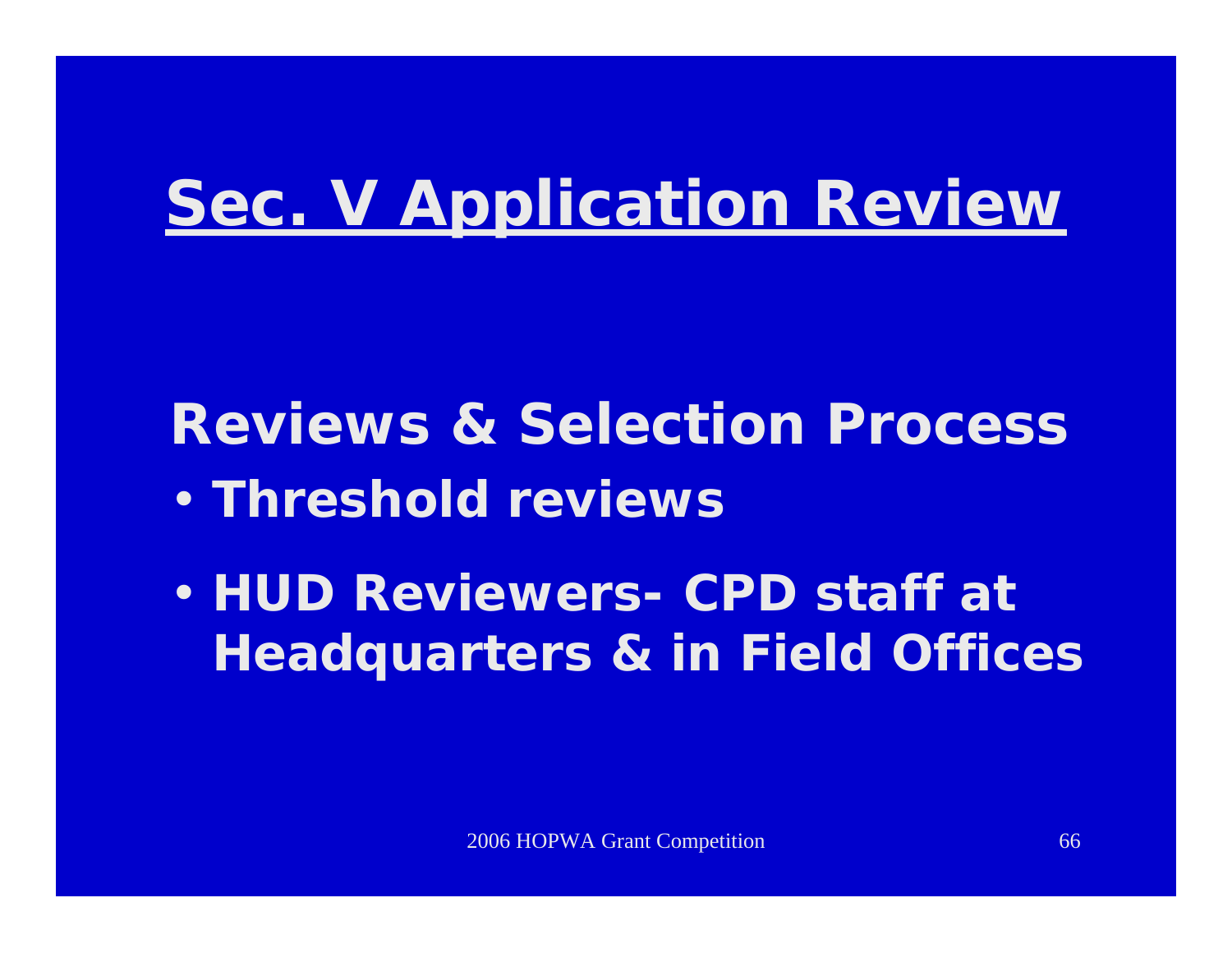# **Sec. V Application Review**

#### **Rating & Selection process**

- **HUD rates applicants based on factors that were listed**
- **Total of 100 points available with 2 bonus points for completing a valid HUD-2990 (RC/EZ/EC-II)**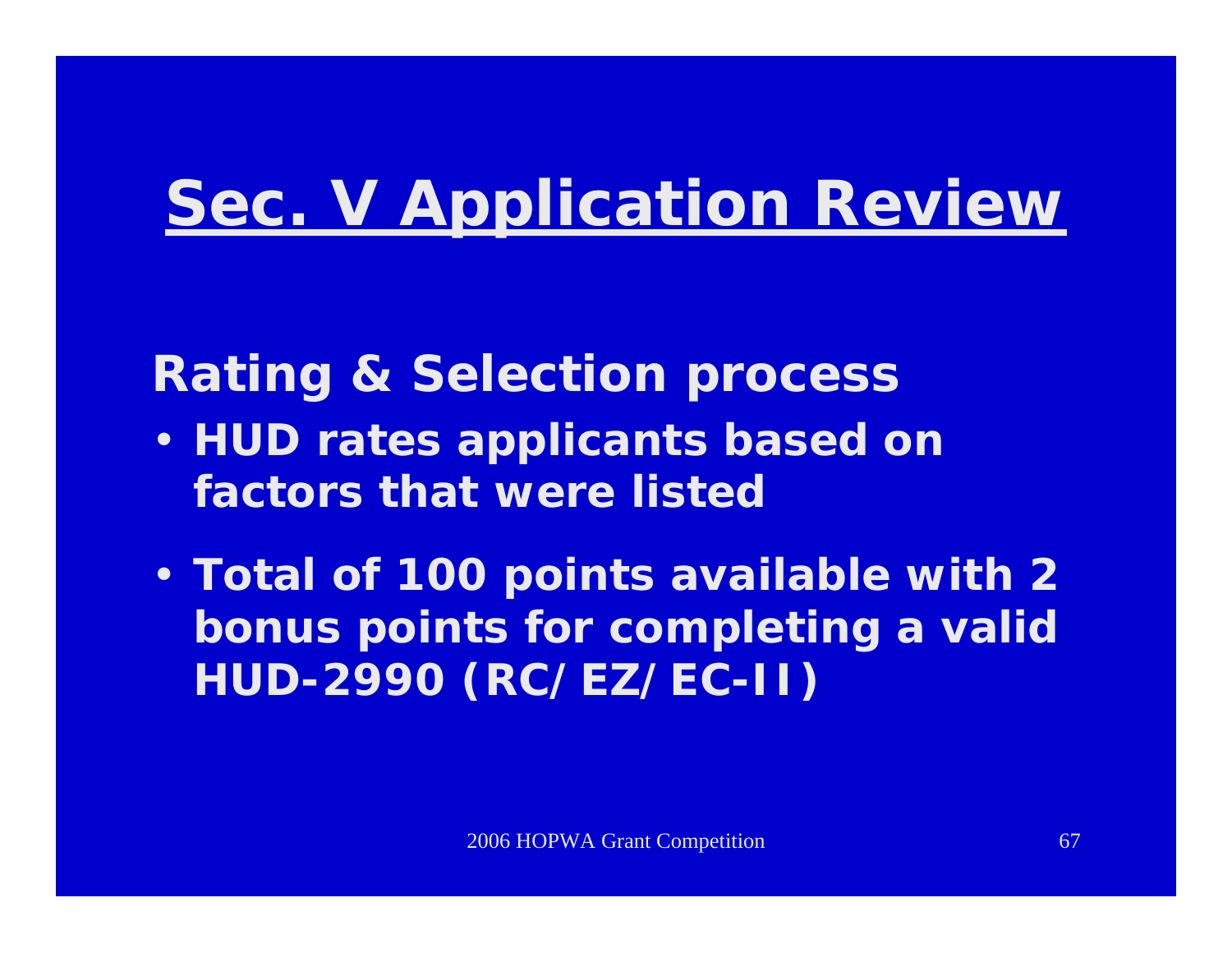- $\blacksquare$  **Expiring renewal projects funded first (separate notice)**
- $\blacksquare$  **applicants selected by rank & order**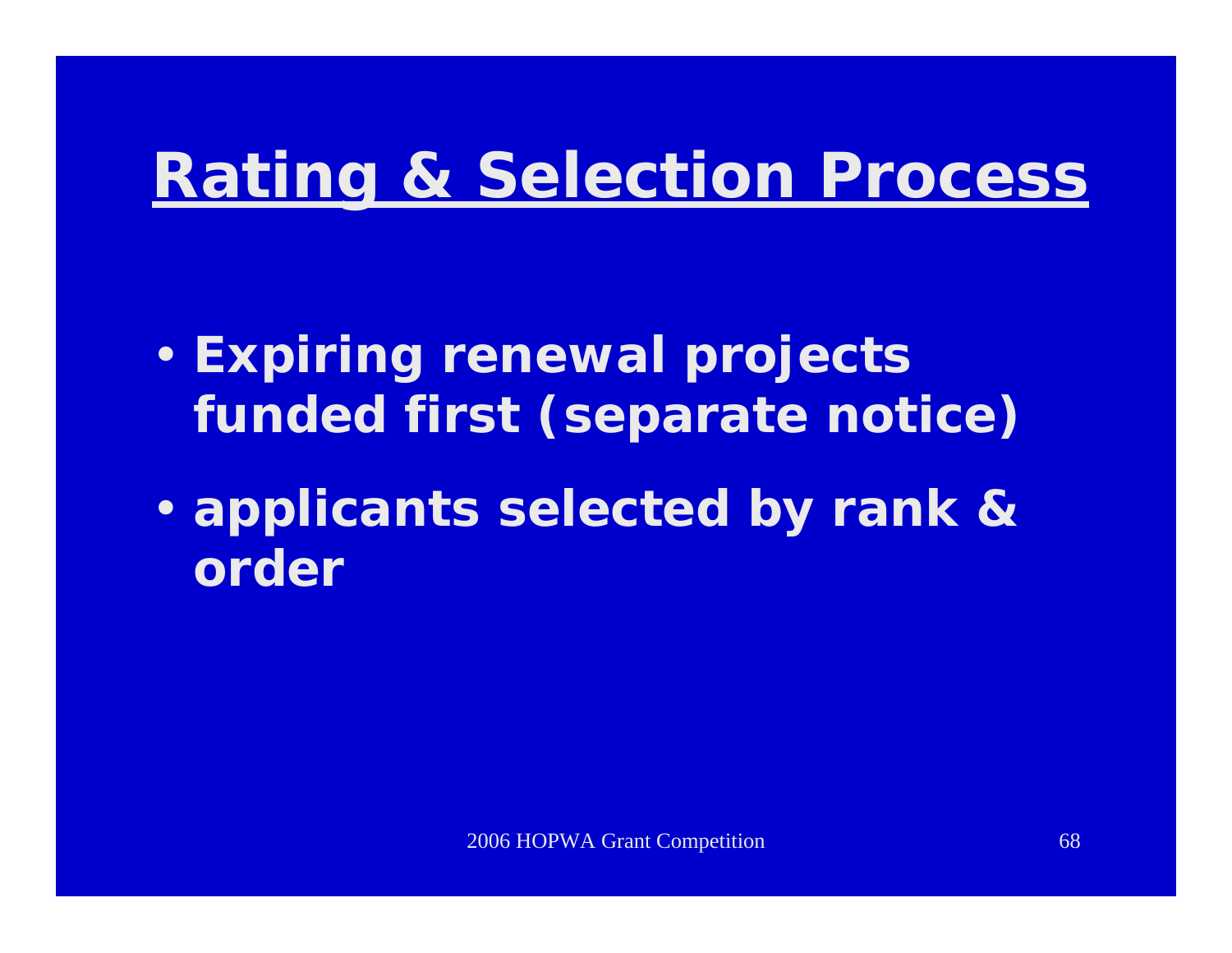#### **Program Policies**

- **Selection of the 2 highest rated applications**
- **Target Population-Chronically homeless**
- **Work collaboratively with Continuum of Care Plans; integration of HOPWA activities w/ HMIS**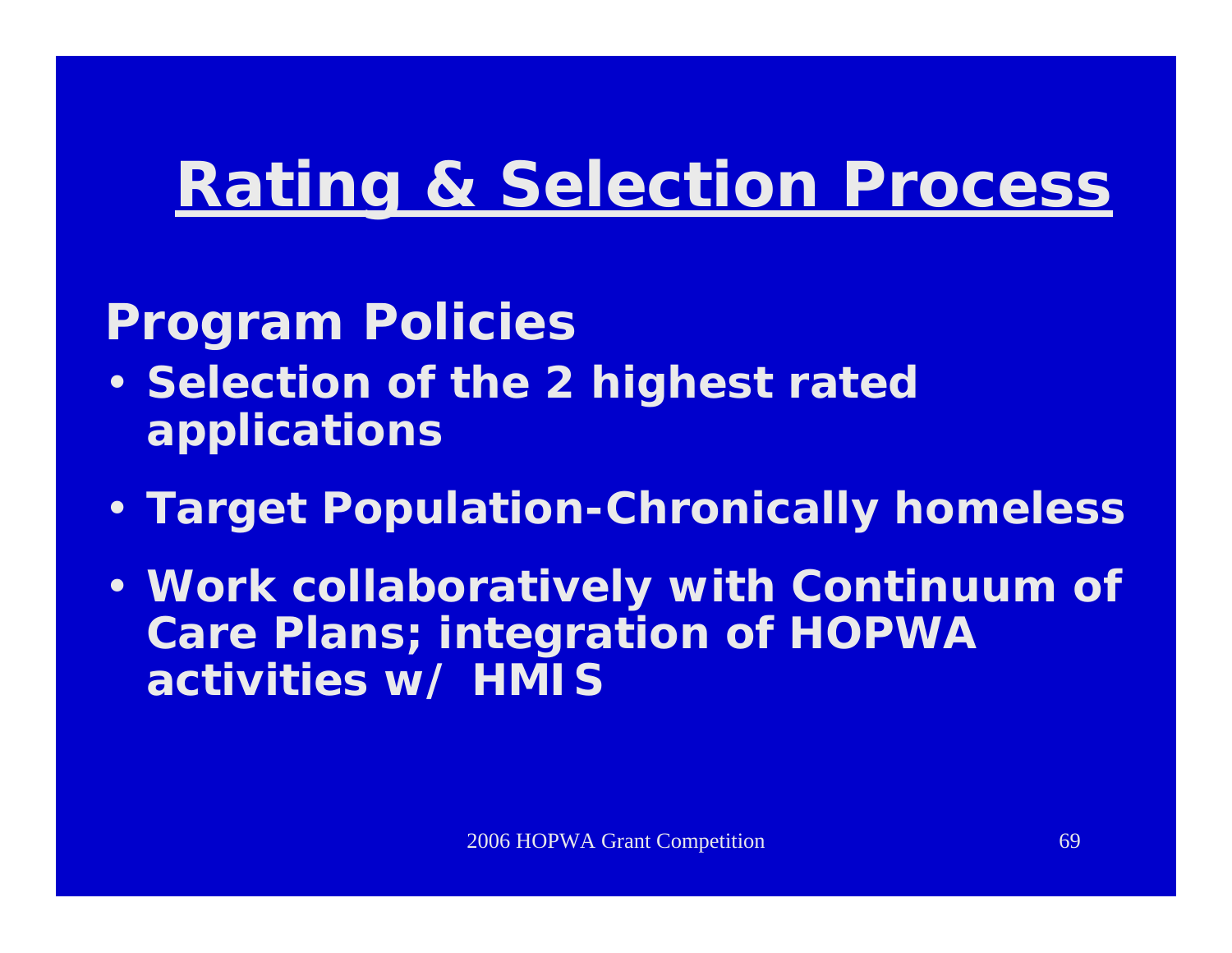$\blacksquare$  **HUD will not fund applications** –**Scored below 75 points;**  –**Capacity scored below 14;**  –**Leveraging score of zero**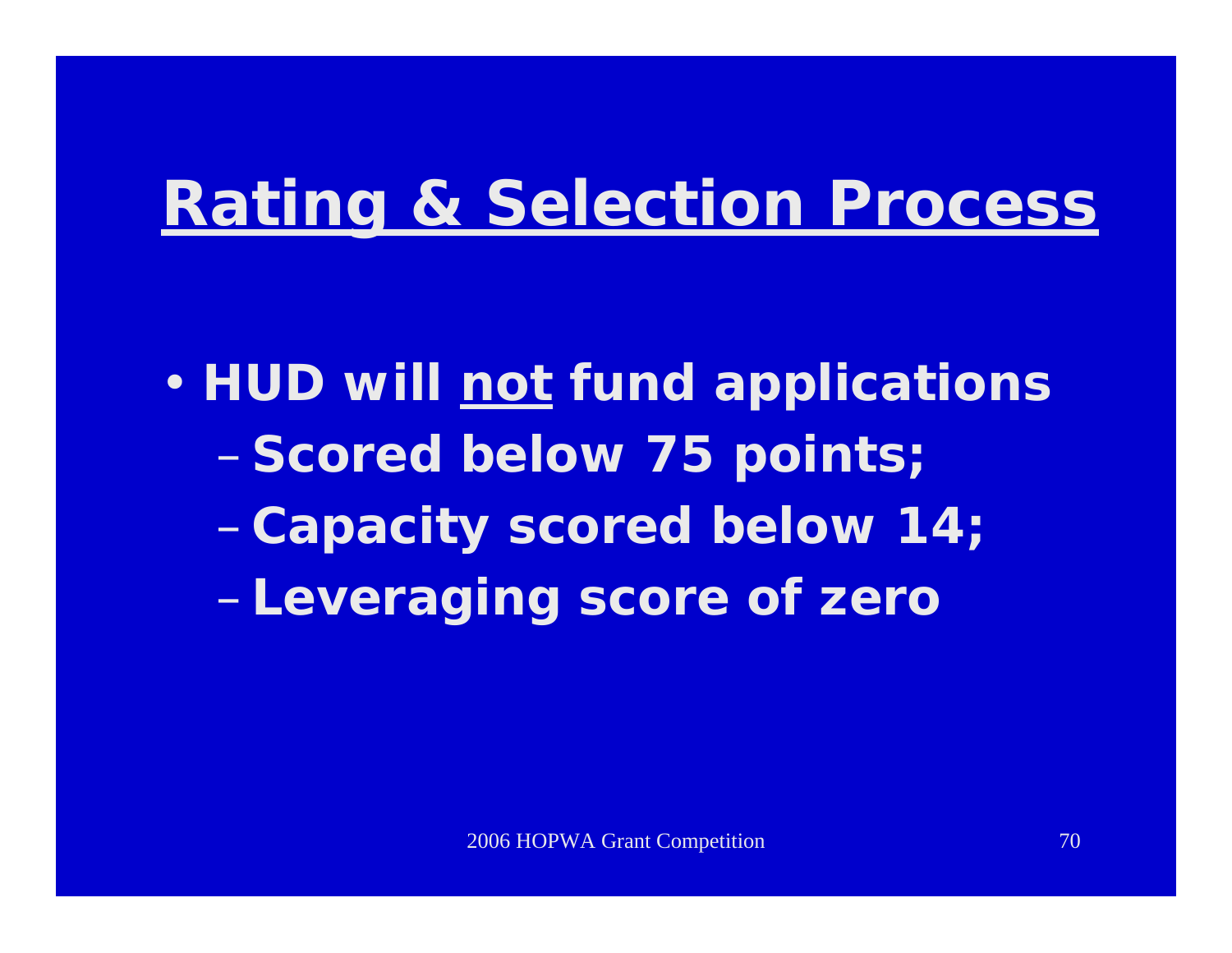- **Conditional Selection**
- $\blacksquare$  **Tie breaker by selecting the proposal that scored higher on rating criterion in the following order: Factors 3-responsiveness, 5-evaluation, 1-capacity, 2-need & 4-leveraging**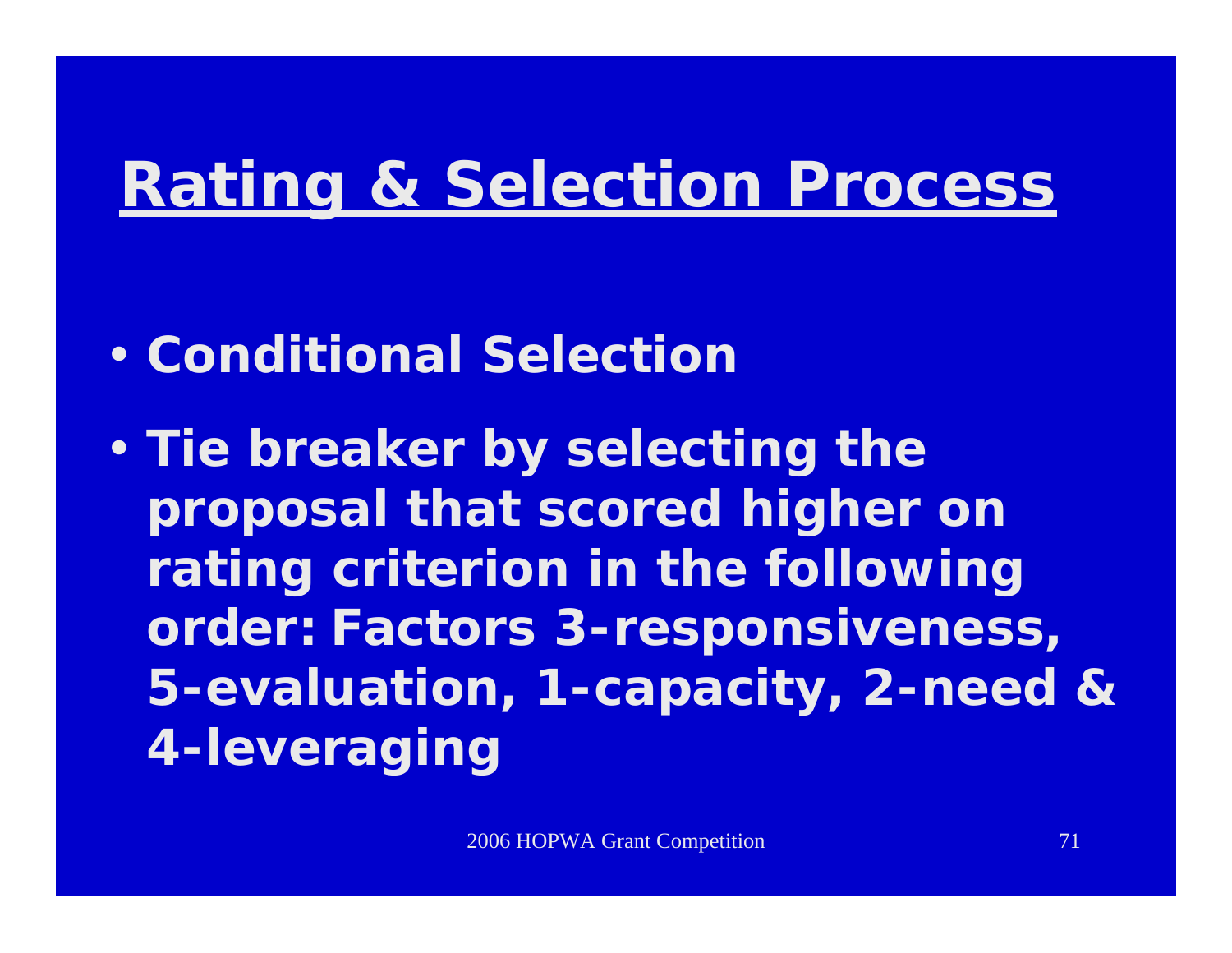# **Sec. V Application Review**

#### **Announcement of Awards**•**Estimated by August 30, 2006**

2006 HOPWA Grant Competition 72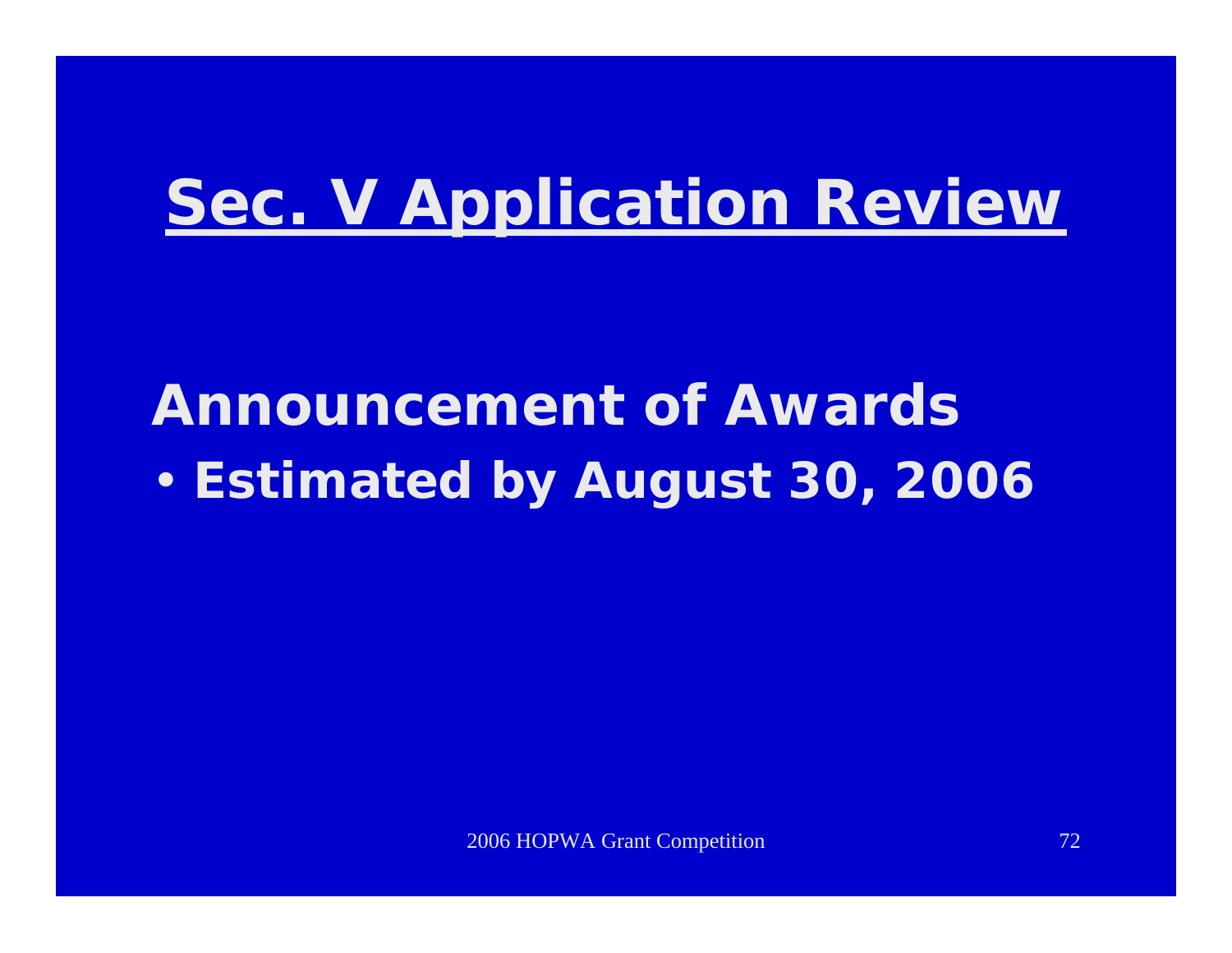# **Sec. VI Award Administration**

#### **Award Notices:**

- •**Applicant Notification**
- **Award modifications**
- •**Applicant Debriefing**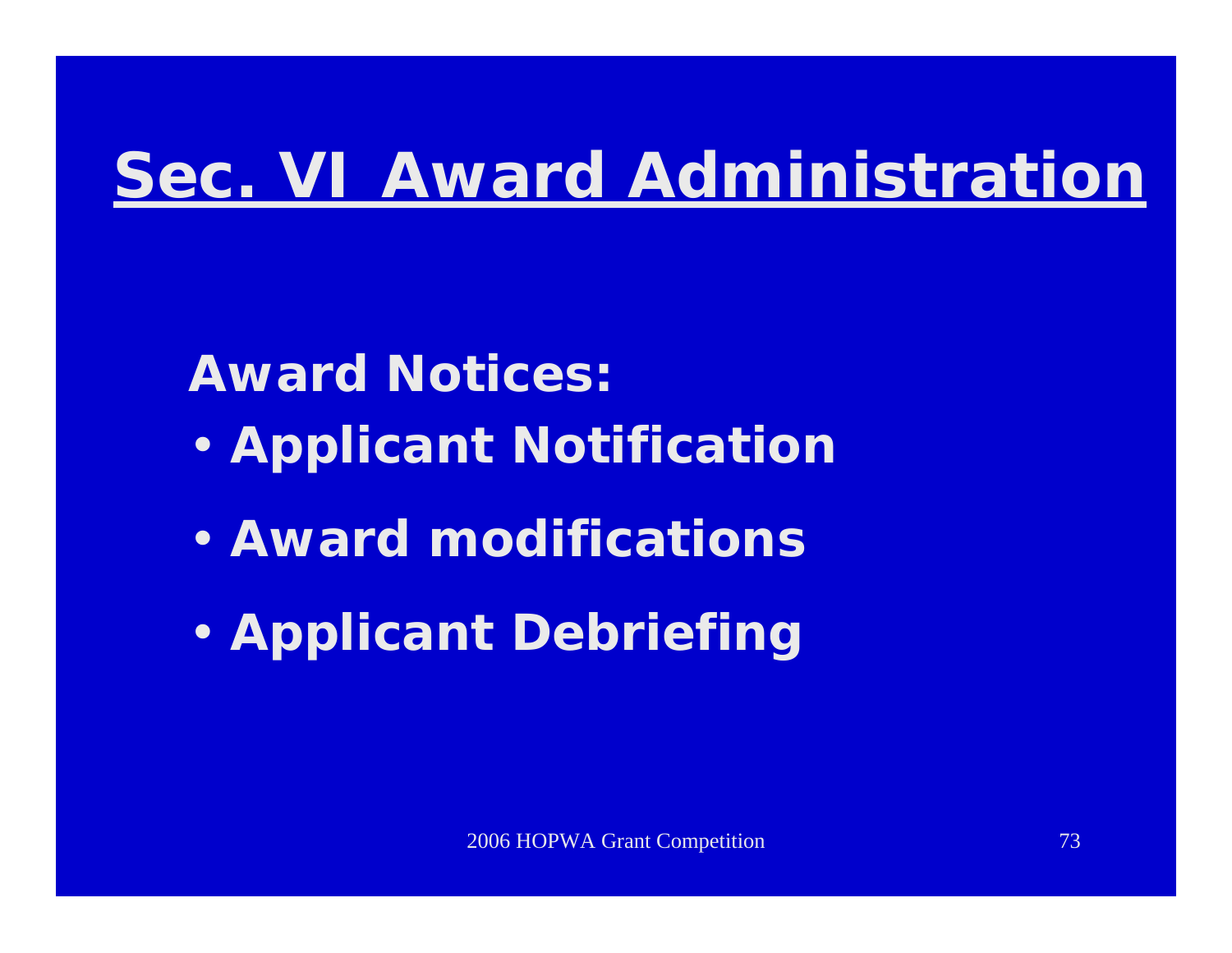#### **Sec. VII Agency Contacts**

• **Technical assistance for downloading application package 800-518-Grants or [support@grants.gov](mailto:support@grants.gov)**

• **Program information contact your area HUD field office-see listings [www.hud.gov/offices/adm/grants/fu](http://www.hud.gov/offices/adm/grants/fundsavail.cfm) [ndsavail.cfm](http://www.hud.gov/offices/adm/grants/fundsavail.cfm)**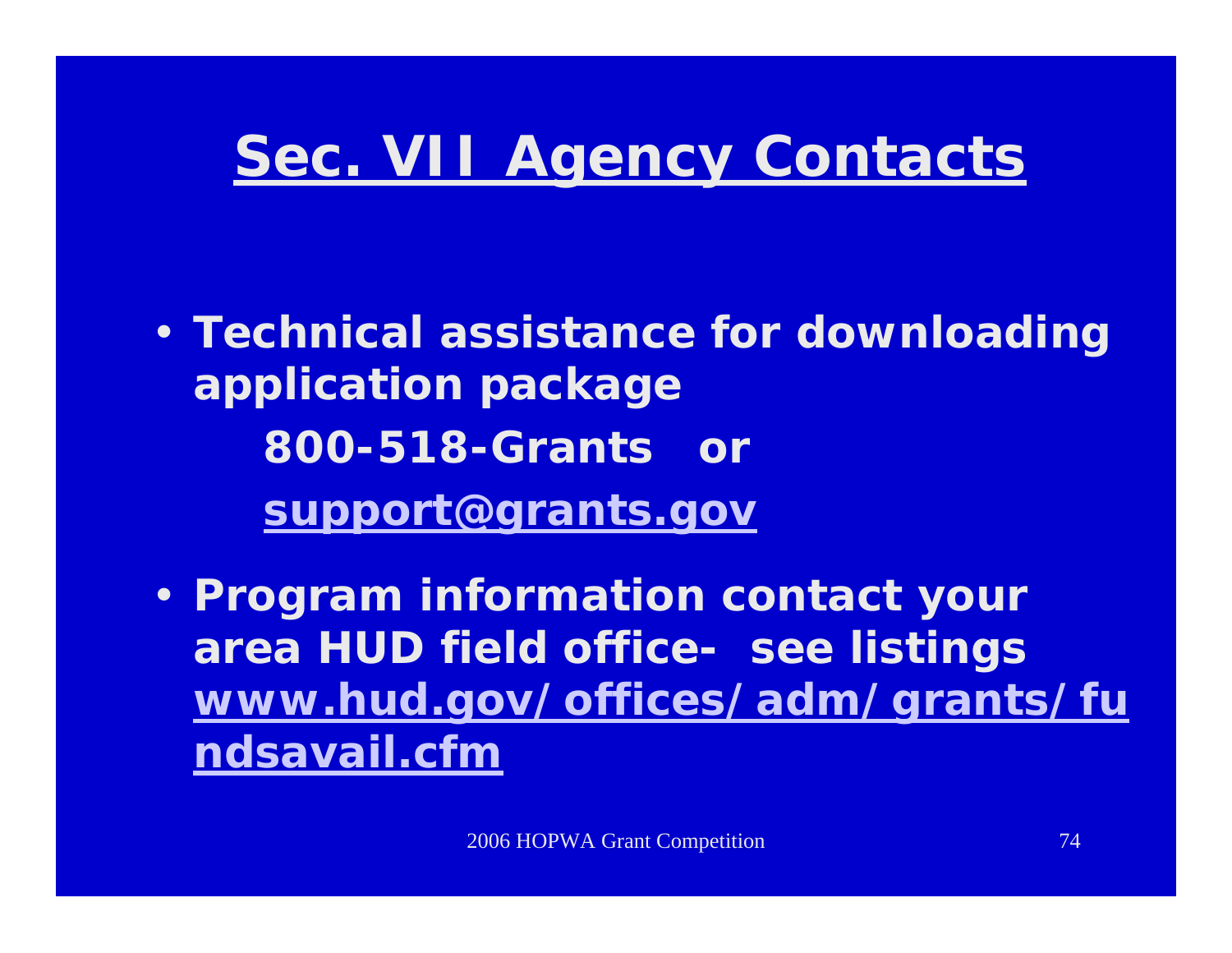## **For More Information For More Information**

- **Office of HIV/AIDS Housing Office of HIV/AIDS Housing [HOPWA@HUD.GOV](mailto:HOPWA@HUD.GOV) HOPWA@HUD.GOV**
- **HUD Website for AIDS Housing HUD Website for AIDS Housing http://www.hud.gov/cpd/offices/ <http://www.hud.gov/cpd/offices/> aidshousing aidshousing**  • **For area formula programs see** •**local/index.cfmlocal/index.cfmFor area formula programs see**